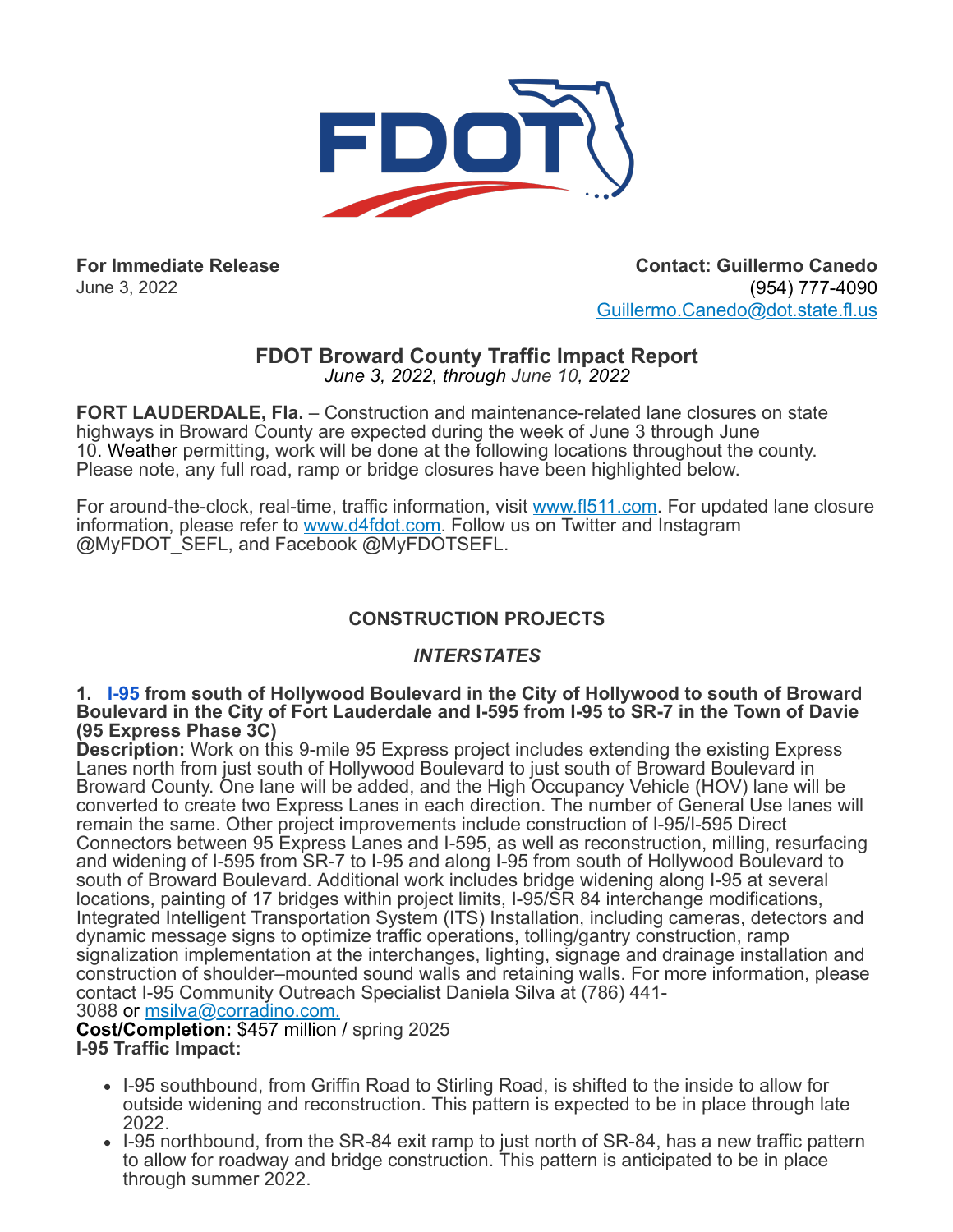- I-95 in each direction, from Pembroke Road to south of Davie Boulevard, may have up to three lanes closed, nightly as needed, 9 p.m. until 5:30 a.m. Tuesday through Thursday. The first lane will close at 9 p.m., the second lane will close at 9:30 p.m. and the third lane will close at 10:30 p.m. and reopen at 5 a.m. All lanes will be open by 5:30 a.m.
- I-95 in each direction, from Griffin Road to south of Davie Boulevard, will have shoulder closures, daily and nightly, as needed, Tuesday through Thursday.
- The I-95 northbound managed lane egress has been relocated to just south of Stirling Road. This condition is expected to be in place through late 2022.
- The I-95 northbound and southbound managed lanes from Ives Dairy Road to Sheridan Street will be closed nightly from 8 p.m. until 6 a.m., Monday through Thursday. FHP will be onsite to assist motorists.
- The I-95 northbound and southbound managed lanes from Ives Dairy Road to Sheridan Street will be closed around the clock from 8 p.m. Friday to 6 a.m. Monday. FHP will be onsite to assists motorists.
- The I-95 northbound Managed Lanes, between Sheridan Street and Ives Dairy Road, will be closed nightly, 10:30 p.m. until 5 a.m., Sunday through Thursday for paving operations.
- The I-95 northbound managed lane ingress from Hallandale Beach Boulevard will be closed to motorists for median construction operations through Friday morning, November 18, 2022. First responder access will be maintained at all times throughout construction, and overhead Dynamic Message Signs and additional signage will be in place to advise motorists.
- The I-95 southbound managed lanes, from Stirling Road to just south of Pembroke Road, will be reduced to one lane for median construction operations through November 18, 2022. First responder access will be maintained at all times throughout construction, and overhead Dynamic Message Signs and additional signage will be in place to advise motorists.
- The I-95 northbound managed lanes from Hallandale Beach Boulevard to Sheridan Street will be reduced to one lane through November 18, 2022. First responder access will be maintained at all times throughout construction, and overhead Dynamic Message Signs and additional signage will be in place to advise motorists.

# **I-595 Traffic Impact:**

- I-595 in each direction, from east of SR-7 (US-441) to Anglers Avenue, may have up to three lanes closed nightly as needed, 9 p.m. until 5:30 a.m. Sunday through Thursday. The first lane will close at 9 p.m., the second lane will close at 9:30p.m., the third lane will close at 10:30 p.m. and reopen at 5 a.m. All lanes will be open by 5:30 a.m.
- I-595 in each direction, from SR-7 (US-441) to I-95, will have shoulder closures, daily and nightly, Sunday through Thursday.
- The I-595 eastbound and westbound entrance ramp from I-95 southbound may have one lane closed nightly as needed, 9 p.m. until 5:30 a.m., Sunday through Thursday.
- The I-595 westbound entrance ramp from I-95 southbound may have one lane closed nightly as needed, 9 p.m. until 5:30 a.m., Sunday through Thursday.
- The I-595 eastbound entrance ramp from I-95 northbound may have one lane closed nightly as needed, 9 p.m. until 5:30 a.m., Sunday through Thursday.
- The I-595 westbound entrance ramp from I-95 northbound may have one lane closed nightly as needed, 9 p.m. until 5:30 a.m., Sunday through Thursday.
- The I-595 eastbound and westbound exit ramp to I-95 southbound will be closed to traffic nightly, 10:30 p.m. until 5 a.m., Sunday through Thursday. Motorists traveling on I-595 eastbound will be detoured via US-1 southbound and Griffin Road westbound to the I-95 southbound entrance ramp. Motorists traveling on the I-595 westbound ramp will be detoured via southbound SR-7, and eastbound Griffin Road to the I-95 southbound entrance ramp. FHP will be onsite to assist motorists.
- The I-595 exit ramp to Griffin Road will be closed to traffic nightly, 10 p.m. until 5 a.m., Sunday through Thursday. Motorists will be detoured via I-95 southbound to westbound Stirling Road and northbound Anglers Avenue. FHP will be onsite to assist motorists.
- **\***Please note that ramp closures will be performed as needed per nighttime construction operations; consecutive ramps will not be closed at the same time.

# **SR-84 Traffic Impact:**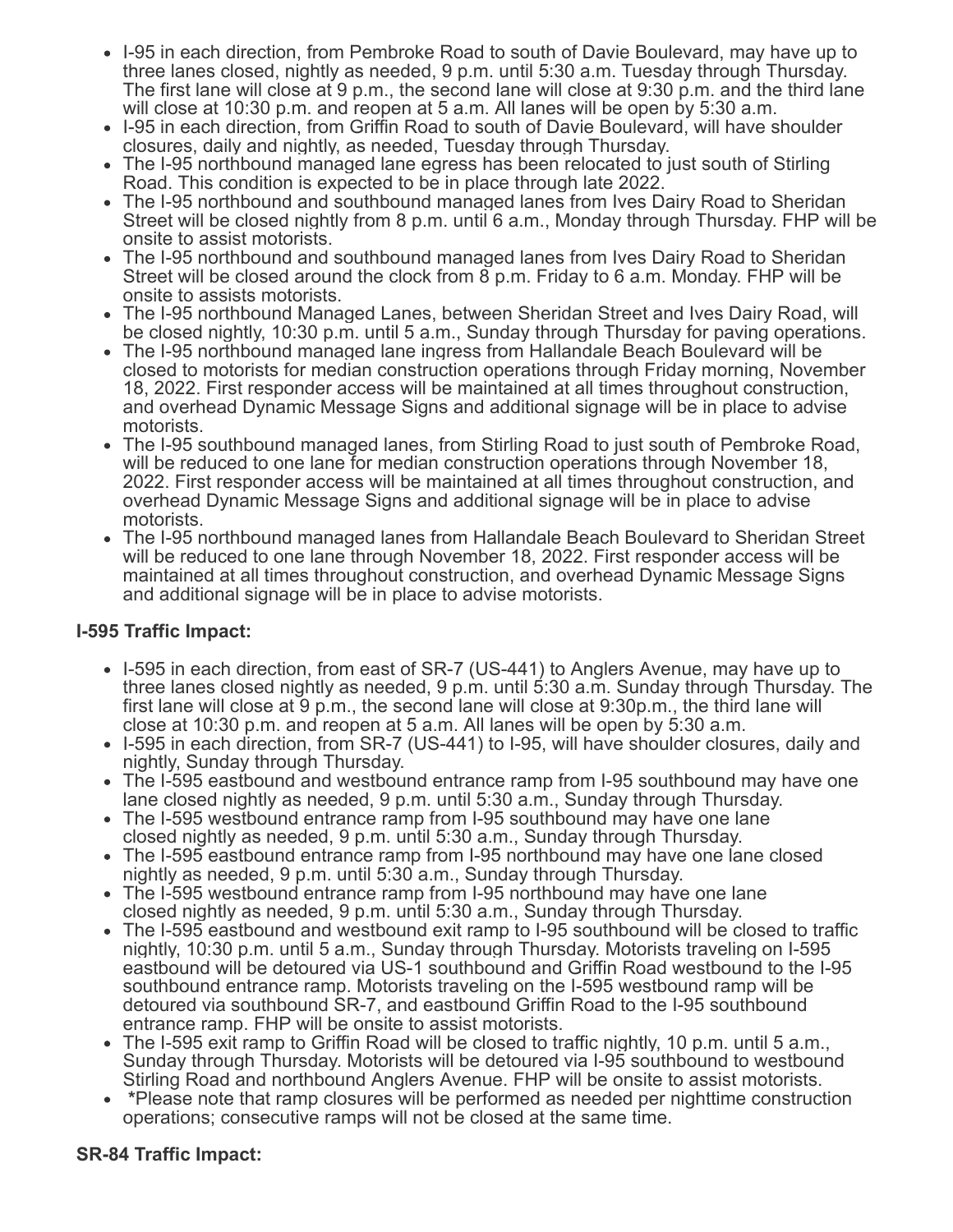- The SR-84 westbound bridge over I-95 was reopened to traffic Friday morning, May 27.
- The I-95 southbound to SR 84 westbound ramp will reopen to traffic Monday morning, June 6.
- The SR 84 eastbound to I-95 northbound entrance ramp will reopen to traffic Monday morning, June 6.
- Eastbound SR 84 at I-95 will be closed overnight, 9 p.m. until 5 a.m., Friday, June 3. Traffic will be detoured back to SR 84 via I-95 southbound to eastbound Griffin Road and US1 northbound. FHP will be on site to assist motorists.
- Eastbound SR 84 will be temporarily shifted to the inside on Sunday night, June 4.
- The SR 84 eastbound bridge over I-95 will be closed to traffic overnight, 9 p.m. Friday until 8 a.m. Saturday for traffic shift operations. Motorists will be detoured via I-95 southbound, Griffin Road, and US-1 to SR 84. FHP will be onsite to assist motorists.
- Eastbound SR 84 to the I-95 southbound entrance ramp may be closed to traffic nightly, 10:30 p.m. until 5 a.m. Sunday through Thursday, for overhead sign installation and drilling operations. Motorists will be detoured via eastbound SR 84, southbound SW 30<sup>th</sup> Avenue and westbound Griffin Road to the I-95 southbound entrance ramp. Signage will be in place to assist motorists.
- Eastbound SR 84 may be closed to traffic nightly, 10:30 p.m. until 5 a.m. Sunday through Thursday for bridge painting operations. Motorists will be detoured via I-95 southbound, Griffin Road and US[-1.](https://www.google.com/maps/search/1.+I-95?entry=gmail&source=g) Signage will be in place to assist motorists.
- The SR 84 westbound ramp to US-441 and the Turnpike entrance may be closed to traffic nightly 10:30 p.m. until 5 a.m., Sunday through Thursday, for paving operations. Motorists will be detoured via northbound US 441 to a U-turn movement at SW 20<sup>th</sup> Street, and southbound US-441 to SR 84 and the Turnpike entrance. Signage will be in place to assist motorists.
- Westbound SR 84 may be closed to traffic nightly, 11 p.m. until 5 a.m. Sunday through Thursday for bridge painting operations. Motorists will be detoured via I-95 northbound, Davie Boulevard, I-95 southbound to SR 84. Signage will be in place to assist motorists.
- The SR 84 westbound to eastbound frontage road may be closed to traffic nightly, 10:30 p.m. until 5 a.m. Sunday through Thursday for bridge painting operations. Motorists will be detoured via SR 84 westbound, SW 26th Terrace and make a U-turn to SR 84 eastbound. Signage will be in place to assist motorists.
- The SR 84 westbound ramp to I-95 northbound may be closed to traffic nightly as needed, 10 p.m. until 5: 30 a.m., Sunday through Thursday for bridge work operations. Motorists will be detoured via U-turn at SW 15th Avenue, northbound US-1, and Davie Boulevard to the
- I-95 northbound entrance ramp. Signage will be in place to assist motorists.<br>SR-84, from US-441 to SW 15<sup>th</sup> Street, may have one lane closed in each direction nightly, as needed, 9:30 p.m. until 5 a.m., Sunday through Thursday.

# **I-95 Ramp Impact:**

- The I-95 northbound exit ramp to SR-84 will be closed to traffic through June 5 for bridge construction operations. Motorists traveling on I-95 northbound wishing to access SR-84 east of I-95 will be detoured via I-595 eastbound to SR 5 northbound and SR-84 westbound. Motorists traveling on I-95 northbound wishing to access SR-84 west of I-95 will be detoured via I-595 westbound, SR 7 southbound and SR-84 eastbound; signage will be placed to advise motorists. [Please click this link to view the detour flyer.](https://r20.rs6.net/tn.jsp?f=001kZWI8ZZYZo_kWWZ9cHtbMtP_FHn9b8iwqy_yN1QduxXCwQ29TYSC6JTWGRmZTSfl_GYOQzG1WFxWOd_bATCz-_TX0CXL1dGWHwh4wDN4FVlNhMtM3LihTrnYtRRIii7DAe6RAyYmKqSdd0--3La-wy4Ri_guqFdo0TnvkllGotJC6MbPpbmCEFGR6vTX-7hWjAZaH8V0WB15jvBQoLgPCVKwK5Q780Ukld9TzCEFdOIltSZiSphQoqzgRV0c6fzIzlekMc37_Sdqz0TMLphzz1wlYW-rd3Bau88a8SwbKFz3z5v-OfEaFZKFvunMQMUmnSRF7ZaKNCFfiLhOxVhbsmGF0VSJcNxpRFmLdezBePjyOnHqhxijCbjmgY2FngGgsNA3CcTXEqP4qT7PbwrdqpsISFUVKJ0wGeftU3yxxbzwpK9G-mSwrmIzEpncV53BxU-r8uKX2mkDJlK7UyJJlXHoJ-Kc9FwVooNQbNZpILJm9ToxN-R8vdJDcCH9DhHm1XhRkpQzq_xtUMK9AV6Wf0wMNmN3hpM-ipVdT8lcLsqOYxTJKLcjsMqxR0IHZK3edHU4RsFJGuXY41Q7LBm5NZcwZf41emhvzdwBBk_0sXEQremGtKBz7W_0yUo8PKubijnUT3gFolbcoTgLNckeDGBB_V_zScz6md1jHKAkg8NPeEV6ruFd2c1VOUugh61DK4JgV8P7aEiuZ2RCDuQnN9vsE6417_eUh5UPQdealNnSpn3WcHevLMu9lXa0H3Vlu8yGLofIQviska_wuKQ4WBLM5jylsW_RDgDSpWZgvjOd4Cyepfvd3pnEOREpM-RAmpRJpSJyji3xl4l5-cwCVcbZ3MIxz2aPAVD4oBCI9capA9OaZyCnGydi_DLPaGu5LldMnxlMgorKQ94Cnha-8YwPTcC4wESf7DUhPsFenI98hQucPG7g2xsqXzT8Z05nlQWFPTWrhsWRwFi6WdTJBd7W4CJBl5gSRwMpt5fJU8E_l2REdPHfKimV5Ae_kdFKqBDv03alPeLTEKwSdZ8V2lf5HGwJgk_bUaLBA_Lqxq1MfqNHA1-LXtDG0q8zTOYXveN0Wdxcy5DCXhSu9QCsKA_ypvDc7MyUkbUjiJd6HEBM9HAp0bui8Aadrvzro40a3wGIqaeb6vSy6HX7S_OCqoeMmxLvqF6YybZcfbxBb1b67Vla8rXmAT5d8p2vrDla-qLJ5rMx5VlL9edCrGIAUWmPOxq9kYB-imfidi_nBghCht-58p8o1m6weuqNVzXm&c=HlmBFwjhLgVDCbsSLlMoK3Kji1iYEvoOeuOwWT9NavH9oR1s7fQERQ==&ch=MNwiG2Jr2urAXhCKvz0IZnUcUUiCw1C2aKpWxVK4iFogFdhLdd7qJA==)
- The I-95 southbound to I-595 westbound ramp will be closed to traffic nightly as needed, 10 :30 p.m. until 5 a.m. Sunday through Thursday and 9 p.m. until 6 a.m., Friday and Saturday for bridge operations. Traffic will be detoured via eastbound I-595, northbound US-1 northbound and westbound SR-84. FHP will be onsite to assist motorists.
- The I-95 southbound to I-595 westbound ramp will be closed to traffic nightly as needed, 9 p.m. until 6 a.m., Friday and Saturday for bridge operations. Traffic will be detoured via eastbound I-595, northbound US-1 northbound and westbound SR-84. FHP will be onsite to assist motorists.
- The I-95 northbound exit ramp to Griffin Road will be closed to traffic nightly as needed. 10:30 p.m. until 5 a.m., Sunday through Thursday. Traffic will be detoured via I-95 northbound to I-595 eastbound, US 1 southbound and Griffin Road. FHP will be onsite to assist motorists.
- The I-95 southbound exit ramp to Stirling Road will be closed to traffic overnight, 10:30 p.m. until 5 a.m., Sunday through Thursday. Motorists will be detoured by westbound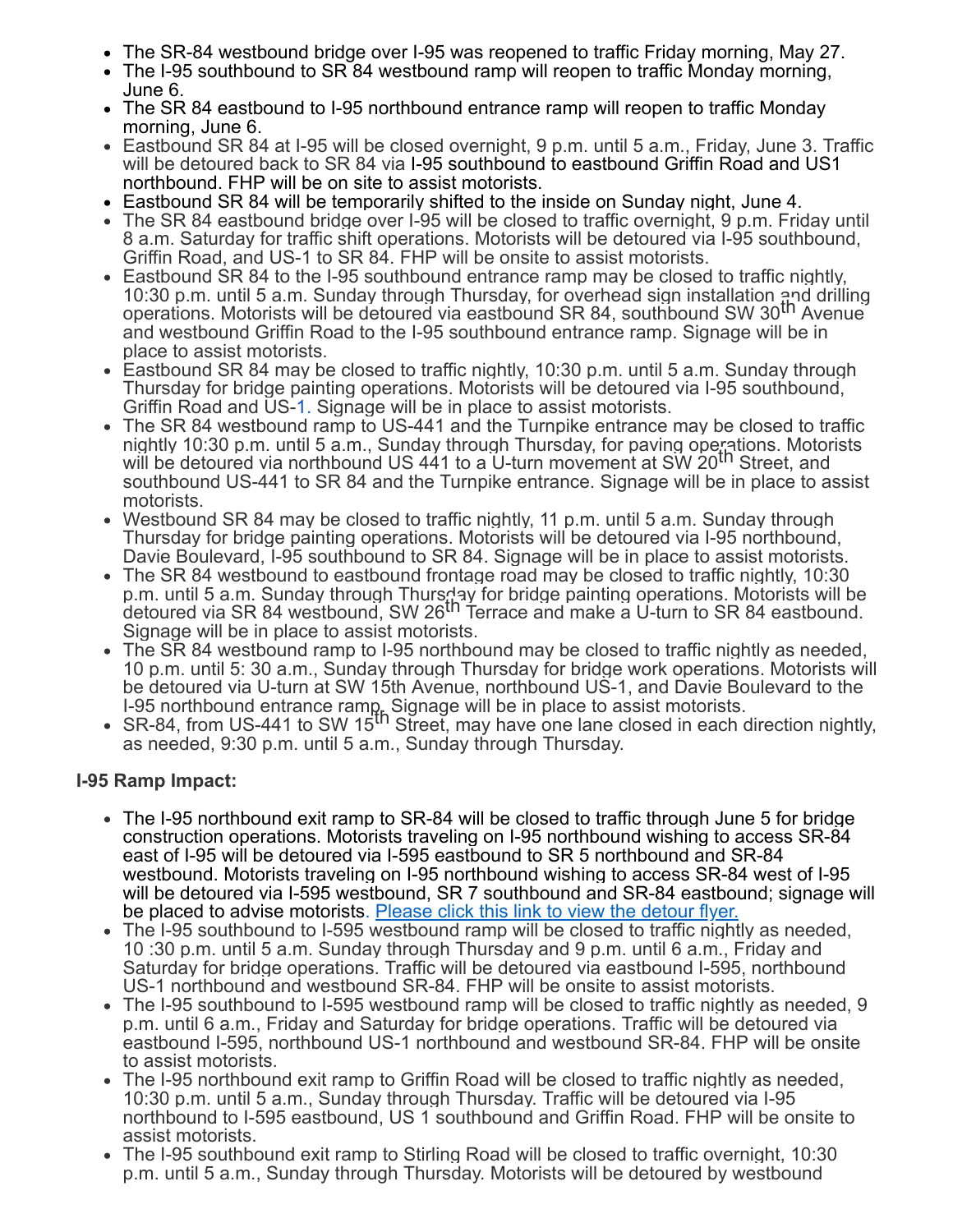Sheridan Street, northbound US 441 and Stirling Road. Signage will be in place to assist motorists.

- The I-95 northbound entrance ramp from Stirling Road will be closed to motorists overnight,10:30 p.m. until 5 a.m., Sunday through Thursday for overhead drill shaft installation. Motorists traveling westbound Stirling Road will be detoured via northbound Anglers Avenue and Griffin Road to the I-95 northbound entrance ramp. Motorists traveling eastbound will be detoured via northbound US 1 and westbound Griffin Road to the I-95 northbound entrance ramp. Signage will be in place to assist motorists.
- The I-95 southbound exit ramp to Griffin Road will be closed to traffic overnight, 10 p.m. until 5 a.m., Sunday through Thursday, for pile driving activities. Motorists will be detoured via I-95 southbound to Stirling Road westbound, Anglers Avenue northbound. FHP will be onsite to assist motorists.
- The I-95 northbound entrance ramp from I-595 eastbound will be closed to traffic nightly, 10:30 p.m. until 5 a.m., Sunday through Thursday. Motorists will be detoured via eastbound I-595, northbound US-1 and westbound SR 84 to the I-95 northbound entrance ramp. Signage will be in place to assist motorists.
- The I-95 southbound entrance ramp from Griffin Road will be closed to traffic nightly, 10 p.m. until 5 a.m., Sunday through Thursday for traffic shift operations. Motorists traveling eastbound will be detoured via eastbound Griffin Road, southbound US-1, westbound Stirling Road to the I-95 southbound entrance ramp. Motorists traveling westbound will be detoured via westbound Griffin Road, southbound Anglers Avenue, and eastbound Stirling Road to the I-95 southbound entrance ramp.
- The I-95 northbound entrance ramp from I-595 westbound will be closed to traffic nightly, 10:30 p.m. until 5 a.m., Sunday through Thursday for bridge painting operations. Motorists will be detoured via westbound I-595, southbound I-95 and eastbound Griffin Road to the I-95 northbound entrance ramp. FHP will be onsite to assist motorists.
- The I-95 southbound ramp to eastbound and westbound I-595 will be closed to motorists overnight, 10:30 p.m. until 5 a.m., Sunday through Thursday for bridge painting operations. Motorists will be detoured via southbound I-95, westbound SR-84 to the I-595 entrance ramp. Signage will be in place to assist motorists.
- The I-95 northbound to I-595 westbound entrance ramp will be closed to motorists nightly, 10:30 p.m. until 5 a.m., Sunday through Thursday, for paving and traffic pattern operations. Motorists will be detoured via Griffin Road, SR 7 and the I-595 westbound entrance ramp. Signage will be in place to assist motorists.
- The I-95 northbound entrance ramp from Griffin Road will be closed to traffic nightly as needed, 10:30 p.m. until 5 a.m., Sunday through Thursday. Traffic will be detoured via eastbound Griffin Road, northbound US-1 and westbound I-595. FHP will be onsite to assist motorists.
- The I-95 southbound to I-595 westbound ramp will be closed to traffic nightly as needed, 10:30 p.m. until 5 a.m., Sunday through Thursday. Traffic will be detoured via eastbound I-595, northbound US-1 northbound and westbound SR-84. FHP will be onsite to assist motorists.
- The I-95 southbound exit ramp to SR 84 will be closed to traffic nightly as needed, 10:30 p.m. until 5 a.m., Sunday through Thursday. Motorists will be detoured via I-95 southbound, Griffin Road and SR 7 to SR 84. Signage will be in place to assist motorists.
- The I-95 northbound exit ramp to Broward Boulevard will be closed to traffic nightly as needed, 10:30 p.m. until 5 <u>a.m. Sunday through Thursday</u>. Motorists will be detoured via I-<br>95 northbound and SW 22<sup>nd</sup> Avenue to Broward Boulevard. Signage will be in place to assist motorists.
- The I-95 southbound entrance ramp from Sheridan Street will be closed to traffic nightly, 10:30 p.m. until 5 a.m. Sunday through Thursday, for tree removal operations. Motorists traveling westbound on Sheridan Street will be detoured via Park Road and Hollywood Boulevard to the I-95 entrance ramp. Motorists traveling eastbound on Sheridan Street will be detoured via US-1 and Hollywood Boulevard to the I-95 entrance ramp. Signage will be in place to assist motorists.
- The I-95 southbound to I-595 eastbound entrance ramp will be closed to traffic nightly. 10:30 p.m. until 5 a.m. Sunday through Thursday for bridge painting operations. Motorists will be detoured via westbound I-595, southbound US 441 and I-595. Signage will be in place to assist motorists.
- The I-95 northbound entrance ramp from Sheridan Street will be closed to traffic nightly, 10:30 p.m. until 5 a.m., Sunday through Thursday for paving operations. Motorists will be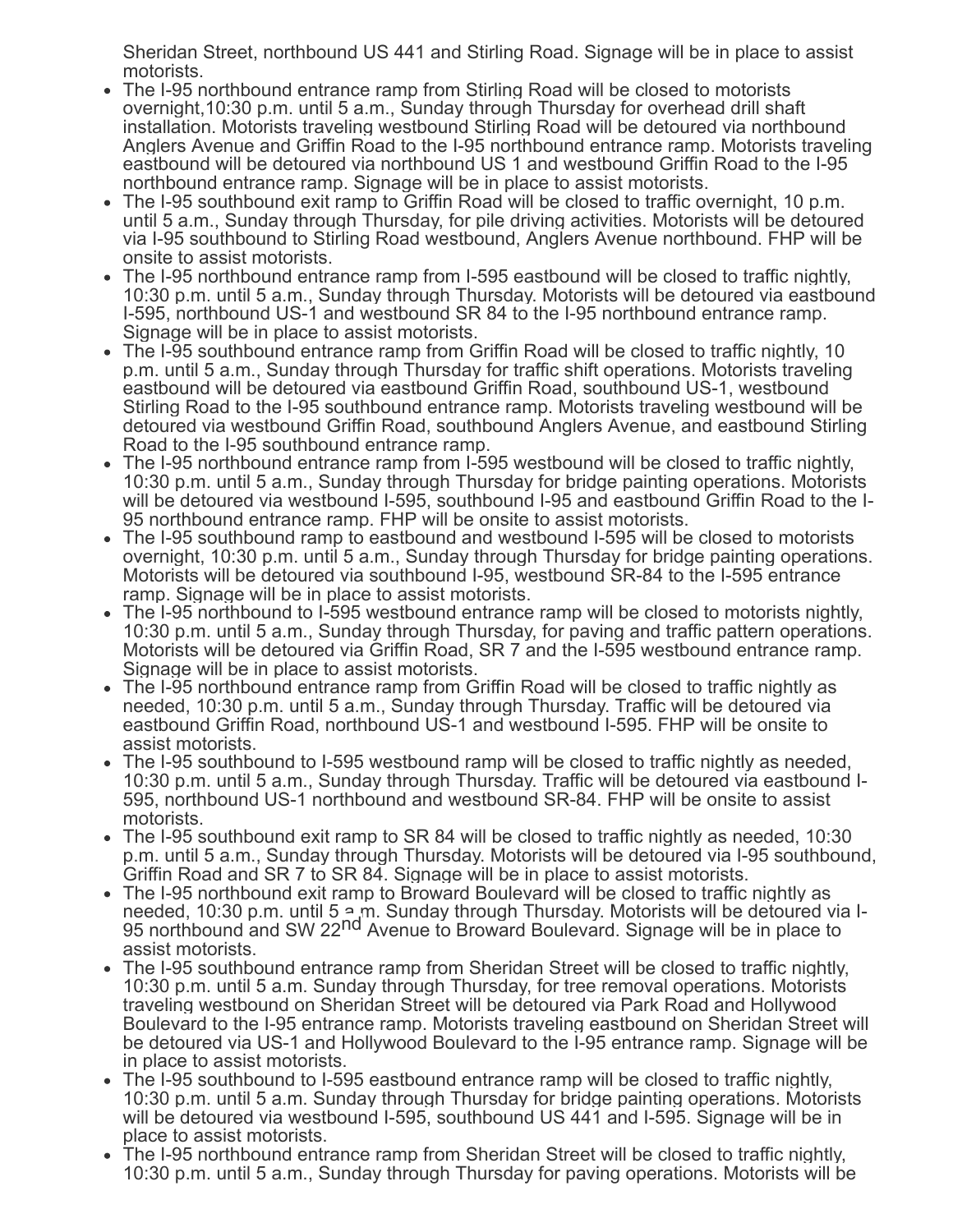detoured via Sheridan Street, US 1, and Stirling Road to the I-95 northbound entrance ramp. Signage will be in place to assist motorists.

- The I-95 northbound exit ramp to Stirling Road will be closed nightly as needed, 10 p.m. until 5 a.m., Sunday through Thursday for paving operations. Motorists will be detoured via Griffin Road, and US-1 to Stirling Road. Signage will be in place to assist motorists. Signage will be in place to assist motorists.
- The I-95 northbound entrance ramp from I-595 westbound may have one lane closed nightly as needed, 9 p.m. until 5:30 a.m., Sunday through Thursday.
- The I-95 southbound entrance ramp from I-595 westbound may have one lane closed nightly as needed, 9 p.m. until 5:30 a.m., Sunday through Thursday.
- The I-95 southbound entrance ramp from I-595 westbound may have one lane closed nightly as needed, 9 p.m. until 5:30 a.m., Sunday through Thursday.
- The I-95 southbound entrance ramp from I-595 eastbound may have one lane closed nightly as needed, 9 p.m. until 5:30 a.m., Sunday through Thursday.
- The I-95 northbound and southbound exit ramps to Griffin Road may have one lane closed intermittently, nighty as needed, 9 p.m. until 5:30 a.m. Sunday through Thursday for ITS and drill shaft operations.
- The I-95 northbound and southbound exit ramps to Stirling Road may have one lane closed intermittently, nighty as needed, 9 p.m. until 5:30 a.m. Sunday through Thursday, for ITS and drill shaft operations.
- The I-95 northbound and southbound entrance ramps from Stirling Road may have one lane closed intermittently nighty as needed, 9 p.m. until 5:30 a.m. Sunday through Thursday for ITS and drill shaft operations.
- \*Please note that ramp closures will be performed as needed per nighttime construction operations; consecutive ramps will not be closed at the same time.

# **Arterial Traffic Impact:**

- Anglers Avenue, from SW 36th Street to south of SW 31st Street, will be closed to motorists through spring 2022 for bridge construction operations. Traffic will be detoured via SW, 31st Street, SW 26th Terrace, and SW 36th Street.
- SW 26<sup>th</sup> Terrace at the I-595 overpass will be close to traffic nightly as needed, Tuesday through Thursday for beam setting operations. Motorists will be detoured via westbound<br>SR 84 and SW 30<sup>th</sup> Aven<u>ue</u>. Signage will be in place to assist motorists.
- SK 64 and SW 50 M Worldo: Oignage will be in place to assist motonsts.<br>SW 30th Avenue, from 34<sup>th</sup> Street to Marina Mile, may have one lane closed in each direction daily, 9:30 a.m. until 4 p.m. and nightly, 10 p.m. until 5 a.m., Sunday through Thursday.
- Griffin Road, from Old Griffin Road and Anglers Avenue, may have up to two lanes closed
- in each direction, nightly, 8:30 p.m. until 6 a.m., Sunday through Thursday.<br>Stirling Road, from Anglers Avenue and SW 18<sup>th</sup> Street, may have up to two lanes closed in each direction, nightly 8:30 p.m. until 6 a.m. Sunday through Thursday.

## **[2.](https://www.google.com/maps/search/2.+I-95?entry=gmail&source=g) [I-95](https://www.google.com/maps/search/2.+I-95?entry=gmail&source=g) from south of Broward Boulevard to north of Commercial Boulevard in Fort Lauderdale (95 Express Phase 3A-1)**

**Description:** Work on this 6.7-mile 95 Express project includes widening and converting the existing I-95 HOV Lanes to Managed Lanes which will result in two tolled Express Lanes in each direction; the number of General Use lanes will remain the same. Other work includes: widening bridges, sound wall construction, installation of Intelligent Transportation System (ITS) and tolling equipment and ramp signaling at the I-95 entrance ramps at Davie Road, Broward Boulevard, Sunrise Boulevard, Oakland Park Boulevard and Commercial Boulevard. For more information, please contact I-95 Community Outreach Manager Andrea Pacini (954) 299-6561 or [apacini@corradino.com](mailto:apacini@corradino.com).

**Cost/Completion:** \$153 million / spring 2023

- **I-95 Traffic Impact:**
	- I-95 will have three lanes closed in each direction, 9 p.m. until 5:30 a.m., Sunday through Thursday. The first lane will close at 9 p.m., the second lane will close at 9:30 p.m. and the third lane will close at 10 p.m.
	- I-95 southbound, from Broward Boulevard to Davie Boulevard, is shifted to the outside to allow for median construction.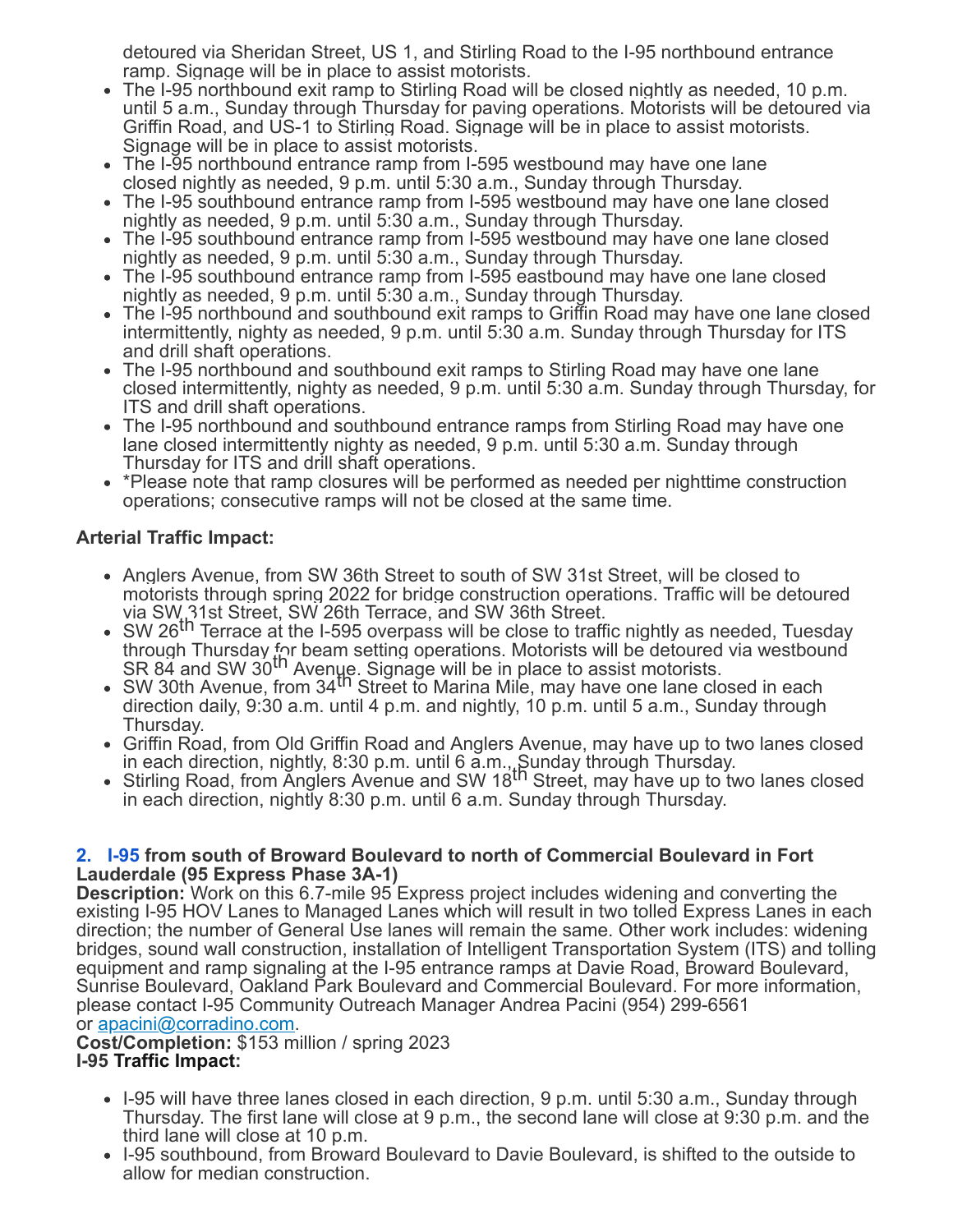- I-95 northbound, from Marina Mile to Davie Boulevard, has a new traffic pattern with traffic shifted to the outside to allow for median construction. This configuration is expected to be in place through summer 2022.
- I-95 in both directions, from south of Davie Boulevard to north of Commercial Boulevard, will have intermittent shoulder and ramp shoulder closures, as needed, daily and nightly.
- **I-95 Southbound Full Closure Advanced Notice:** I-95 southbound lanes at Commercial Boulevard will be closed to traffic overnight, Wednesday, June 15 for overhead sign structure repairs. The first lane will close at 9 p.m., the second lane will close at 10 p.m., and all lanes will be closed by 11:30 p.m., reopening by 5:30 a.m. Traffic will be detoured via Commercial Boulevard, Powerline Road and Oakland Park Boulevard. FHP will be onsite to assist motorists. Thursday, June 16 will be used as a contingency night if needed. [Please click this link to view the detour flyer.](https://r20.rs6.net/tn.jsp?f=001kZWI8ZZYZo_kWWZ9cHtbMtP_FHn9b8iwqy_yN1QduxXCwQ29TYSC6CEsje71TLHhLsNka97gvuQPQ8XtVWJbBE5DrezV6-EoW8ANjQ6bJQDynqs1QZU01bbdiA1XvMaKjtZCTFg4xg0SmCqe3liZyuM-3SA6lJVRd5uFez3Rmb-986pw8dW0FLWXLi-teHfZcb5pTCcj3lEEOMnuINnEktGXUBOkV5e_8QlaaT8XgY3EkdWaVFU8FA==&c=HlmBFwjhLgVDCbsSLlMoK3Kji1iYEvoOeuOwWT9NavH9oR1s7fQERQ==&ch=MNwiG2Jr2urAXhCKvz0IZnUcUUiCw1C2aKpWxVK4iFogFdhLdd7qJA==)

# **Arterial Road Traffic Impact:**

- Powerline Road at the I-95 overpass will have two southbound lanes closed around the clock, through 5 a.m., Sunday, July 24. One through lane will remain open.
- **Advanced Notice**: Powerline Road at the I-95 overpass will have two northbound lanes closed around the clock, beginning 10 p.m., Monday night, July 25 through 5 a.m., Friday, Aug. 5.
- Prospect Road at I-95 will have one lane closed daily, 7 a.m. until 4 p.m., Monday through Friday.
- Commercial Boulevard at I-95 will undergo a full nightly closure, 10 p.m. until 6 a.m., Sunday through Thursday, for new bridge construction. Traffic will be detoured via N. Dixie Highway, Oakland Park Boulevard and Powerline Road.
- Oakland Park Boulevard will undergo a full nightly closure, 10 p.m. until 6 a.m., Sunday through Thursday, for new bridge construction. Traffic will be detoured via Commercial Boulevard, N. Dixie Highway and Oakland Park Boulevard.
- 38th Street at I-95 will undergo a full nightly closure, 10 p.m. until 6 a.m., Sunday through Thursday, for bridge construction. Traffic will be detoured via NW 10th Ave and Powerline Road. FHP will be on site to assist motorists.
- Powerline Road at I-95 will undergo a full nightly closure, 10 p.m. until 6 a.m., Sunday through Thursday, as needed for bridge construction. Traffic will be detoured via Commercial Boulevard, N. Dixie Highway and Oakland Park Boulevard.
- Prospect Road at I-95 will undergo a full nightly closure, 10 p.m. until 6 a.m., Sunday through Thursday, as needed for bridge construction. Traffic will be detoured via Powerline Road, Commercial Boulevard and Andrews Avenue.
- NW19th Street at I-95 will undergo a full nightly closure, 10 p.m. until 6 a.m., Sunday through Thursday, as needed for ITS Pole installation. Traffic will be detoured via Powerline Road, Oakland Park Boulevard and NW 21st Avenue.
- NW 6<sup>th</sup> Street at I-95 will be closed overnight for bridge overhang operations, 9 p.m. until 6 a.m., Monday, June 6 and Tuesday, June 7. Traffic will be detoured to Broward Boulevard via NW 27 Avenue and NW 15 Avenue. Local traffic will be permitted to go beyond those detour points towards I-95 but to ensure safety, vehicles will not be able to cross under I-95 during the nighttime closures. Wednesday, June 8 will be used as a contingency night if needed.
- Powerline Road at the I-95 overpass will have one lane closed daily, 9 a.m. until 3 p.m., Monday through Friday.
- NW 19th Street at the I-95 overpass will have one lane closed, daily, 9 a.m. until 3 p.m., Monday through Friday.
- NW 6th Street at the I-95 overpass will have one lane closed, daily, 9 a.m. until 4 p.m., Monday through Friday.
- Oakland Park Boulevard at the I-95 overpass will have one lane closed, daily, 9 a.m. until 3 p.m., Monday through Friday.

# **Ramp Impact:**

The westbound I-595 to I-95 northbound entrance ramp from westbound I-595 will be closed nightly as needed, 9 p.m. until 5:30 a.m., Sunday through Thursday. Traffic will be detoured via State Rd 84, US 441 and Davie Boulevard. FHP will be on site to assist motorists.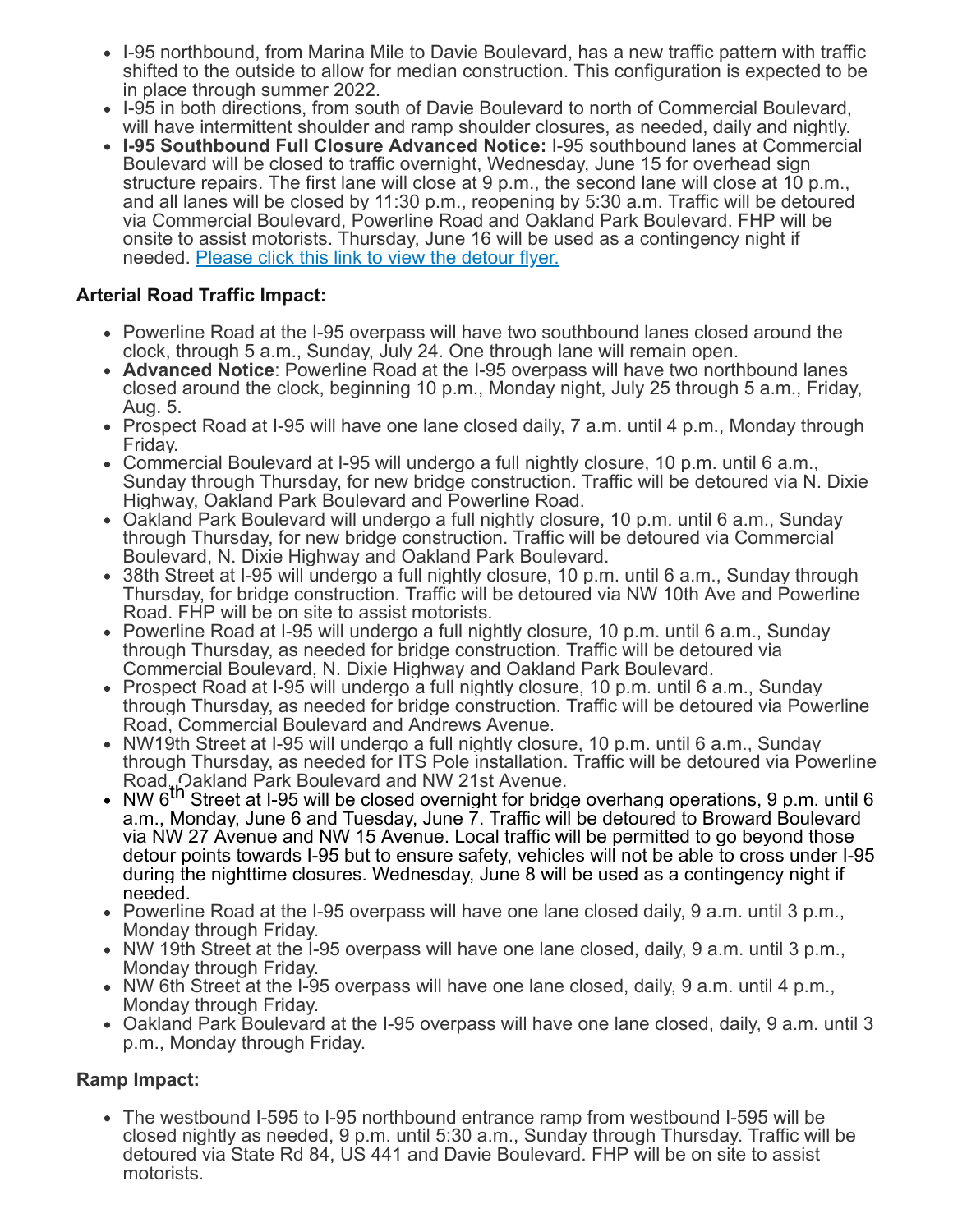- The eastbound I-595 to I-95 northbound entrance ramp from eastbound I-595 will be closed nightly as needed, 9 p.m. until 5:30 a.m., Sunday through Thursday. Traffic will be detoured via US 1 and Davie Boulevard. FHP will be on site to assist motorists.
- The I-95 northbound exit ramp to Davie Boulevard will be closed nightly as needed, 9 p.m. until 5:30 a.m., Sunday through Thursday. Traffic will be detoured via Broward Blvd and US 441. FHP will be on site to assist motorists.
- The I-95 northbound entrance ramp from Marina Mile will be closed as needed, 9 p.m. until 5:30 a.m., Sunday through Thursday. Traffic will be detoured via Marina Mile Boulevard, State Rd 7 and Davie Boulevard.
- The I-95 southbound entrance ramp from Davie Blvd will be closed as needed, 9 p.m. until 5:30 a.m., Sunday through Thursday. Traffic will be detoured via Davie Boulevard, US 441 and Marina Mile Boulevard.
- The I-95 southbound exit ramp to Broward Boulevard will be closed as needed, 9 p.m. until 5:30 a.m., Sunday through Thursday. Traffic will be detoured via Broward Park & Ride and Broward Blvd. FHP will be on site to assist motorists.
- The I-95 northbound entrance ramp from Oakland Park Boulevard will be closed, nightly, as needed, 9 p.m. until 5:30 a.m., Sunday through Thursday. Traffic will be detoured via Commercial Boulevard and Powerline Road. FHP will be on site to assist motorists.
- The I-95 northbound exit ramps to Oakland Park Boulevard will be closed as needed 9 p.m. until 5:30 a.m., Sunday through Thursday. Traffic will be detoured via I-95 and Commercial Boulevard. FHP will be on site to assist motorists.
- The I-95 northbound exit ramp to Commercial Boulevard will be closed as needed, 9 p.m. until 5:30 a.m., Sunday through Thursday. Traffic will be detoured via I-95 and Cypress Creek Road. FHP will be on site to assist motorists.
- The I-95 northbound entrance ramp from Commercial Boulevard will be closed, 9 p.m. until 5:30 a.m., Sunday through Thursday. Traffic will be detoured via Powerline Road and Cypress Creek Road. FHP will be on site to assist motorists.
- The I-95 southbound exit ramp to Commercial Boulevard will be closed nightly, 9 p.m. until 5:30 a.m., Sunday through Thursday. Traffic will be detoured via Oakland Park Boulevard and I-95. FHP will be on site to assist motorists.
- The I-95 southbound entrance ramps from Commercial Boulevard will be closed, 9 p.m. until 5:30 a.m., Sunday through Thursday. Traffic will be detoured via Powerline Road, Oakland Park Boulevard and I-95. FHP will be on site to assist motorists.
- The I-95 southbound entrance ramps from Oakland Park Boulevard will be closed, as needed, 9 p.m. until 5:30 a.m., Sunday through Thursday. Traffic will be detoured via Powerline Road and Sunrise Boulevard. FHP will be on site to assist motorists.
- The I-95 southbound exit ramp to Oakland Park Boulevard will be closed, as needed, 9 p.m. until 5:30 a.m., Sunday through Thursday. Traffic will be detoured via I-95 and Sunrise Boulevard. FHP will be on site to assist motorists.
- The I-95 northbound exit ramp to Broward Boulevard will be closed, as needed, 9 p.m. until 5:30 a.m., Sunday through Thursday. Traffic will be detoured via I-95 and the Broward Boulevard Park & Ride. FHP will be on site to assist motorists.
- The I-95 southbound entrance ramp from Broward Boulevard will be closed, as needed, 9 p.m. until 5:30 a.m., Sunday through Thursday. Traffic will be detoured via US-441 and Davie Boulevard. FHP will be on site to assist motorists.
- The I-95 southbound exit ramp to Sunrise Boulevard will be closed, as needed, 9 p.m. until 5:30 a.m., Sunday through Thursday. Traffic will be detoured via Broward Boulevard and I-95. FHP will be on site to assist motorists.
- The I-95 southbound entrance ramps from Sunrise Boulevard will be closed, as needed, 9 p.m. until 5:30 a.m., Sunday through Thursday. Traffic will be detoured via Powerline Road, Oakland Park Boulevard and I-95. FHP will be on site to assist motorists
- The I-95 northbound entrance ramp from Davie Boulevard will be closed nightly, 9 p.m. until 5:30 a.m., Sunday through Thursday. Traffic will be detoured via State Road 7 and Broward Boulevard.
- The I-95 southbound entrance ramp from Broward Park & Ride is closed for foundation construction and sign structure installation. During this closure, traffic will be detoured via the I-95 southbound entrance ramp from Broward Boulevard.
- The I-95 northbound exit ramp to eastbound Oakland Park Boulevard will have one inside lane closed daily, 9 a.m. until 3 p.m., Monday through Friday.
- The I-95 northbound exit ramp to Commercial Boulevard will have one lane closed daily, 9 a.m. until 3 p.m., Monday through Friday.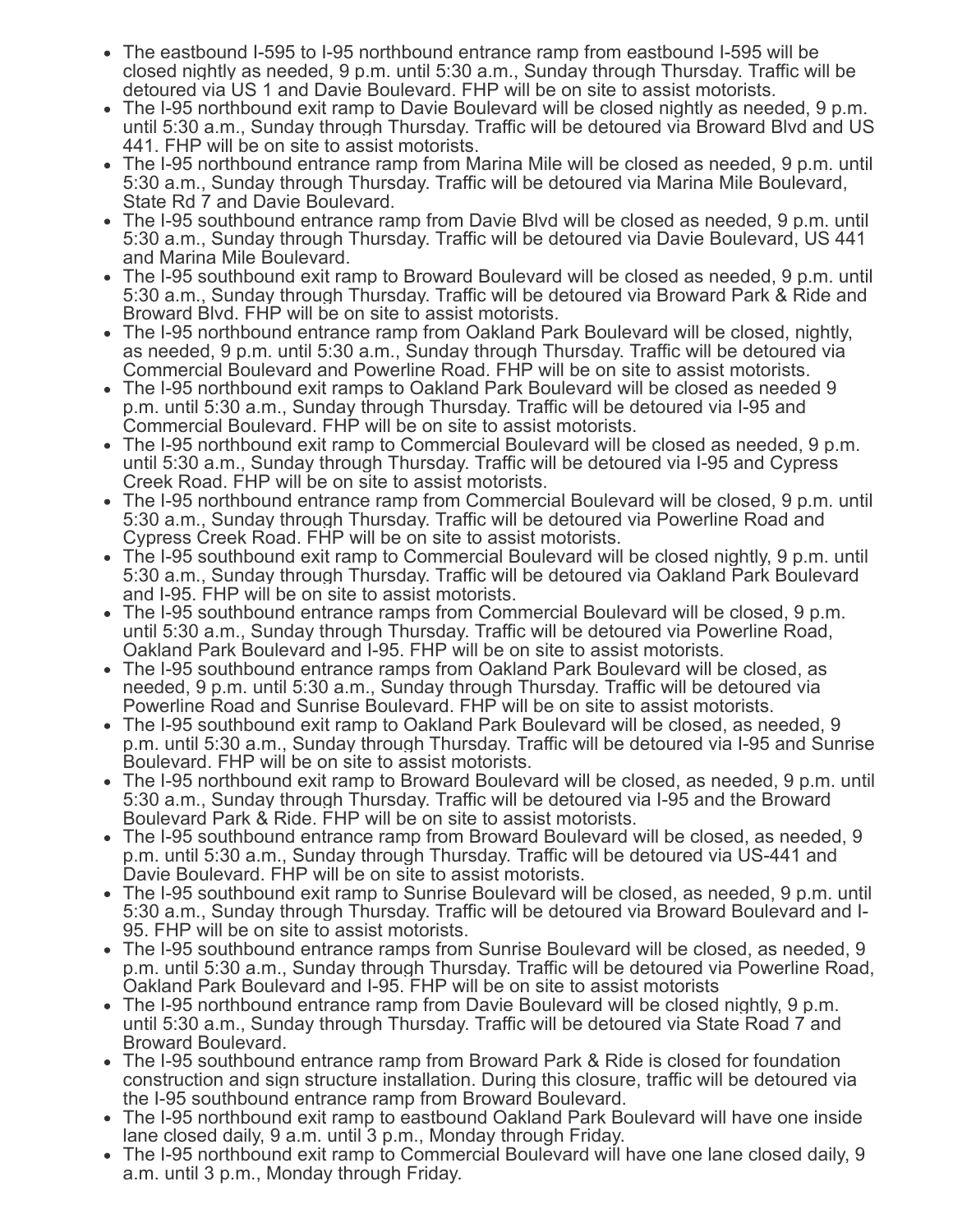The I-95 southbound entrance ramp from Broward Boulevard to I-595 will have one outside lane closed nightly 9 p.m. until 5:30 a.m., Sunday through Thursday.

## **[3.](https://www.google.com/maps/search/3.+SR+9%2FI-95?entry=gmail&source=g) [SR 9/I-95](https://www.google.com/maps/search/3.+SR+9%2FI-95?entry=gmail&source=g) Northbound Exit Ramp to SR 820/Hollywood Boulevard Widening Improvements Project in Hollywood**

**Description:** Project Improvements include widening the northbound exit ramp to SR 820/ Hollywood Boulevard to accommodate a designated right-turn lane; extending the left-turn lane on SR 820/Hollywood Boulevard to S 28th Avenue to increase vehicle storage capacity; upgrading signalization at the intersection of SR 820/Hollywood Boulevard and SR 9/I-95; upgrading sidewalks and curb ramps to meet Americans with Disabilities Act (ADA) requirements. For more information, please contact I-95 Community Outreach Specialist Daniela Silva at (786) 441-3088 or [msilva@corradino.com.](mailto:msilva@corradino.com.) **Cost/Completion:** \$1,096,096 / summer 2022

## **Traffic Impact:**

- Hollywood Boulevard, from the I-95 interchange to 28th Avenue, will have the inside lane closed in each direction nightly as needed, 10 p.m. until 7 a.m.
- The I-95 northbound exit ramp to Hollywood Boulevard will have one lane and shoulder closed nightly as needed, 10 p.m. until 7 a.m.
- The I-95 northbound entrance ramp from Hollywood Boulevard will have one lane closed daily, 9 a.m. until 3:30 p.m., and nightly, 10 p.m. until 7 a.m.

# **Pedestrian Impact:**

• To ensure pedestrian safety, the crosswalk at the I-95 northbound exit ramp to Hollywood Boulevard will be closed through the duration of the project. Pedestrians will be detoured<br>via Calle Grande and N 28<sup>th</sup> Avenue. Signage will be in place to assist pedestrians.

## **[4.](https://www.google.com/maps/search/4.+State+Road+9%2FI-95?entry=gmail&source=g) [State Road 9/I-95](https://www.google.com/maps/search/4.+State+Road+9%2FI-95?entry=gmail&source=g) at Copans Road Interchange Improvement Project in Pompano Beach**

**Description:** Project improvements include constructing a dedicated merge lane for northbound I-95 traffic from Copans Road and a collector distributor road for southbound I-95 traffic entering and exiting Copans Road. Improvements also will include sound walls, lighting, intelligent transportation system upgrades, drainage and landscaping. There will also be roadway widening, milling, resurfacing, signage, pavement markings, sidewalk and curb and gutter. For more information, please contact I-95 Community Outreach Specialist Daniela Silva at (786) 441-3088 or [msilva@corradino.com.](mailto:msilva@corradino.com.)

**Cost/Completion:** \$26.4 million / summer 2022

# **I-95 Traffic Impact:**

- I-95 northbound at Copans Road may have up to two lanes closed nightly, as needed Sunday through Thursday. The first lane will close at 9:30 p.m., the second lane will close at 10:30 p.m. Both lanes will reopen by 5:30 a.m.
- I-95 southbound at Copans Road may have two lanes closed nightly, as needed Sunday through Thursday. The first lane will close at 9:30 p.m., the second lane will close at 10:30 p.m. Both lanes will reopen by 5:30 a.m.
- I-95 southbound at Sample Road may have two lanes closed nightly, as needed Sunday through Thursday. The first lane will close at 9:30 p.m., the second lane will close at 10:30 p.m. Both lanes will reopen by 5:30 a.m.
- I-95 in each direction may have shoulder closures, daily and nightly as needed.

# **Arterial Traffic Impact:**

Copans Road at the I-95 interchange will have up to two lanes closed in each direction, daily Monday through Friday. The first lane will be close at 9 a.m. and the second lane will close at 10 p.m. Both lanes will reopen at 3 p.m.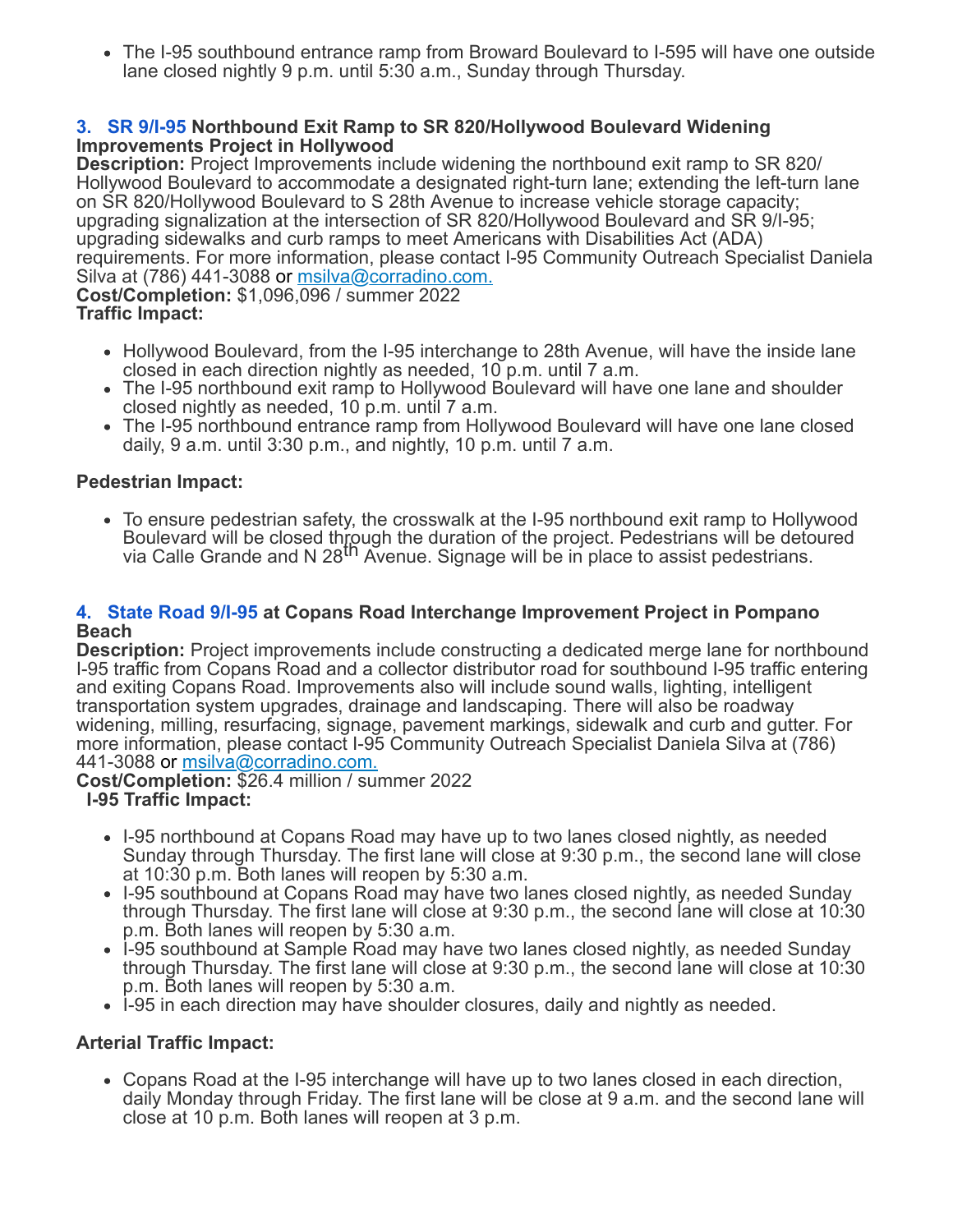## **5. SR 93/I-75 from Sheridan Street to South of I-595 Resurfacing Project in Davie, Southwest Ranches, and Sunrise**

**Description:** Project improvements include milling and resurfacing along SR 93/I-75 between Sheridan Street and south of I-595, installing guardrail and double-face guardrail throughout the project limits, and installing signs and flashing beacons to alert wrong way drivers at the SR 93/I-75 southbound exit ramp to Griffin Road. For more information, please contact I-95 Community Outreach Specialist Daniela Silva at (786) 441-3088 or [msilva@corradino.com.](mailto:msilva@corradino.com.) **Cost/Completion:** \$7,949,000 / summer 2022 **Mainline Traffic Impacts:**

- I-75 will have up to four lanes closed in each direction nightly, as needed, Tuesday through Thursday. The first lane will close at 7:30 p.m., the second, third, and fourth lanes will close at 9 p.m. All lanes will reopen by 6 a.m.
- I-75 will have the shoulders closed daily and nightly as needed.

# **Ramp Impacts:**

- The I-75 southbound exit ramp to eastbound Griffin Road may be closed nightly, from 9 p.m. until 6 a.m., Sunday through Thursday, for paving operations. Traffic will be detoured via Royal Palm Boulevard, Weston Road to the I-75 entrance ramp. Signage will be in place to assist motorists.
- The I-75 southbound exit ramp to westbound Griffin Road may be closed nightly, from 9 p.m. until 6 a.m., Sunday through Thursday, for paving operations. Traffic will be detoured via Royal Palm Boulevard, Weston Road to the I-75 entrance ramp. Signage will be in place to assist motorists.
- The I-75 southbound exit ramp to Royal Palm Boulevard may be closed nightly, from 9 p.m. until 6 a.m., Sunday through Thursday, for paving operations. Traffic will be detoured via Griffin Road and Weston Road. Signage will be in place to assist motorists.
- The I-75 southbound entrance ramp from Royal Palm Boulevard may be closed nightly, from 9 p.m. until 6 a.m., Sunday through Thursday. Traffic will be detoured via Weston Road and Griffin Road to Royal Palm Boulevard. Signage will be in place to assist motorists.
- The I-75 northbound exit ramp to westbound Griffin Road may be closed nightly, from 9 p.m. until 6 a.m., Sunday through Thursday, for friction course operations. Traffic will be detoured via Royal Palm Boulevard and Weston Road. Signage will be in place to assist motorists.
- The I-75 northbound entrance ramp from Griffin Road may be closed nightly, from 9 p.m. until 6 a.m., Sunday through Thursday, for friction course operations. Traffic will be detoured via Flamingo Road and Sheridan Street. Signage will be in place to assist motorists.
- The I-75 northbound exit ramp to Royal Palm Boulevard may be closed nightly, from 9 p.m. until 6 a.m., Sunday through Thursday, for friction course operations. Traffic will be detoured via Griffin Road and Weston Road. Signage will be in place to assist motorists.
- The I-75 northbound entrance ramp from Royal Palm Boulevard may be closed nightly, from 9 p.m. until 6 a.m., Sunday through Thursday, for friction course operations. Traffic will be detoured via Weston Road and Griffin Road. Signage will be in place to assist motorists.
- I-75 will have shoulder closures daily and nightly as needed.
- \*Please note that ramp closures will be performed as needed per nighttime construction operations; consecutive ramps will not be closed at the same time.

## **6. SR 93/ I-75 Resurfacing Project from South of I-595 to West of US 27 in Sunrise and Weston**

**Description:** Project improvements will include milling and resurfacing along SR 93/I-75 between south of I-595 and west of US 27 and installing guardrail and doubleface guardrail throughout the project limits. For more information, please contact I-95 Community Outreach Specialist Daniela Silva at (786) 441-3088 or [msilva@corradino.com.](mailto:msilva@corradino.com.) **Cost/Completion:** \$8 million / spring 2023 **Traffic Impact:**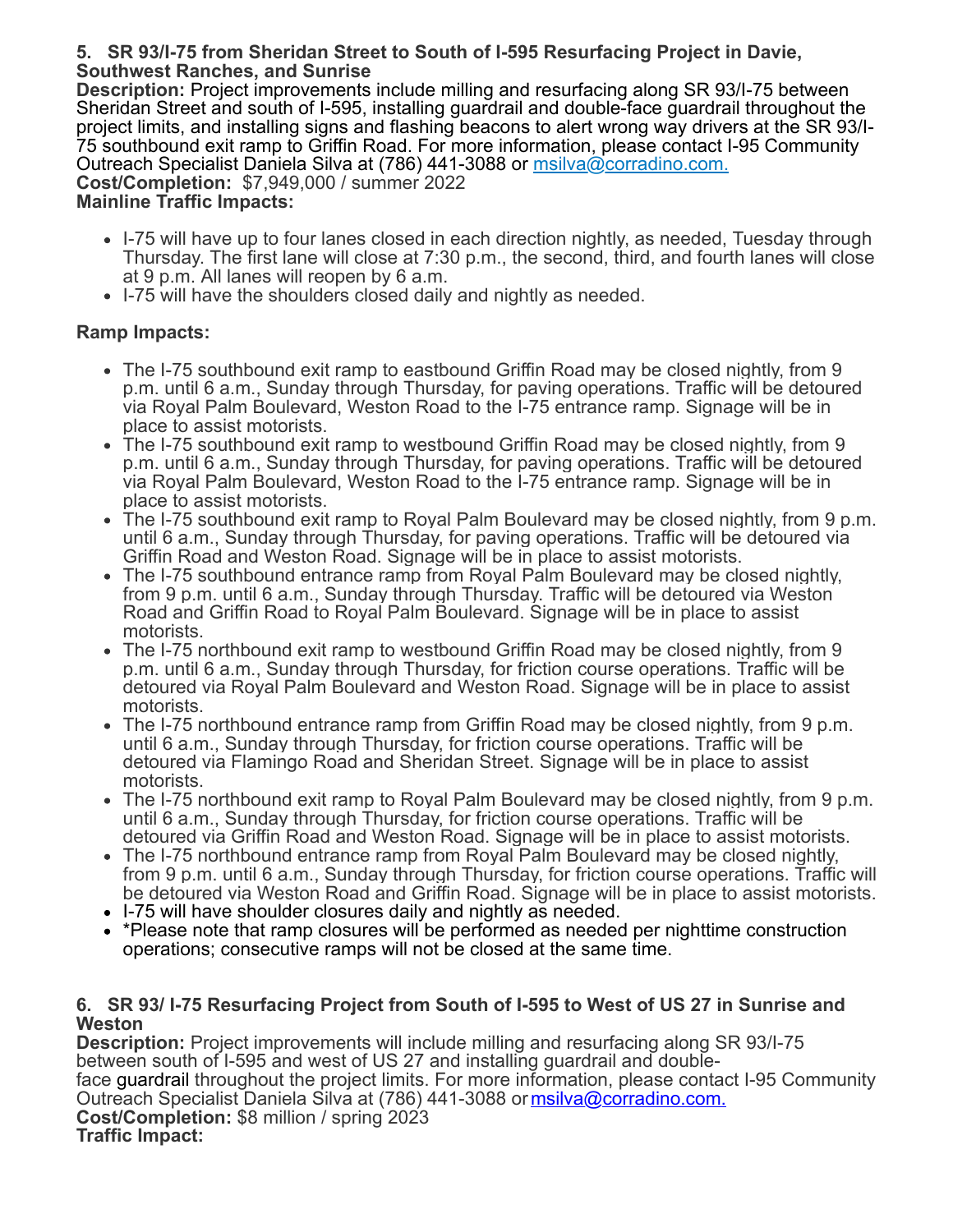- I-75 in each direction, from the I-595 interchange to west of US-27, will have up to two lanes closed nightly, 8 p.m. until 7 a.m. Sunday through Friday for paving operations.
- I-75 will have the shoulders closed daily and nightly as needed.

# **Ramp Impacts:**

- The I-75 southbound entrance ramp from US 27 may be closed to traffic nightly, 9 p.m. until 6 a.m. Sunday through Thursday, for paving operations. Motorists will be detoured via US 27, and U-turn to I-75 southbound. Signage will be in place to assist motorists.
- The I-75 southbound entrance ramp from eastbound SR 84, just east of Indian Trace, may be closed to traffic nightly, 9 p.m. until 6 a.m., Sunday through Thursday. Motorists will be detoured via Indian trace, WB SR 84 and Glades Parkway. Signage will be in place to assist motorists.
- Thel-75 southbound entrance ramp from eastbound SR 84, just east of Glades Parkway, may be closed to traffic nightly, 9 p.m. until 6 a.m., Sunday through Thursday. Motorists will be detoured via SR 84 to the I-75 entrance ramp just east of Indian Trace. Signage will be in place to assist motorists.
- The I-75 southbound exit ramp to Glades Parkway may be closed to traffic nightly, 9 p.m. until 6 a.m. Sunday through Thursday, for paving operations. Motorists will be detoured via US-27 and SR-84. Signage will be in place to assist motorists.
- \*Please note that ramp closures will be performed as needed per nighttime construction operations; consecutive ramps will not be closed at the same time.

#### **7. Wrong Way Driving Safety Improvement Project in Davie and Pembroke Pines Description:** Project Improvements include installing signs, flashing beacons, and Intelligent Transportation System (ITS) devices to alert wrong way drivers at the SR 93/I-75 exit ramps to SR 822/Sheridan Street. For more information, please contact I-95 Community Outreach Specialist Daniela Silva at (786) 441-3088 or [msilva@corradino.com.](mailto:msilva@corradino.com.) **Cost/Completion:** \$745,355 / summer 2022 **Traffic Impact:**

- The outside shoulders along the SR 93/I-75 exit ramps to SR 822/Sheridan Street will be closed 8 a.m. until 4 p.m., Monday through Friday, for installation of signs, flashing beacons, and Intelligent Transportation System (ITS) devices.
- The outside shoulders of the I-95 southbound exit ramps to Blue Heron Boulevard will be closed 8 a.m. until 4 p.m., Monday through Friday, for installation of signs, flashing beacons, and Intelligent Transportation System (ITS) devices.

# **8. SR 93/I-75 Alligator Alley Environmental Educational Center Project in Weston**

**Description:** Project Improvements consist of Project Improvements include reconfiguring existing parking lots, access roads, drainage structures, utilities, lighting, and sidewalks; and constructing educational amenities, including an observation tower, boardwalks, walkways, wetland exhibits, asphalt trails, pavilions, benches, and landscaping. For more information, please contact I-95 Community Outreach Specialist Daniela Silva at (786) 441- 3088 or [msilva@corradino.com.](mailto:msilva@corradino.com.) **Cost/Completion:** \$8,845,801 / fall 2023

**Traffic Impact:**

- $\bullet$  One lane of the access road will be closed to traffic 8 a.m. until 4 p.m., Monday through Thursday for the installation of lighting conduits. Flaggers will be used to assist motorists.
- The parking area to the south of the rest area building is closed to the public through late 2022.

# *NORTH BROWARD*

*(Coconut Creek, Coral Springs, Deerfield Beach, Fort Lauderdale, Hillsboro Beach, Lauderdale Lakes, Lauderdale-By-The-Sea, Lauderhill, Lazy Lake, Lighthouse Point, Margate, North Lauderdale, Oakland Park, Parkland, Plantation, Pompano Beach, Sea Ranch Lakes, Sunrise, Tamarac, [Wilton Manors\)](https://www.google.com/maps/search/Wilton+Manors)+%0D%0A+%0D%0A+%0D%0A+9.+NW+31?entry=gmail&source=g)*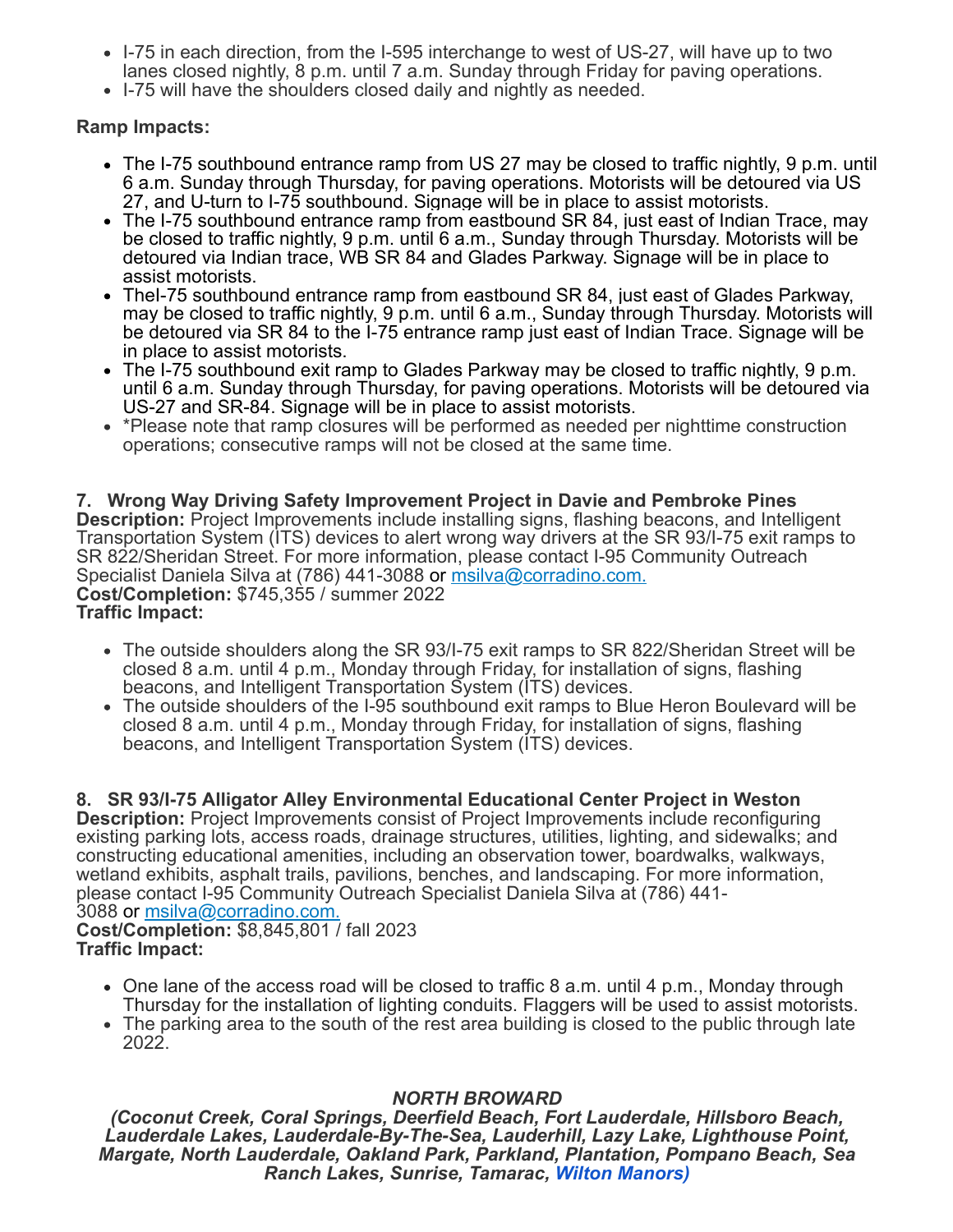# **[9.](https://www.google.com/maps/search/Wilton+Manors)+%0D%0A+%0D%0A+%0D%0A+9.+NW+31?entry=gmail&source=g) [NW 31](https://www.google.com/maps/search/Wilton+Manors)+%0D%0A+%0D%0A+%0D%0A+9.+NW+31?entry=gmail&source=g)st Avenue Mobility Improvement Project in Fort Lauderdale**

**Description:** Project improvements consist of repurposing the outside travel lanes along NW<br>31<sup>St</sup> Street from Commercial Boulevard to NW 62<sup>nd</sup> Street to accommodate 5-foot bicycle lanes and widening the roadway and median from NW +62<sup>nd</sup> Street to West McNab Road to accommodate 4-foot bicycle lanes. Other improvements include traffic signal mast arms and<br>pedestrian signalization at West Prospect Road, NW 65<sup>th</sup> Drive and West McNab Road, milling, resurfacing and adding pavement markings. For more information, contact Community Outreach Specialist Rebecca Guerrero at (954) 218-2304 or rquerrero@corradino.com. **Cost/Completion:** \$3.5 million / summer 2022 **Traffic Impact:**

• One lane will be closed at a time along NW 31<sup>st</sup> Avenue from Commercial Boulevard to McNab Road Monday through Friday, between 8 a.m. and 4:30 p.m., for thermoplastic striping operations and asphalt deficiency repairs.

# **[10. Coral Ridge Drive](https://www.google.com/maps/search/10.+Coral+Ridge+Drive?entry=gmail&source=g) Mobility Improvement Project in Coral Springs**

**Description:** Project improvements consist of widening the roadway along Coral Ridge Drive from Southgate Boulevard to Wyndham Circle to accommodate 6-foot buffered bicycle lanes in each direction. Improvements also include upgrading vehicle and pedestrian signalization at West Atlantic Boulevard, Royal Palm Boulevard and Wiles Road. Other improvements include repairing the bridge deck joints on the bridge over the C-14 Canal (Bridge No. 864098) along Coral Ridge Drive, reconstructing sidewalk ramps, modifying and relocating drainage structures, milling, resurfacing and adding pavement markings. For more information, contact Community Outreach Specialist Rebecca Guerrero at (954) 218-2304 or [rguerrero@corradino.com](mailto:rguerrero@corradino.com). **Cost/Completion:** \$7.6 million / late 2022 **Traffic Impact:**

• One lane in each direction along Coral Ridge Drive from Southgate Boulevard to Wyndham Circle will be closed intermittently, Monday through Friday, between 6 a.m. to 4 p.m., for concrete demolition, signalization, curb and gutter operations, and roadway widening operations.

## **[11. State Road 845/Powerline Road](https://www.google.com/maps/search/11.+State+Road+845%2FPowerline+Road?entry=gmail&source=g) Mobility Improvement Project in Oakland Park**

**Description:** Project improvements consist of repurposing the outside lanes along SR 845/Powerline Road from SR 870/Commercial Boulevard to NW 29th Street to accommodate 7 foot bicycle buffered bikes lanes and 4-foot raised landscaped islands in each direction. Improvements also include repurposing the outside lanes along SR 845/Powerline Road from<br>SR 816/West Oakland Park Boulevard to NW 29<sup>th</sup> Street to accommodate 4-foot bicycle lanes. Other improvements include landscaping, irrigation, milling and resurfacing. For more information, contact Community Outreach Specialist Rebecca Guerrero at (954) 218-2304 or [rguerrero@corradino.com.](mailto:rguerrero@corradino.com)

#### **Cost/Completion:** \$3.1 million / spring 2022 **Traffic Impact:**

- Powerline Road's southbound outside lane from NW 47th Street to north of the I-95 Overpass; and from south of the I-95 Overpass to NW 34th Street is in its final configuration. The lane has been repurposed for a buffered bicycle lane and landscaped bulb-outs.
- Powerline Road's northbound outside lane from NW 35th Street to NW 40th Street; and from north of the I-95 Overpass to NW 47th Street is in its final configuration. The lane has been repurposed for a buffered bicycle lane and landscaped bulb-outs.<br>The inside lane in each direction along Powerline Road NW 46<sup>th</sup> Street to Commercial
- Boulevard will be closed Monday through Saturday, between 8 a.m. and 3:30 p.m. for correcting straight edge pavement deficiencies.
- The northbound outside lane along Powerline Road from NW 30<sup>th</sup> Court to North of West Oakland Park Boulevard will be closed Monday through Sunday, between 8 a.m. and 3:30 p.m. for completing paving and correcting rolling straight edge pavement deficiencies.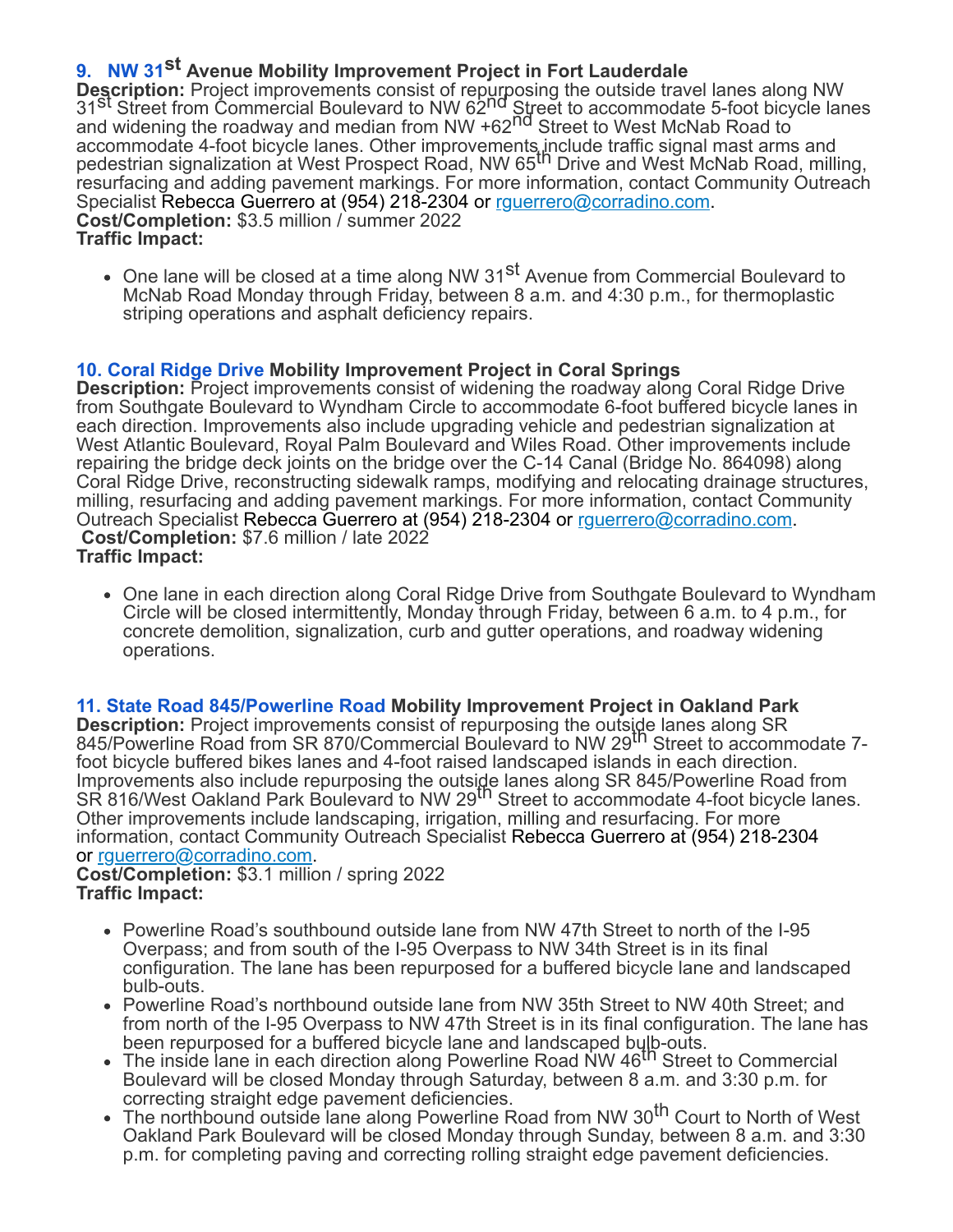# **[12. Riverland Road](https://www.google.com/maps/search/12.+Riverland+Road?entry=gmail&source=g) Mobility Improvement Project in Fort Lauderdale**

**Description:** This project consists of widening Riverland Road from US 441/SR 7 to SR 736/Davie Boulevard to accommodate buffered bicycle lanes, repurposing the roadway from SR 736/Davie Boulevard to SR 842/Broward Boulevard to accommodate buffered bicycle lanes. Work also includes driveway tie-in reconstruction as needed, installing traffic signal mast arms<br>an<u>d</u> pedestrian signalization at SW 34<sup>th</sup> Terrace and the mid-block crossing just north of SW 11 th Court. Improvements also include adding illuminated raised pavement markings to delineate the bike and travel lanes, installing sidewalks, signage, curb and gutter, milling and resurfacing and adding pavement markings. For more information, contact Community Outreach Specialist Rebecca Guerrero at (954) 218-2304 or [rguerrero@corradino.com.](mailto:rguerrero@corradino.com) **Cost/Completion:** \$5.8 million / summer 2022 **Traffic Impact:**

The westbound lane along Riverland Road from Davie Boulevard to US-441/SR-7, Monday through Saturday, between 9 a.m. and 3:30 p.m., for widening, manhole and valve adjustments, and driveway reconstruction. Flagging operations will be in effect to direct motorists around the work zone.

# **[13. Hammondville Road](https://www.google.com/maps/search/13.+Hammondville+Road?entry=gmail&source=g) Mobility Improvement Project in Pompano Beach**

**Description:** Project improvements consist of widening the lanes and reducing the median to accommodate 7-foot buffered bicycle lanes in each direction, upgrading pedestrian signalization<br>at the mid-block crossing east of NW 18<sup>th</sup> Drive with pedestrian detectors. Other improvements include installing and upgrading pedestrian lighting in each direction, installing landscaping and irrigation in the median, upgrading signage, installing pavement markings, milling and resurfacing the roadway. For more information, contact Community Outreach Specialist Rebecca Guerrero at (954) 218-2304 or [rguerrero@corradino.com.](mailto:rguerrero@corradino.com) **Cost/Completion:** \$3 million / summer 2022 **Traffic Impact:**

One lane will be closed at a time along MLK Boulevard from Powerline Road to west of the I-95 Overpass Monday through Friday, between 8 a.m. and 4:30 p.m., for thermoplastic striping operations and asphalt deficiency repairs.

## **14. Henry E. Kinney Tunnel Improvements and Pedestrian Plaza Project in Fort Lauderdale**

**Description:** Project improvements include rehabilitating the structural, mechanical, electrical, architectural, and life safety components of the Henry E. Kinney Tunnel; milling and resurfacing SR 5/ US-1 from Rio Vista Boulevard to south of the Tunnel; installing Intelligent Transportation Systems (ITS) along SR 5/ US-1; extending the tunnel top to accommodate a pedestrian plaza which will include new fountains, seating facilities, re-designed brick pavers, artificial turf and landscape installation, and reconstructing the intersection of Las Olas Boulevard at SE 6th Avenue. For more information, contact Community Outreach Specialist Daniela Silva at (786) 441-3088 or [msilva@corradino.com.](mailto:msilva@corradino.com)

#### **Cost/Completion:** \$ 28.4 Million / late 2023 **Traffic Impacts:**

- US-1 in each direction through the tunnel, from SE 5th Court to SE 2nd Street, will have one lane closed through late 2023. One lane of traffic in each direction will be maintained
- at all times. Signage will be in place to advise motorists.<br>US-1 northbound, from SE 8<sup>th</sup> Court to SE 6<sup>th</sup> Court, will have the outside lane closed through late 2022.
- Southbound US-1 will be closed to traffic Tuesday night, June 7 from 9 p.m. until 5 a.m. for tunnel cleaning operations. Motorists will be detoured via Broward Boulevard, SE 3rd Avenue and SE 7th Street. Signage will be in place to assist motorists. Please note this operation is not related to construction activities.
- Northbound US-1 will be closed to traffic Wednesday night, June 8 from 9 p.m. until 5 a.m. for tunnel cleaning operations. Motorists will be detoured via SE 7th Street, SE 3rd Avenue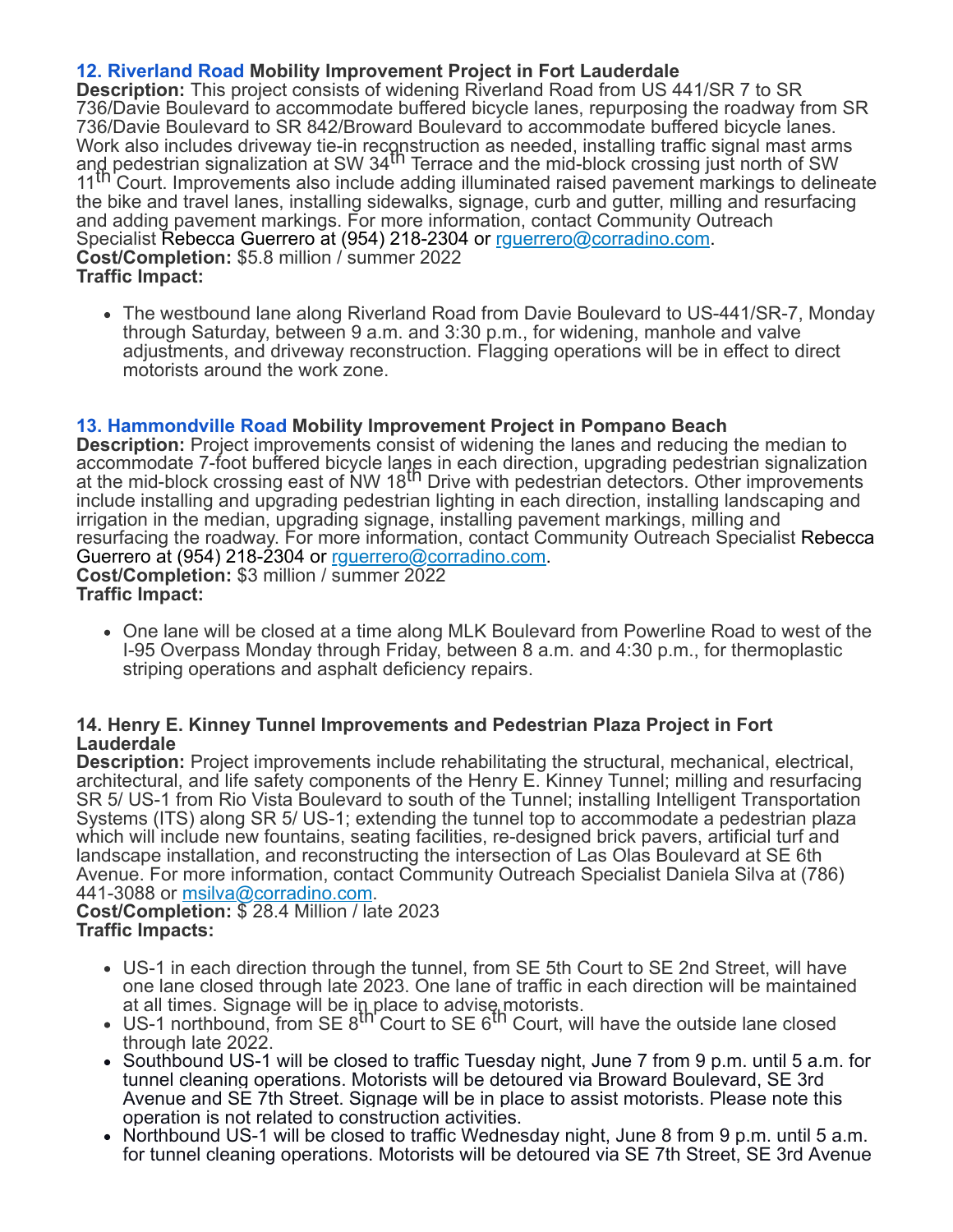and Broward Boulevard. Signage will be in place to assist motorists. Please note this operation is not related to construction activities.

- SE 6th Avenue in each direction, from Las Olas Blvd to SE 2nd Street, will be closed to traffic through late 2022 for construction of the outer walls for the proposed tunnel extension. [Please click this link to view the detour flyer.](https://r20.rs6.net/tn.jsp?f=001kZWI8ZZYZo_kWWZ9cHtbMtP_FHn9b8iwqy_yN1QduxXCwQ29TYSC6OOA8CoAIMIqrnXJmdt5MQCmq7Y9PhlN6iLjCav0dISn8RU7cYR2cVc0MKVcEaHXJoF_jXaaZifhOtprX7fhVbTX90Hq0xZWLUZmAKySSEZm6EREQq6MdZBzSHZ39t-DmJTfH1NKxbgkpjNkI60HHdijRYBSeB06x1880ORGwBa61PyEzISVdDxAZPg5zW0tWvd4gjnkeV0cEKzqv-wqluQznycN2tKxxIq0eB8DiFJdpTSQVB7Mu85YFm_qZ2L-1W7kPMdV6T1G8Kt0CZjy9iAyLagr51A0DCYpdbq-Q4u1wsr9ccEXfAveIGWMmvnweGiO7oua7spxUq3o_1BAP9Mrs7CloZpfJKmjS2esOoEsOoNXL-pV5d1BlKX22Xf4lh23u_-C_Bbpw4sdW7sQGwk-yPEhEM3oAQ_sunBtyoRhR3Iy3rfu7__LE1wAKbxtCRgiXm0TsY7N2VqyakOXgnUIvZZ1Bmz51K6Y5H4P4dQ2plvnmoIhC-MUGP4E-FAOuZtpQZkwVwgs1NOCZosN_a0pz5sP-bH8ohqDoLQYMhM8fB_zQahhCpOsdbjs0n3Mp0sXTeSzRmA9RUsF_z4H0JtTvOcA2H__HDy8Jr_PM1u6cj7twRwPAzxX4UQ0ZOv-rHN-nnHKrGzHq46YptTmAV5LtRKRHetqUttFQuGrl-bkSqRWIgHL5nEQZ3YbvNDnhmND48MV8qmuex9OkjU7a1Z0qNGi3oA8cZ7ykHe5mApZk02TylvbpgF9UwHHoW6T1KH2FaM1TJ79tLogSrUwb811QXhrcS1vQI50XJWumd3T6M25_9Wmzb5HNhFE8ovSKs3y5XFV-fQ2&c=HlmBFwjhLgVDCbsSLlMoK3Kji1iYEvoOeuOwWT9NavH9oR1s7fQERQ==&ch=MNwiG2Jr2urAXhCKvz0IZnUcUUiCw1C2aKpWxVK4iFogFdhLdd7qJA==)
	- Motorists traveling westbound or eastbound on Las Olas Boulevard wishing to access Federal Highway (US-1) via SE 6th Avenue will be detoured to SE 8th Avenue.
	- Motorists traveling southbound on Federal Highway (US-1) wishing to access Las Olas Boulevard via SE 6th Avenue will be detoured to SE 5th Avenue. Signage will be in place to advise motorists.
- Eastbound Las Olas Boulevard between SE 5th Avenue to SE 8<sup>th</sup> Avenue will be closed to traffic through late 2022 for Plaza construction operations. Motorists will be shifted to the [westbound direction where one lane in each direction will be maintained.](https://r20.rs6.net/tn.jsp?f=001kZWI8ZZYZo_kWWZ9cHtbMtP_FHn9b8iwqy_yN1QduxXCwQ29TYSC6OOA8CoAIMIq6Wqwg1eXFmyki0OVQkpPrpP5jjUsaT0xOjSS_sAAjYNy7Oa5afL7hhWIfJ5qwOUqXR2Nq_3xKDG2vcss3n7M_rAMBtAXmkFQAuamnf1usO2GfOvYatrq-mfGvu0ce_ciQS0XKC6IzQKrpdqutCzd5RqGQaWjS_6Onz0PjySq5DO0cgqaJ0kWezZ_PNi2yIcXJ4rTgnazSvKrumttUSLfuQPU9VD008g6U9YeVlg1TdzW2g1bwNZrQvA47vzktZYtIH8QBGQdgP10QLZWUKG0mYW9vImJ14IN0Blx6HKLTTRB4PDbGFoTq_e6HXTvLbJHclgUliOtsDBZngAUtfbnZxDIeZX21BAdCrXIiQFy8Oy8rBQ_8M4iTKi8I_FwgXbMfeE4m-Q2UpPAITICkallnmjNLsx4mf1jNKeusfkoIO3hT5TqgjPtB4VWHkETAmfEKUvSiPX4xCvu_oL5TcZNEm4TM4XqGhSyxIUrnE5caouDHVg4ilWACxh6-wm0VeQmZLKt8ZkbBYD_Box1bvny_hUsF-EdcMTI9nM5R8gIBWfDix36kd7eWzYKQBzNdL59dmNYFpenShFqyWT-9_eBsC-ozH-QYKRM2hqFJ-Eb6uA8KacZ4YDECBz9Dcy2g3qlBViwQRhkqt81F39iFdgnPJXhGEKF41I5P7rqVG3qrGwa3F9B1_cx0uyE-mWdN4cx4xoYuvppwoy4UmFiCgOQZNm-17oS1Wzyl31ipT0bdJE2ofTaOYqQk5oe7b2CYD75tAf-tws2zYByylQRjXRr5pJ1r0gckMvjlM3IaDh4n7egarR-m75cDA==&c=HlmBFwjhLgVDCbsSLlMoK3Kji1iYEvoOeuOwWT9NavH9oR1s7fQERQ==&ch=MNwiG2Jr2urAXhCKvz0IZnUcUUiCw1C2aKpWxVK4iFogFdhLdd7qJA==) Please click this link to view the activity flyer.
- **Advanced Notice:** Southbound US-1 within the tunnel will be closed to traffic, beginning Friday morning, March 17, through August 2022, for pedestrian top plaza construction operations. Motorists will be shifted to northbound US-1 where one lane in each direction
- will be maintained. Signage will be in place to assist motorists.<br>US-1, from I-595 to SW 28<sup>th</sup> Street, will have intermittent outside lane closures, daily as needed beginning Wednesday, June 4. The pedestrian sidewalk on southbound US 1 will also be closed in association with this operation and pedestrians will be detoured to the northbound sidewalk. Signage will be in place to assist motorists.
- Northbound US-1, from SW 30<sup>th</sup> Street to SW 22<sup>nd</sup> Street, will have the outside lane closed through summer of 2022.
- East Avenue, from N Rio Vista Boulevard to SE 6th Avenue will be partially closed in segments daily and nightly as needed Monday, June 20 through Monday, July 11, for concrete removal and placement operations. To ensure motorists and crew safety, the onstreet parking will be unavailable throughout this operation.

# **Pedestrian Impacts:**

- The pedestrian sidewalk along US-1 in each direction, from SE 6th Avenue to Las Olas Boulevard, will be closed through late 2022 for end bent and tunnel top operations. Pedestrians will be detoured via SE 3rd Avenue.
- The pedestrian sidewalk on southbound SE 6th Avenue, from Las Olas Boulevard to SE 2nd Street, will be closed through late 2022 for construction of end bent and tunnel top operations.
	- Pedestrians will be detoured via SE 3rd Avenue.
- The pedestrian crosswalk on Las Olas Boulevard in front of the Henry E. Kinney Tunnel, from southbound SE 6th Avenue to northbound SE 6th Avenue, will be closed through late 2022 for construction of end bents for the proposed tunnel extension.
	- Pedestrians will be detoured via the south sidewalk on Las Olas Boulevard.

## **15. Lighting Improvements in Tamarac, Lauderhill, Fort Lauderdale, Oakland Park, Lauderdale-by-the-Sea, Lauderdale Lakes, Sunrise and Wilton Manors**

**Description:** This project will take place along two major state roads: SR 870/Commercial Boulevard and SR 816/Oakland Park Boulevard. The improvements will upgrade the illumination at signalized intersections with new light poles, new light fixtures and retrofit existing lighting fixtures with LED lights. For more information, contact Community Outreach Specialist Rebecca Guerrero at (954) 218-2304 or [rguerrero@corradino.com.](mailto:rguerrero@corradino.com)

#### **Cost/Completion:** \$1.8 million / summer 2022 **Traffic Impact:**

All lanes are open.

**16. Lighting Improvements in Fort Lauderdale, Lauderdale-by-the-Sea, Plantation, Sunrise and Lauderhill**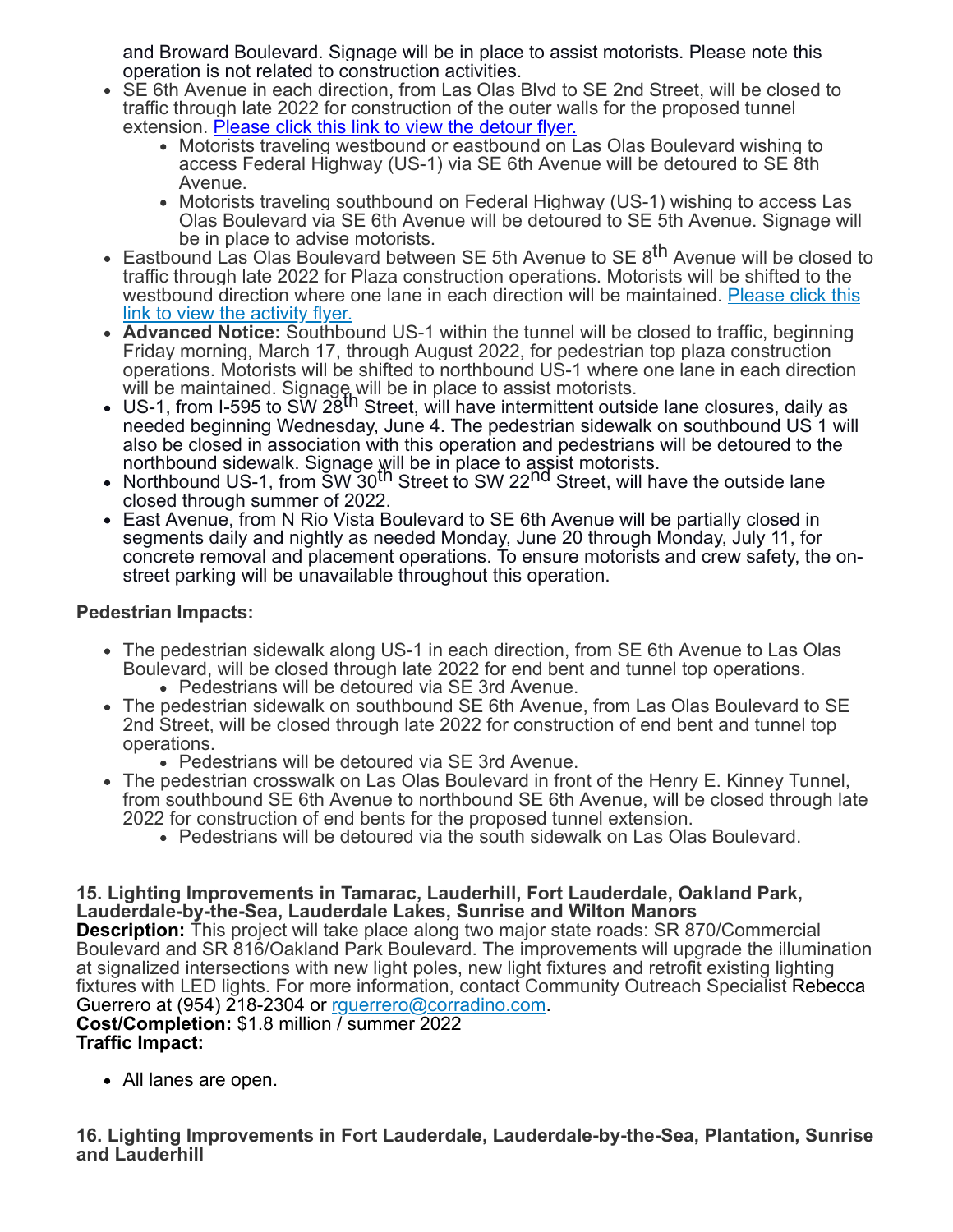**Description:** This project will take place along two major state roads: State Road A1A and Sunrise Boulevard. The improvements will upgrade illuminations at signalized intersections with new light poles and new light fixtures and retrofit existing lighting. For more information, contact Community Outreach Specialist Rebecca Guerrero at (954) 218-2304 or [rguerrero@corradino.com.](mailto:rguerrero@corradino.com)

**Cost/Completion:** \$1,550,074 / summer 2022 **Traffic Impact:**

All lanes are open.

# **17. Lauderdale Lakes Greenway Mobility Improvement Projects from NW 31<sup>st</sup> Avenue to NW 29th Avenue in Lauderdale Lakes**

**Description:** This project consists of constructing a 10-foot shared use path along NW 39<sup>th</sup> Street to connect to the existing greenway. Improvements will also include the installation of decorative pedestrian lighting, irrigation, and landscaping. For more information, contact Community Outreach Specialist Rebecca Guerrero at (954) 218-2304 or [rguerrero@corradino.com.](mailto:rguerrero@corradino.com) **Cost/Completion:** \$712,00 / summer 2022 **Traffic Impact:**

• All lanes are open.

# **18. State Road (SR) 816/Oakland Park Boulevard Bridge Project**

**Description:** Project consist of installing gabion mattress for scour prevention along the canal bottom and side slopes to protect the bridge foundation. For more information, contact [Community Outreach Specialist Jennifer Laxner at \(954\) 482-4190 or](mailto:jennifer@valerin-group.com) jennifer@valeringroup.com.

**Cost/Completion:** \$1.4 million / spring 2022 **Traffic Impact:**

All lanes are open.

## **Marine Traffic Impact:**

• Half-channel closures can be expected for sediment containment, during construction operations. Access will be maintained at all times.

## **19. Oakland Park Sidewalk Improvements Project in the neighborhoods of Central Oakland Park and Harlem McBride**

**Description:** This project consists of constructing new sidewalks along 13 corridors, relocating and installing signage, relocating drainage structures, regrading of swales to ensure proper drainage flow, and modifying the irrigation systems where impacted by new sidewalk construction**.** For more information, please contact Community Outreach Specialist Daniela Silva at (786) 441-3088 or [msilva@corradino.com](mailto:msilva@corradino.com). **Cost/Completion:** \$2 million / spring 2023 | **Construction will begin June 15, 2022 Traffic Impact:** All lanes are open

## **20. SR 25/US 27 Shoulder Widening Project, North of Weston**

**Description:** Project Improvements include widening the shoulders along US 27, installing signage, pavement marking, and illuminated raised pavement markings, removing and replacing guardrail, as needed, upgrading Intelligent Transportation System (ITS) components. For more information, please contact I-95 Community Outreach Specialist Daniela Silva at (786) 441- 3088 or [msilva@corradino.com.](mailto:msilva@corradino.com.) **Cost/Completion:** \$15,781,904 / summer 2023

**Traffic Impact:**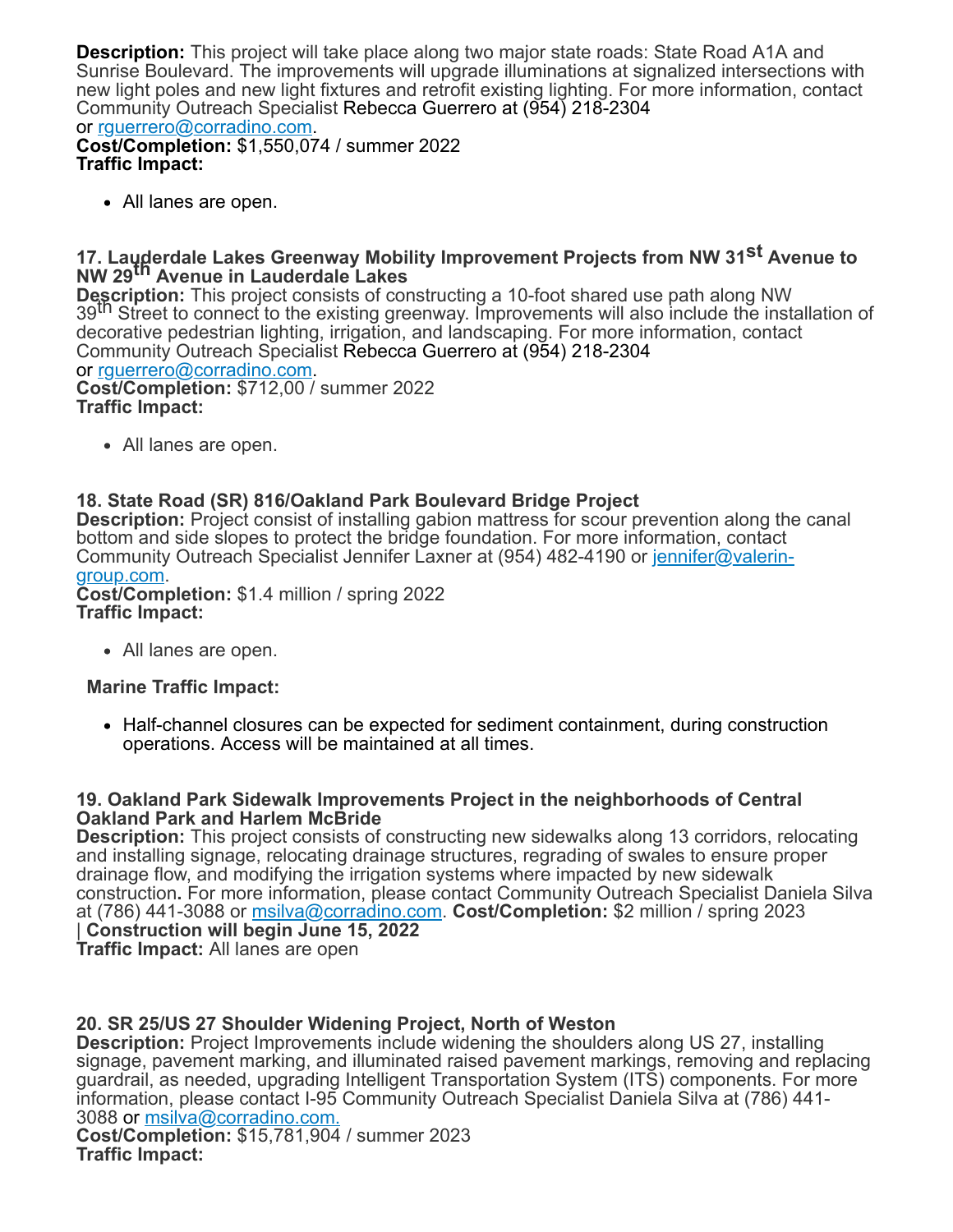- Northbound US 27, from I-75 to the Broward and Palm Beach County Line, will have one lane and a shoulder closed daily, as needed.
- Southbound US 27, from the Palm Beach County Line to I-75 in Broward, may have one lane and a shoulder closed daily, as needed.

# **21. SR 817/University Drive Mobility Improvements Project in Coral Springs**

**Description:** Project improvements include: widening southbound SR 817/University Drive from NW 32<sup>nd</sup> Street to SR 834/Sample Road to construct a bus bay and implement a dedicated right-turn lane at NW 32<sup>nd</sup> Street; upgrading northbound pavement markings to designate 4-foot bicycle lanes between NW 28th Street and NW 31st Court and 7-foot bicycle lanes between NW 31st Court to Sample Road; upgrading southbound pavement markings to designate 7-foot bicycle lanes from Sample Road to NW 32<sup>nd</sup> Street and 4-foot bicycle lanes from NW 32<sup>nd</sup> Street to NW 28<sup>th</sup> Street; upgrading traffic and pedestrian signals at the following be the circuit of two Eq. Circuit, apgressing trains and pedecentair signals at the reliewing<br>intersections: NW 28<sup>th</sup> Street, NW 31<sup>St</sup> Court and SR 834/Sample Road; installing 11 light poles along the project corridor; upgrading drainage, and signage; and milling and resurfacing along the project corridor. For more information, contact Community Outreach Specialist Rebecca Guerrero at (954) 218-2304 or [rguerrero@corradino.com.](mailto:rguerrero@corradino.com) **Cost/Completion:** \$3.5 million / fall 2022 **Traffic Impacts:**

• One lane in each direction along University Drive from NW 28<sup>th</sup> Street to Sample Road will be closed Monday through Friday between 9 a.m. and 4 p.m.

#### **22. SR 845/Powerline Road at NW 13th Street Intersection Improvements Project in Fort Lauderdale**

**Description:** Project improvements include upgrading 10 existing light poles to LED and installing 2 new light poles. For more information, contact Community Outreach Specialist Rebecca Guerrero at (954) 218-2304 or [rguerrero@corradino.com.](mailto:rguerrero@corradino.com) **Cost/Completion:** \$132,027 / summer 2022 **Traffic Impacts:**

All lanes are open.

## **23. State Road (SR) A1A Bridge over the Hillsboro Inlet Project**

**Description:** Project consists of installing articulated concrete blocks (ACB0 for erosion prevention within the navigable channel and the bridge foundation. Additional improvements include removing and replacing the existing bicycle plates and underwater cabling system. For more information, contact Community Outreach Specialist Jennifer Laxner at (954) 482-4190 or [jennifer@valerin-group.com](mailto:jennifer@valerin-group.com).

**Cost/Completion:** \$1.8 million / late 2022 **Traffic Impact:**

- One northbound lane along State Road (SR) A1A will be closed Monday through Friday between 10:00 p.m. and 5:00 a.m. for bicycle plate installation.
- One lane along Riverside Drive will be closed Monday through Friday between 7:00 a.m. and 4:00 p.m. for material delivery.

## **Marine Traffic Impact:**

- The drawbridge will be locked in the down position from 10 p.m. to 5 a.m., Monday through Friday, beginning Monday, May 23, 2022, through Friday, June 17, 2022, for bicycle plate operations.
- Half-channel closures can be expected for sediment containment, during construction operations. Access will be maintained at all times.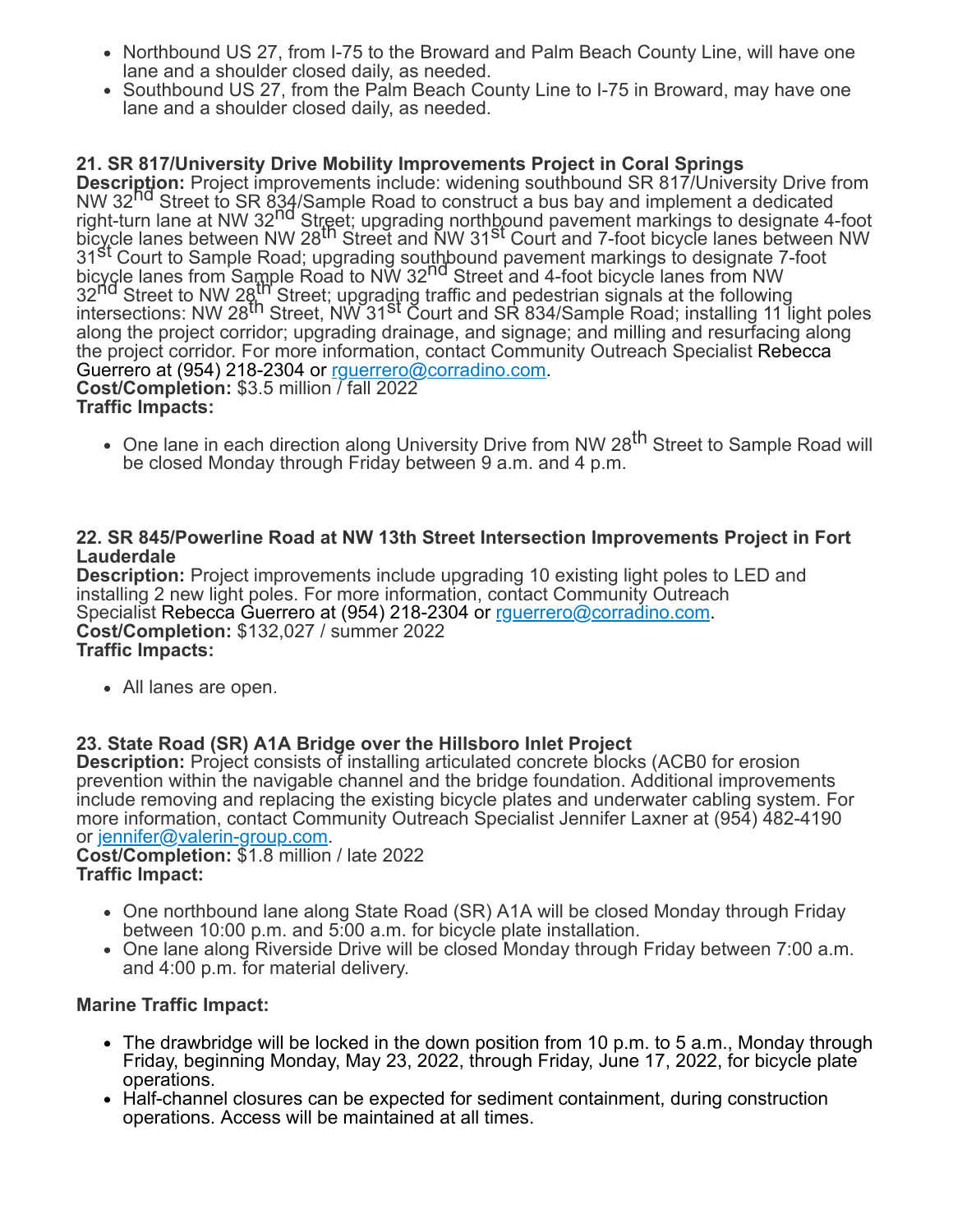**24. SR 7/US 441 and SR 858/Hallandale Beach Boulevard Transit Improvements Project in Miramar, West Park, Hollywood, Plantation, Fort Lauderdale, Davie, Lauderhill, Coral Springs, Lauderdale Lakes, Margate, North Lauderdale, Coconut Creek**

**Description:** Project improvements include upgrading pedestrian signals with countdown timers and existing lighting to LED along SR 7/US 441 at 23 intersections

Adding a signalized, pedestrian mid-block crossing at the intersection of SR 7/US 441 and NW 3 Street, installing a 7-foot bicycle lane along westbound SR 858/Hallandale Beach Boulevard, widening the roadway to accommodate bicycle lanes along SR 7/US 441 from Southgate Boulevard to Cypress Creek Greenway/C-14 Canal, and upgrading sidewalks and curb ramps at 23 intersections. For more information, contact Community Outreach Specialist Rebecca Guerrero at (954) 218-2304 or [rguerrero@corradino.com.](mailto:rguerrero@corradino.com)

**Cost/Completion:** \$4,581,957 / summer 2023 **Traffic Impacts:**

One lane in each direction along SR-7 between Lucky Street and Cullum Road will be closed intermittently Monday through Friday between 9 a.m. and 3:30 p.m.

# **25. SR 817/University Drive from SR 84 To NW 1st Street Improvements Project in Plantation**

**Description:** Project improvements include widening the roadway to accommodate bicycle lanes in each direction; upgrading curb ramps, signage, and pavement markings; constructing bus shelters at existing bus stop locations; upgrading pedestrian signals with countdown timers at Peters Road, the Fountains Entrance, Federated Road, and SR 842/Broward Boulevard; and removing and replacing light poles impacted by widening operations. For more information, contact Community Outreach Specialist Rebecca Guerrero at (954) 218-2304 or [rguerrero@corradino.com.](mailto:rguerrero@corradino.com)

**Cost/Completion:** \$8,895,417 / summer 2023 **Traffic Impacts:**

One lane in each direction along University Drive from I-595 to Broward Boulevard may be closed Monday through Friday between 8 a.m. and 4 p.m., for roadway widening.

## **26. Bayview Drive Mobility Improvements Project in Fort Lauderdale**

**Description:** Project improvements include: providing continuous sidewalks on both sides of the road; adding bicycle lanes from NE 26 Street to NE 25 Place; installing mid-block crossings south of NE 19 Street and NE 45 Street; installing four mid-block crossings with Rectangular Rapid Flashing Beacons (RRFB) between NE 11 Street and NE 27 Street; raising the intersections at NE 14 Street, NE 18 Street, NE 27 Street, and NE 40 Street; constructing roundabouts at NE 37 Drive and NE 47 Street; widening the roadway from NE 23 Street to east of NE 24 Court; and reducing the pedestrian crossing distance at NE 13 Court. For more information, contact Community Outreach Specialist Rebecca Guerrero at (954) 218-2304 or [rguerrero@corradino.com.](mailto:rguerrero@corradino.com)

**Cost/Completion:** \$2,543,608 / early 2023 **Traffic impacts:**

All lanes are open.

**27. SR A1A/17th Street over the Mercedes River Bridge Project in Fort Lauderdale Description:** Project improvements include removing and replacing the existing pile cap protection system for forty-four pile foundations. For more information, contact Community Outreach Specialist Jennifer Laxner at (954) 482-4190 or [jennifer@valerin-group.com](mailto:jennifer@valerin-group.com). **Cost/Completion:** \$1.5 million / Fall 2022 **Traffic impacts:**

All lanes are open.

# **Marine Traffic Impacts:**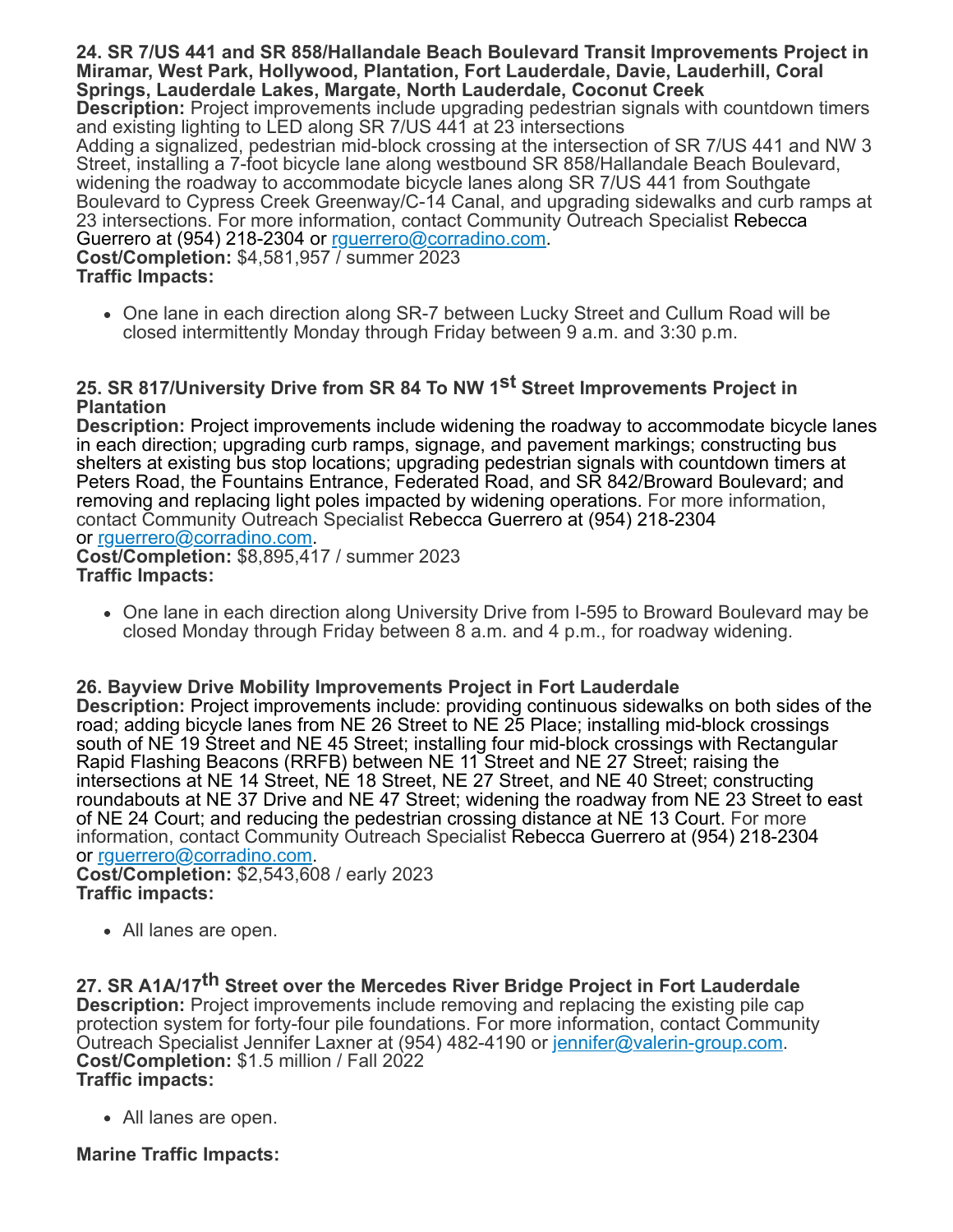Limited access will be maintained at all times.

**28. A1A Mobility Improvements Project in Deerfield Beach and Hillsboro Beach Description:** Project improvements milling and resurfacing the existing travel lanes Widening the roadway to accommodate designated bike lanes, adding a sidewalk along the west<br>side of the roadway between Opal Towers and SE 10<sup>th</sup> Street, upgrading existing mid-block pedestrian crossings with Rectangular Rapid Flashing Beacon Signs, and raising the roadway elevation from 900 Hillsboro Mile to south of Le Baron Apartments. For more information, contact Community Outreach Specialist Rebecca Guerrero at (954) 218-2304 or [rguerrero@corradino.com.](mailto:rguerrero@corradino.com)

**Cost/Completion:** \$6,377,643 / summer 2023 **Traffic impacts:**

• All lanes are open.

## *SOUTH BROWARD*

#### *(Cooper City, Dania Beach, Davie, Hallandale Beach, Hollywood, Miramar, Pembroke Park, Pembroke Pines, Southwest Ranches, West Park, Weston)*

#### **29. Miramar Park and Ride Lot Project in Miramar**

**Description:** Project Improvements include constructing a new park and ride lot with 488 parking spaces, including handicap and bus spaces, bus shelters, sidewalks and bicycle racks, installing landscaping and lighting within the parking lot, adding school zone signage and a right turn lane on Pembroke Road. For more information, contact Community Outreach Specialist Rebecca Guerrero at (954) 218-2304 or [rguerrero@corradino.com.](mailto:rguerrero@corradino.com) **Cost/Completion:** \$6,650,357 / summer 2022 **Traffic Impact:**

All lanes are open.

## **30. SR-84 Resurfacing Improvements Project in Sunrise and Weston**

**Description:** Project Improvements consist of milling and resurfacing the roadway and replacing pavement markings, widening the shoulder along SR-84, installing bicycle lanes at Indian Trace and Glades Parkway, and repairing guardrail as needed, along westbound SR-84. For more information, please contact I-95 Community Outreach Specialist Daniela Silva at (786) 441- 3088 or [msilva@corradino.com.](mailto:msilva@corradino.com.)

**Cost/Completion:** \$4.4 million / early 2023 **Traffic Impacts:**

Eastbound SR 84 from Glades Parkway to Weston Road will have one lane closed daily as needed, 7:30 a.m. until 7 p.m. for asphalt paving operations.

#### **31. Weston Road Mobility Improvements Project in Sunrise and Weston**

**Description:** Project improvements include of widening Weston Road to accommodate new designated bicycle lanes, modifying drainage structures, regrading swale areas impacted by roadway widening, upgrading pedestrian signals, and repaving and upgrading pavement markings. For more information, contact Community outreach Specialist Daniela Silva at (786) 441-3088 or [msilva@corradino.com.](mailto:msilva@corradino.com)

**Cost/Completion:** \$2.6 million / fall 2023 **Traffic Impacts:**

Weston Road in each direction between Indian Trace and SR 84 will have one lane closed as needed, 8:30 p.m. until 7 a.m., Sunday through Thursday for widening operations.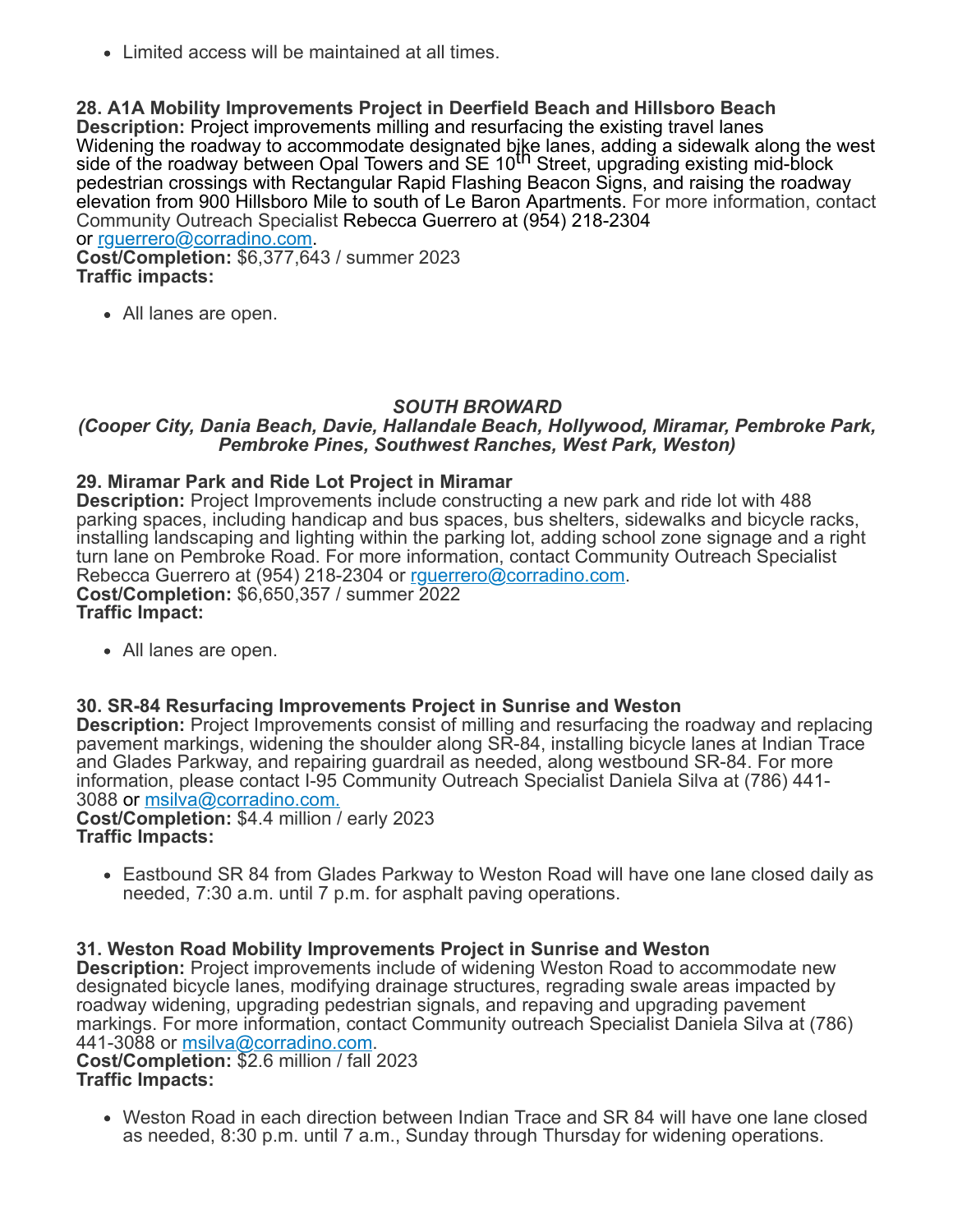# **32. SW 40 Avenue Mobility Improvements Project in Dania Beach and Hollywood**

**Description:** Project Improvements include widening the roadway to accommodate 5-foot bicycle lanes in each direction, providing continuous sidewalks on both sides of the road, installing a bulkhead wall with a traffic railing at Lake George, upgrading vehicle and pedestrian signalization at Griffin Road, milling, resurfacing, and replacing pavement markings. For more information, contact Community Outreach Specialist Rebecca Guerrero at (954) 218-2304 or rquerrero@corradino.com.

**Cost/Completion:** \$ 3,377,160 / spring 2023 **Traffic Impact:**

- Single lane closures along SW 40<sup>th</sup> Avenue between Stirling Road and Griffin Road may be closed, Monday through Friday, between 7:30 a.m. and 3:30 p.m., for the installation of drainage structures and sidewalks. Flaggers will be present to direct motorists around the work zone. Pedestrian detours will also be in place directing pedestrians around the work zone.
- Southbound SW 40<sup>th</sup> Avenue from Griffin Road to SW 49<sup>th</sup> Court will be closed Monday through Friday, as needed, hetween 7 a.m. and 5 p.m. for new sea wall operations. Traffic<br>will be detoured via SW 43<sup>rd</sup> Terrace and SW 49<sup>th</sup> Court. <u>[Please click this link to view the](https://r20.rs6.net/tn.jsp?f=001kZWI8ZZYZo_kWWZ9cHtbMtP_FHn9b8iwqy_yN1QduxXCwQ29TYSC6CEsje71TLHhCVkP1zAPoiX5InuXWTDu2zI0TKssGFnGKtYSTpCiWzsFittukDpI-b7NvlXYGn4f8I61C7hfiSHneviHNHfeRgGq8g0ClC4YR4dInIcG3Pxw8c_h56i9LK7Ja9eWgMZ96bGJaaFACokws5pY5PlnNRHhvcdXTpSGsVWvmGD8YEiwZFbPHV9Rnw==&c=HlmBFwjhLgVDCbsSLlMoK3Kji1iYEvoOeuOwWT9NavH9oR1s7fQERQ==&ch=MNwiG2Jr2urAXhCKvz0IZnUcUUiCw1C2aKpWxVK4iFogFdhLdd7qJA==)</u> detour flyer.
- One lane in each of Griffin Road at SW 40<sup>th</sup> Avenue may be closed, as needed, Monday
- through Friday, between 7 a.m. and 5 p.m. for signalization operations.<br>All lanes along Griffin Rd at SW 40<sup>th</sup> Ave will temporarily stopped for the installation of the new mast arms for both east and west bound traffic, as needed, Monday through Friday. Only one approach will be closed at a time and a police officer will be onsite to assisting traffic.

#### **33. US 27 Lighting Improvements Project in Southwest Ranches and Weston Description:** Project improvements include installing new light fixtures with LED lights, and replacing guardrail on southbound SR 25/US 27, as needed. For more information, please contact I-95 Community Outreach Specialist Daniela Silva at (786) 441- 3088 or [msilva@corradino.com.](mailto:msilva@corradino.com.) **Cost/Completion:** \$622,222 / Project Final Accepted May 18, 2022 **Traffic Impact:**

• No traffic impacts

## **34. Washington Street and NW/SW 72 Avenue Mobility Improvements Project in Hollywood and Pembroke Pines**

**Description:** Project improvements include widening the roadway to accommodate 5-foot bicycle lanes in each direction along Washington Street from South 62nd Avenue to SR-7/US-441 and from South 56th Avenue to South Park Road, and along NW/SW 72nd Avenue from SW 9th Street to Johnson Street; adding shared bicycle lane pavement markings along Washington Street from SR-7/US-441 to South 56th Avenue, and along NW/SW 72nd Avenue from Pembroke Road to SW 9th Street; upgrading curb ramps to meet Americans with Disabilities Act (ADA) requirements; milling, resurfacing, and replacing pavement markings and signage; upgrading pedestrian signalization at the intersections of Washington Street with South 62nd Avenue, SR-7/US-441, Hillcrest Drive, and South Park Road, and NW/SW 72nd Avenue with SR-820/Pines Boulevard and Johnson Street. For more information, contact Community Outreach Specialist Rebecca Guerrero at (954) 218-2304 or [rguerrero@corradino.com](mailto:rguerrero@corradino.com). **Cost/Completion:** \$3,588,217 / early 2023 **Traffic Impact:**

- Intermittent single lane closures will occur in each direction along Washington Street from S 62 Avenue to S Park Rd., Monday through Friday, between 7 a.m. and 4 p.m., for the delivery of materials, clearing and grubbing operations, and drainage construction. Flaggers will be present and detour signs will be in place to direct motorists around the work zone.
- Intermittent single lane closures will occur in each direction along 72<sup>nd</sup> Avenue from SW gth Street to Johnson Street, Monday through Friday, between 7 a.m. and 4 p.m., for the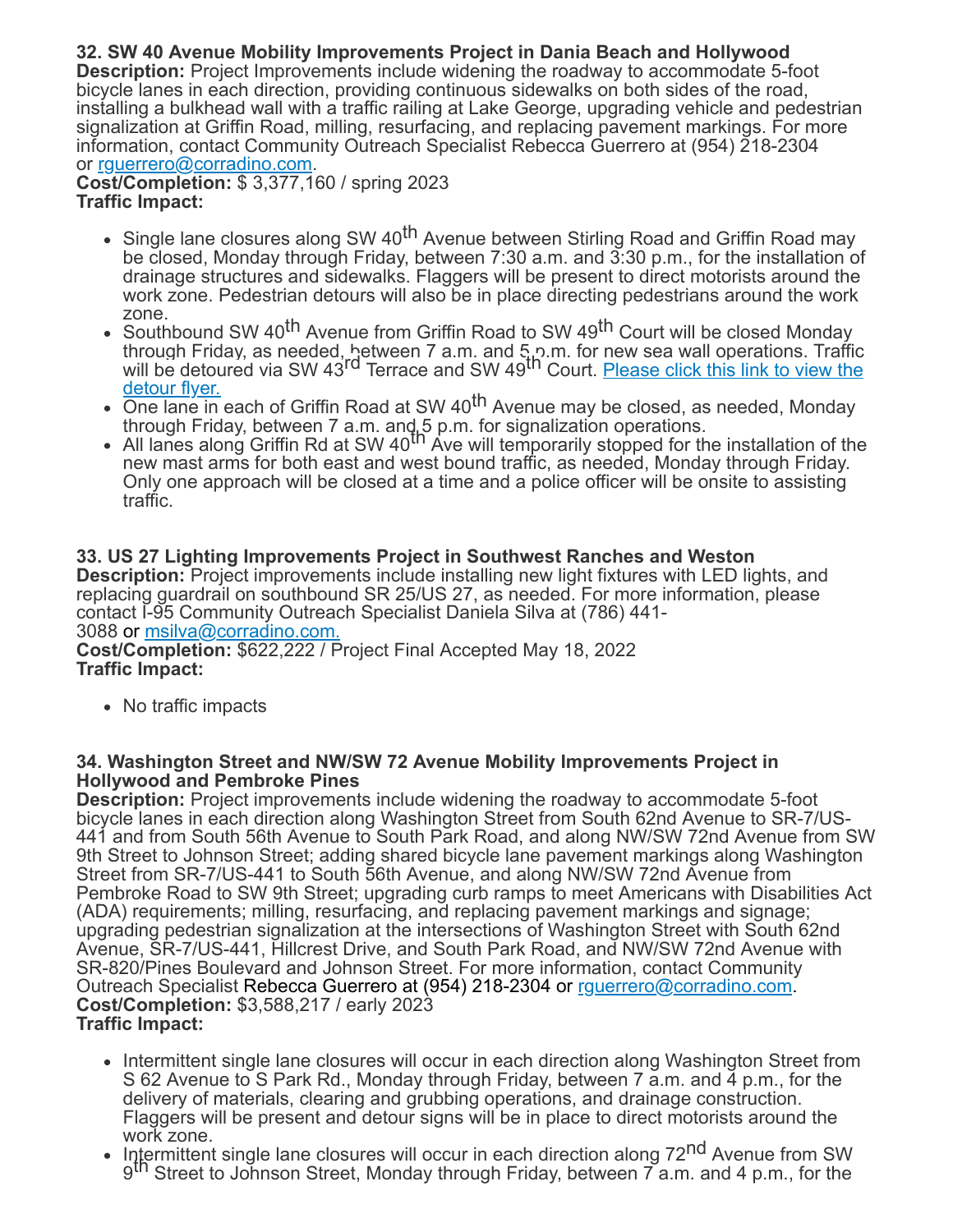delivery of materials, clearing and grubbing operations, signalization, and sidewalk construction. Flaggers will be present and detour signs will be in place to direct motorists around the work zone.

# **35. SR 822/Sheridan Street Bridge Rehabilitation Project in Hollywood**

**Description:** Project improvements include installing bicycle-friendly / anti-slip walking plates along the moveable spans, removing existing curb and adding a 4-foot traffic railing between the sidewalk and roadway, removing and replacing the outer pedestrian railing, adding new pedestrian gates in each direction, renovating the existing tender house, upgrading electrical and mechanical components, and access platforms on the bridge. For more information, contact Community Outreach Specialist Rebecca Guerrero at (954) 218-2304 or [rguerrero@corradino.com.](mailto:rguerrero@corradino.com)

**Cost/Completion:** \$12,200,214 / late 2022 **Traffic Impacts:**

- One lane in each direction along Sheridan Street from A1A to the ICWW Bridge may be closed Monday through Friday, between 10 a.m. and 4 p.m.
- **Advanced Notice:** The SR 822/Sheridan Street Bridge over the Intracoastal Waterway will be fully for closed for approximately 90 days beginning Monday, June 13, weather and unforeseen conditions permitting. Eastbound traffic will be detoured via US-1, Hollywood Boulevard, or Dania Beach Boulevard. Westbound traffic will be detoured via SR A1A, [Hollywood Boulevard, or Dania Beach Boulevard.](https://r20.rs6.net/tn.jsp?f=001kZWI8ZZYZo_kWWZ9cHtbMtP_FHn9b8iwqy_yN1QduxXCwQ29TYSC6JTWGRmZTSflAVQNN5___lT2l0TbVqMl8fw1fnmyGmXT1-YsY5dHf-W-ZhAYRUi93J9S9iUnpVkjL5a8NIL8ZjhJ52ej-gpAXmkhjFtYOgmXvp48LKqn6lCZtrt1jpvqTzUQC2ZlJltvTwZCj6NxDd-dmYujSnq6g0szMOEOSnoefTJ4DChPomxei4uPsY6wqA==&c=HlmBFwjhLgVDCbsSLlMoK3Kji1iYEvoOeuOwWT9NavH9oR1s7fQERQ==&ch=MNwiG2Jr2urAXhCKvz0IZnUcUUiCw1C2aKpWxVK4iFogFdhLdd7qJA==) Please click this link to view the detour flyer.

## **Marine Impacts:**

- Single-leaf openings will be provided on the quarter and three-quarter hour from 7 a.m. to 7 p.m., daily. A full opening will be provided with a 4-hour advance notice to the bridge tender.
- Sunday nights through Friday mornings, between 8 p.m. and 6 a.m., no bridge opening. A full opening will be provided between midnight and 1 a.m. with a 24-hour advance notice to the bridge tender.

#### **36. SR 817/University Drive and Johnson Street Intersection Improvements Project in Pembroke Pines**

**Description:** Project improvements include upgrading 2 existing light poles to LED, installing 3 new light poles, milling and resurfacing at the Intersection, reconstructing medians on SR 817/University Drive south of Johnson Street to NW 11th Street, replacing signing and pavement markings. For more information, contact Community Outreach Specialist Rebecca Guerrero at (954) 218-2304 or [rguerrero@corradino.com](mailto:rguerrero@corradino.com).

**Cost/Completion:** \$436,772.47 / summer 2022 **Traffic Impacts:**

• All lanes are open.

#### **37. SR 848/Stirling Road Over C-10 Canal, Bridge Erosion Prevention Project**

**Description:** Project consists of scour prevention measures along the canal embankment and bridge foundation. For more information, contact Community Outreach Specialist Jennifer Laxner at (954) 482-4190 or [jennifer@valerin-group.com.](mailto:jennifer@valerin-group.com) **Cost/Completion:** \$369,481 / fall 2022

#### **Traffic Impact:**

The eastbound outside lane, along Stirling Road from S. Compass Way to the SR 848/Stirling Road over the C-10 Canal Bridge (No. 860591), will be closed until further notice.

## **Marine Traffic Impact:**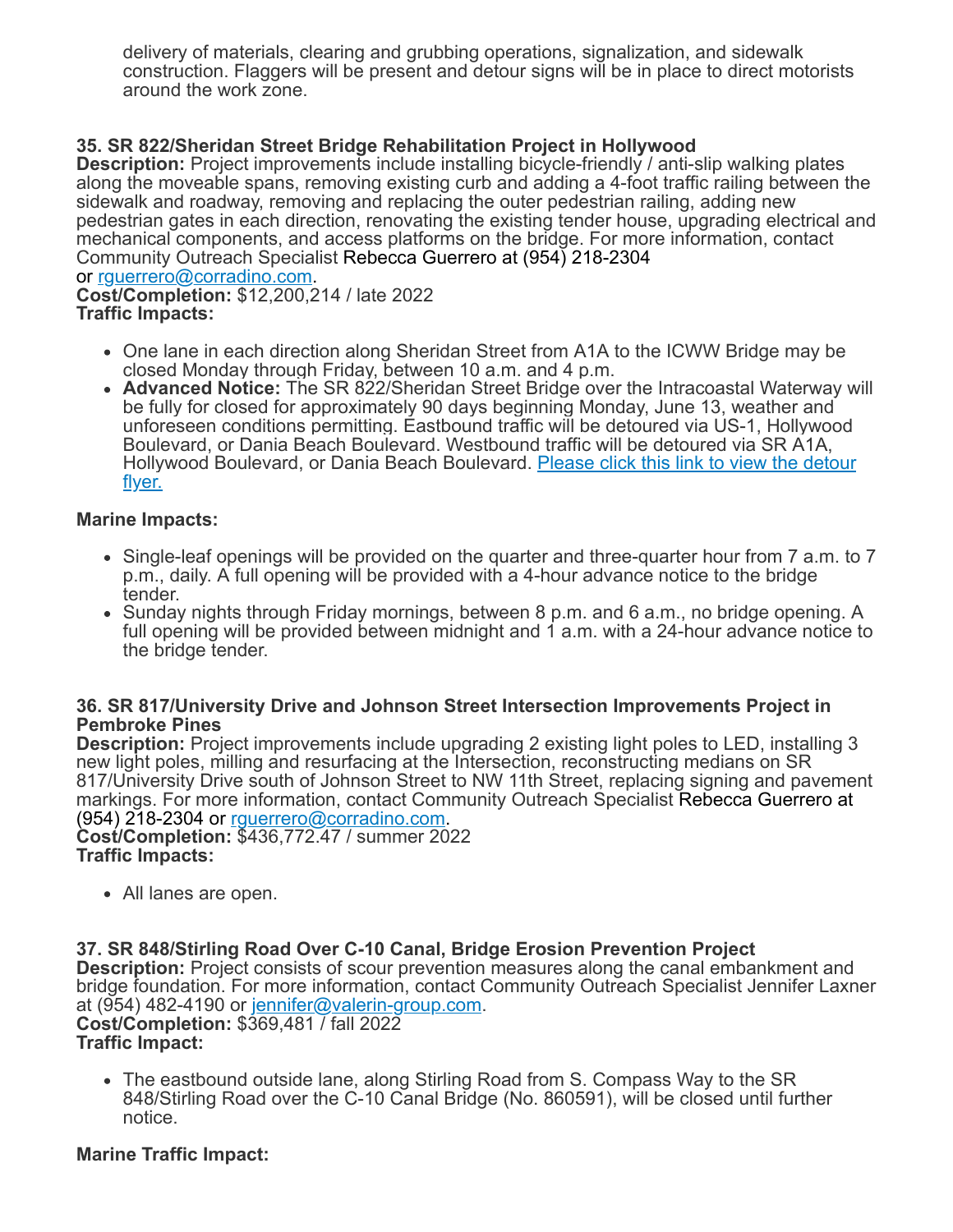• Half-channel closures can be expected for sediment containment, during construction operations. Access will be maintained at all times.

## **38. Miramar Parkway Mobility Improvements Project in Miramar**

**Description:** Project improvements include installing a paved 10-foot shared-use path along SW 184th Avenue, widening the roadway to accommodate a 7-foot bicycle lane along Miramar Parkway, upgrading pedestrian signalization at the intersections of Miramar Parkway and SW 184th Avenue, SW 178th Avenue, and SW 172nd Avenue, milling, resurfacing, and replacing pavement markings at the intersections of Miramar Parkway and SW 184th Avenue, and SW 178th Avenue. For more information, contact Community Outreach Specialist Rebecca Guerrero at (954) 218-2304 or [rguerrero@corradino.com.](mailto:rguerrero@corradino.com) **Cost/Completion:** \$1,376,781 / late 2022

**Traffic Impacts:**

• Sections of westbound Miramar Parkway from SW 172<sup>nd</sup> Ave to SW 184<sup>th</sup> Avenue will be closed Monday through Friday, between 8:30 a.m. and 4:30 p.m. for roadway widening operations.

# **MAINTENANCE, UTILITY, PERMIT & ADDITIONAL AGENCY PROJECTS**

## *INTERSTATES:*

**Northbound I-75 between Bass Creek Road and Pembroke Road**, in Miramar, 9:00 a.m. until 4:00 p.m., Monday through Friday, Monday, April 18 extended through Friday, July 29, 1 of 2 lanes closed as needed, for underground boring, handholes and fiber installation. For more information, please contact Andres Lara at (786) 489-4464.

**Southbound Express Lanes I-75 at Griffin Road Mile Post 14**, in Davie, 10:30 p.m. until 5 a.m., one night only, Thursday, June 7 through Friday, June 8, 3 of 3 lanes closed as needed, for preventive maintenance. For more information, please contact Steve Marsh at (561) 635-1079.

**Southbound and Northbound I-95 between Cypress Creek Road and West McNab Road**, in Oakland Park and Pompano Beach, 9:00 p.m. until 4:00 a.m., two nights only, Monday, June 6 through Tuesday, June 8, 1 of 1 lane closed as needed, for delineator and joint repair. For more information, please contact Miguel Sosa at (954) 295-0125.

**Southbound I-95 over Hillsboro Canal at Mile 0.6 Bridge 860685**, in Deerfield Beach, 9:00 p.m. until 4:00 a.m., one night only, Monday, June 6 through Tuesday, June 7, 1 of 4 lanes closed as needed, for joint repair. For more information, please contact Miguel Sosa at (954) 295-0125.

#### *I-595:*

**Shoulder and Partial Lane Closure on State Road 84 from South University Drive to College Ave** will be closed from 9:00 a.m. until 3:30 p.m. on Monday, May 16, 2022, to Friday, [June 24, 2022. For more information, please contact Anna Tupitsyn at](mailto:atupitsyna@southeasterntraffic.com) atupitsyna@ southeasterntraffic.com or at (386) 956-6663.

#### *TURNPIKE:*

**Northbound Florida's Turnpike/SR 91 Exit Ramp to Commercial Boulevard/SR 870 (Exit 62):** Overnight intermediate single lane closure, 10 p.m. on Tuesday, June 7, to 5 a.m. on Wednesday, June 8.

#### *FPL NOTIFICATIONS:*

**One Eastbound Lane on W Broward Boulevard from NW 48th Avenue to N State Road 7** will be closed Monday through Friday between 9:00 a.m. and 4:00 p.m. For more information,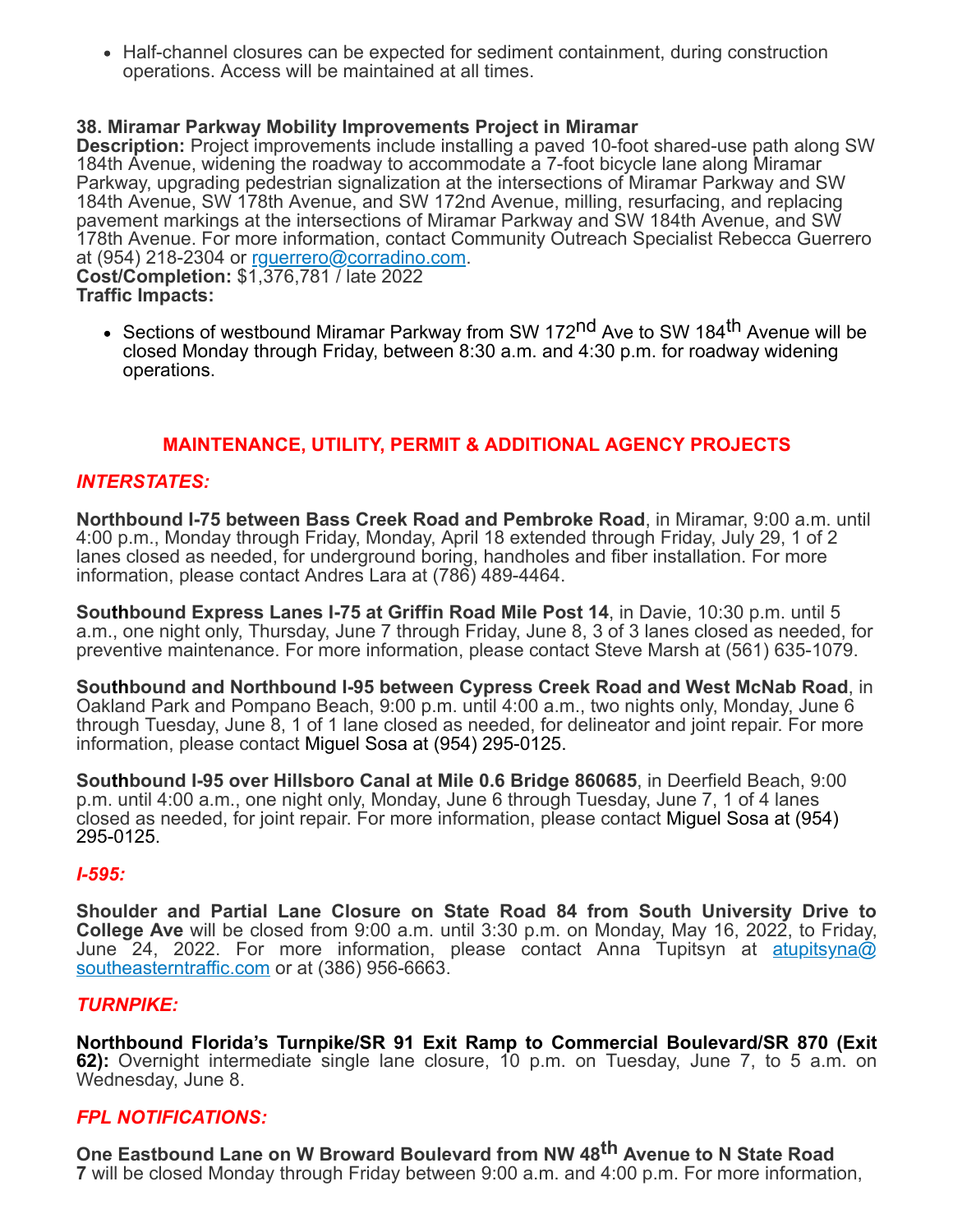please contact Erwin Mosqueda at (954) 789-7600 or [erwin@southeasterntraffic.com.](mailto:erwin@southeasterntraffic.com)

**One Westbound Lane on W Broward Boulevard from NW 48th Avenue to N State Road 7** will be closed Monday through Friday between 9:00 a.m. and 4:00 p.m. For more information, please contact Erwin Mosqueda at (954) 789-7600 or [erwin@southeasterntraffic.com.](mailto:erwin@southeasterntraffic.com)

**Two Eastbound Lanes on W Broward Boulevard from NW 48th Avenue to N State Road 7** will be closed Sunday through Thursday between 9:00 p.m. and 5:00 a.m. For more information, please contact Erwin Mosqueda at (954) 789-7600 or [erwin@southeasterntraffic.com](mailto:erwin@southeasterntraffic.com).

**One Northbound Lane on N State Road 7 from NW 29th Street to NW 41st Street** will be closed Monday through Friday between 9:00 a.m. and 4:00 p.m. For more information, please contact Erwin Mosqueda at (954) 789-7600 or [erwin@southeasterntraffic.com](mailto:erwin@southeasterntraffic.com).

**Two Northbound Lanes on N State Road 7 from NW 29th Street to NW 41st Street** will be closed Sunday through Thursday between 9:00 p.m. and 5:00 a.m. For more information, please contact Erwin Mosqueda at (954) 789-7600 or [erwin@southeasterntraffic.com](mailto:erwin@southeasterntraffic.com).

**One Northbound Lane on State Road 7 from I-595 to SW 19th Street** will be closed Monday through Friday between 9:00 a.m. and 4:00 p.m. For more information, please contact Erwin Mosqueda at (954) 789-7600 or [erwin@southeasterntraffic.com.](mailto:erwin@southeasterntraffic.com)

**Two Northbound Lanes on State Road 7 from I-595 to SW 19th Street** will be closed Sunday through Thursday between 9:00 p.m. and 5:00 a.m. For more information, please contact Erwin Mosqueda at (954) 789-7600 or [erwin@southeasterntraffic.com.](mailto:erwin@southeasterntraffic.com)

**One Eastbound Lane on W Atlantic Boulevard from Lyons Road to N State Road 7** will be closed Monday through Friday between 9:00 a.m. and 4:00 p.m. For more information, please contact Erwin Mosqueda at (954) 789-7600 or [erwin@southeasterntraffic.com](mailto:erwin@southeasterntraffic.com).

**One Westbound Lane on W Atlantic Boulevard from Lyons Road to N State Road 7** will be closed Monday through Friday between 9:00 a.m. and 4:00 p.m. For more information, please contact Erwin Mosqueda at (954) 789-7600 or [erwin@southeasterntraffic.com](mailto:erwin@southeasterntraffic.com).

**Two Eastbound Lanes on W Atlantic Boulevard from Lyons Road to N State Road 7** will be closed Sunday through Thursday between 9:00 p.m. and 5:00 a.m. For more information, please contact Erwin Mosqueda at (954) 789-7600 or [erwin@southeasterntraffic.com](mailto:erwin@southeasterntraffic.com).

**Two Westbound Lanes on W Atlantic Boulevard from Lyons Road to N State Road 7** will be closed Sunday through Thursday between 9:00 p.m. and 5:00 a.m. For more information, please contact Erwin Mosqueda at (954) 789-7600 or [erwin@southeasterntraffic.com](mailto:erwin@southeasterntraffic.com).

**One Eastbound Lane on W Broward Boulevard from S Fig Tree Lane to State Road 7** will be closed Monday through Friday between 9:00 a.m. and 4:00 p.m. For more information, please contact Erwin Mosqueda at (954) 789-7600 or [erwin@southeasterntraffic.com](mailto:erwin@southeasterntraffic.com).

**One Northbound Lane on S State Road 7 from State Road 84 to Peters Road** will be closed Monday through Friday between 9:00 a.m. and 4:00 p.m. For more information, please contact Erwin Mosqueda at (954) 789-7600 or [erwin@southeasterntraffic.com](mailto:erwin@southeasterntraffic.com).

**One Eastbound Lane on Pines Boulevard from SW 106th Avenue to Palm Avenue** will be closed Monday through Friday between 9:00 a.m. and 4:00 p.m. For more information, please contact Erwin Mosqueda at (954) 789-7600 or [erwin@southeasterntraffic.com](mailto:erwin@southeasterntraffic.com).

**One Eastbound Lane on Pines Boulevard from SW 62nd Avenue and US 441/State Road 7** will be closed Monday through Friday between 9:00 a.m. and 4:00 p.m. For more information, please contact Erwin Mosqueda at (954) 789-7600 or [erwin@southeasterntraffic.com.](mailto:erwin@southeasterntraffic.com)

**One Northbound Lane on N Federal Highway from E Sunrise Boulevard to NE 14th Avenue** will be closed Monday through Friday between 9:00 p.m. and 5:00 a.m. For more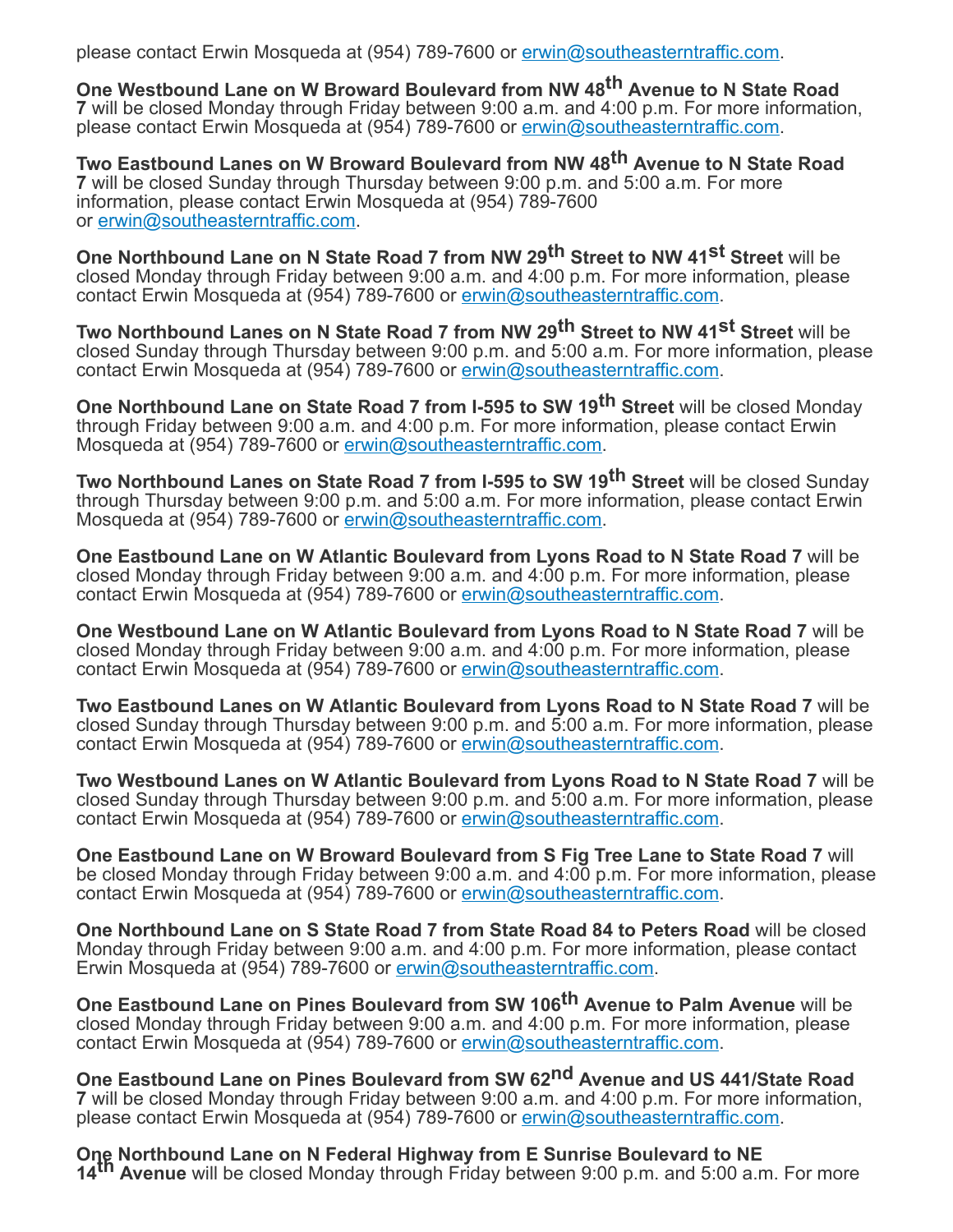information, please contact Erwin Mosqueda at (954) 789-7600 or [erwin@southeasterntraffic.com](mailto:erwin@southeasterntraffic.com).

**Two Northbound Lanes on N Federal Highway from E Sunrise Boulevard to NE 14th Avenue** will be closed Sunday through Friday between 9:00 p.m. and 5:00 a.m. For more information, please contact Erwin Mosqueda at (954) 789-7600 or [erwin@southeasterntraffic.com](mailto:erwin@southeasterntraffic.com).

**One Eastbound Lane on W Sample Road from NW 42nd Avenue to Powerline Road** will be closed Monday through Friday between 9:00 a.m. and 4:00 p.m. For more information, please contact Erwin Mosqueda at (954) 789-7600 or [erwin@southeasterntraffic.com](mailto:erwin@southeasterntraffic.com).

**One Westbound Lane on W Sample Road from NW 42nd Avenue to Powerline Road** will be closed Monday through Friday between 9:00 a.m. and 4:00 p.m. For more information, please contact Erwin Mosqueda at (954) 789-7600 or [erwin@southeasterntraffic.com](mailto:erwin@southeasterntraffic.com).

**Two Northbound Lanes on Powerline Road from Wiles Road to SW 11 th Street** will be closed Sunday through Thursday between 9:00 p.m. and 5:00 a.m. For more information, please contact Erwin Mosqueda at (954) 789-7600 or [erwin@southeasterntraffic.com](mailto:erwin@southeasterntraffic.com).

**One Eastbound Lane on W Oakland Park Boulevard from NW 36th Terrace to NW 29th Avenue** will be closed Monday through Friday between 9:00 a.m. and 4:00 p.m. For more information, please contact Erwin Mosqueda at (954) 789-7600 or [erwin@southeasterntraffic.com](mailto:erwin@southeasterntraffic.com).

**One Westbound Lane on W Oakland Park Boulevard from NW 36th Terrace to NW 29th Avenue** will be closed Monday through Friday between 9:00 a.m. and 4:00 p.m. For more information, please contact Erwin Mosqueda at (954) 789-7600 or [erwin@southeasterntraffic.com](mailto:erwin@southeasterntraffic.com).

**Two Eastbound Lanes on W Oakland Park Boulevard from NW 36<sup>th</sup> Terrace to NW 29th Avenue** will be closed Sunday through Thursday between 9:00 p.m. and 5:00 a.m. For more information, please contact Erwin Mosqueda at (954) 789-7600 or [erwin@southeasterntraffic.com](mailto:erwin@southeasterntraffic.com).

**One Northbound Lane on State Road 7 from Margate Court to NW 8th Street** will be closed Monday through Friday between 9:00 a.m. and 4:00 p.m. For more information, please contact Erwin Mosqueda at (954) 789-7600 or [erwin@southeasterntraffic.com](mailto:erwin@southeasterntraffic.com).

**One Westbound Lane on W Sample Road from NW 85th Avenue to N University Drive** will be closed Monday through Friday between 9:00 a.m. and 4:00 p.m. For more information, please contact Erwin Mosqueda at (954) 789-7600 or [erwin@southeasterntraffic.com](mailto:erwin@southeasterntraffic.com).

**Two Westbound Lanes on W Sample Road from NW 85th Avenue to N University Drive** will be closed Sunday through Thursday between 9:00 p.m. and 5:00 a.m. For more information, please contact Erwin Mosqueda at (954) 789-7600 or [erwin@southeasterntraffic.com.](mailto:erwin@southeasterntraffic.com)

**One Southbound Lane on SR 7/US 441 from Oaks Road to Griffin Road** will be closed Monday through Friday between 9:00 a.m. and 4:00 p.m. For more information, please contact Erwin Mosqueda at (954) 789-7600 or [erwin@southeasterntraffic.com](mailto:erwin@southeasterntraffic.com).

**One Eastbound Lane on State Road 84 from SW 133rd Avenue to SW 125th Avenue** will be closed Monday through Friday between 9:00 a.m. and 4:00 p.m. For more information, please contact Erwin Mosqueda at (954) 789-7600 or [erwin@southeasterntraffic.com](mailto:erwin@southeasterntraffic.com).

**One Eastbound Lane on State Road 84 from SW 133rd Avenue to SW 125th Avenue** will be closed Sunday through Thursday between 9:00 p.m. and 5:00 a.m. For more information, please contact Erwin Mosqueda at (954) 789-7600 or [erwin@southeasterntraffic.com](mailto:erwin@southeasterntraffic.com).

**One Northbound Lane on S University Drive from SW 30th Street to Valencia Drive** will be closed Monday through Friday between 9:00 a.m. and 4:00 p.m. For more information, please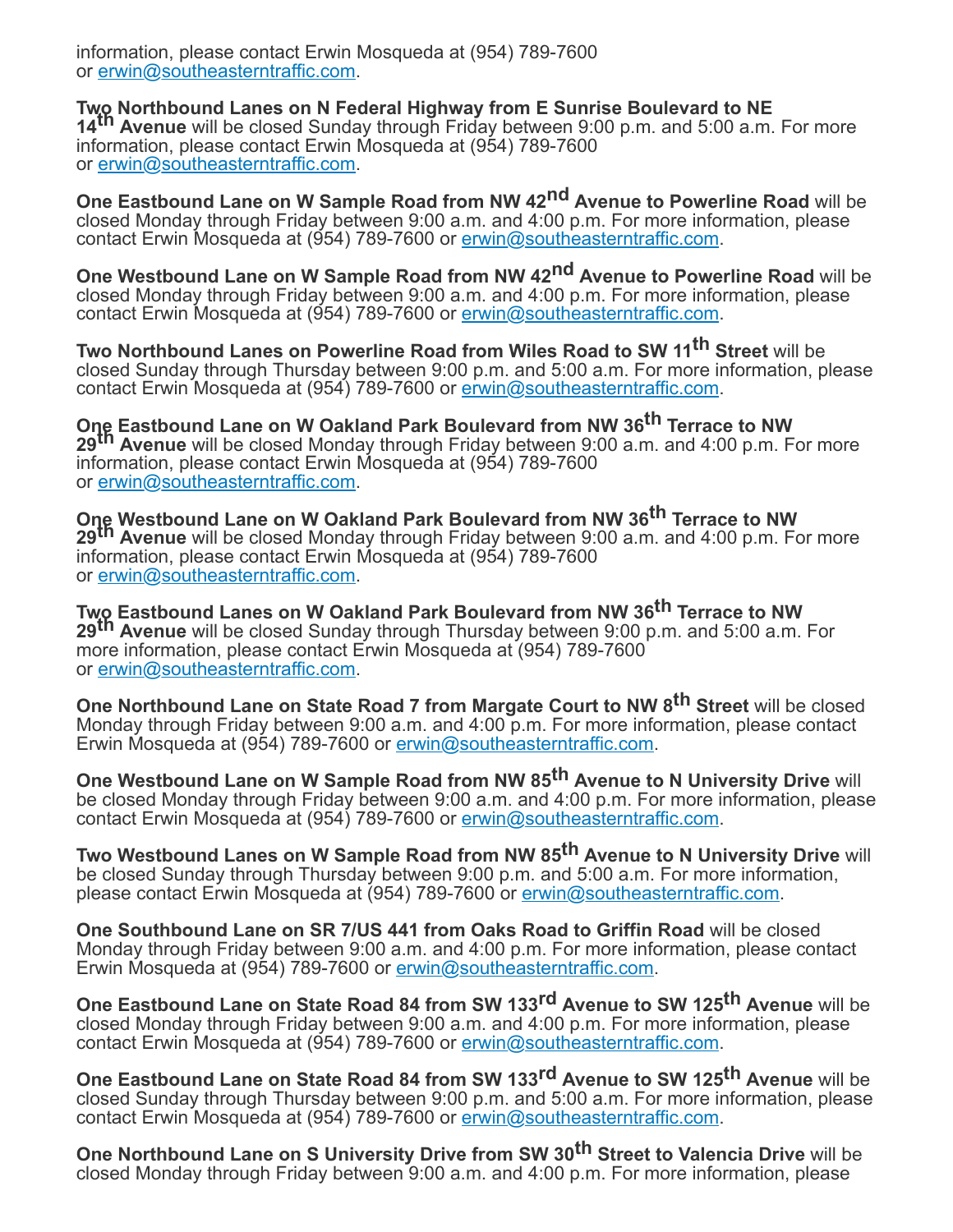contact Erwin Mosqueda at (954) 789-7600 or [erwin@southeasterntraffic.com](mailto:erwin@southeasterntraffic.com).

**One Southbound Lane on S University Drive from SW 30th Street to Valencia Drive** will be closed Monday through Friday between 9:00 a.m. and 4:00 p.m. For more information, please contact Erwin Mosqueda at (954) 789-7600 or [erwin@southeasterntraffic.com](mailto:erwin@southeasterntraffic.com).

**Two Southbound Lanes on S University Drive from SW 30th Street to Valencia Drive** will be closed Sunday through Thursday between 9:00 p.m. and 5:00 a.m. For more information, please contact Erwin Mosqueda at (954) 789-7600 or [erwin@southeasterntraffic.com](mailto:erwin@southeasterntraffic.com).

**One Westbound Lane on W Hillsboro Boulevard from Jim Moran Boulevard/SW 12th Avenue to Century Boulevard** will be closed Monday through Friday between 9:00 a.m. and 4:00 p.m. For more information, please contact Erwin Mosqueda at (954) 789-7600 or [erwin@southeasterntraffic.com](mailto:erwin@southeasterntraffic.com).

**Two Westbound Lanes on W Hillsboro Boulevard from Jim Moran Boulevard/SW 12th Avenue to Century Boulevard** will be closed Sunday through Thursday between 9:00 p.m. and 5:00 a.m. For more information, please contact Erwin Mosqueda at (954) 789-7600 or [erwin@southeasterntraffic.com](mailto:erwin@southeasterntraffic.com).

**One Northbound Lane on Seabreeze Boulevard/State Road A1A from SE 5th Street to Harbor Beach Parkway** will be closed Monday through Friday between 9:00 a.m. and 4:00 p.m. For more information, please contact Erwin Mosqueda at (954) 789-7600 or [erwin@southeasterntraffic.com](mailto:erwin@southeasterntraffic.com).

**One Southbound Lane on Seabreeze Boulevard/State Road A1A from SE 5th Street to Harbor Beach Parkway** will be closed Monday through Friday between 9:00 a.m. and 4:00 p.m. For more information, please contact Erwin Mosqueda at (954) 789-7600 or [erwin@southeasterntraffic.com](mailto:erwin@southeasterntraffic.com).

**One Eastbound Lane on State Road 84 from SW 130th Avenue to SW 125th Avenue** will be closed Monday through Friday between 9:00 a.m. and 4:00 p.m. For more information, please contact Erwin Mosqueda at (954) 789-7600 or [erwin@southeasterntraffic.com](mailto:erwin@southeasterntraffic.com).

**One Eastbound Lane on State Road 84 from SW 130th Avenue to SW 125th Avenue** will be closed Sunday through Thursday between 9:00 p.m. and 5:00 a.m. For more information, please contact Erwin Mosqueda at (954) 789-7600 or [erwin@southeasterntraffic.com](mailto:erwin@southeasterntraffic.com).

**One Eastbound Lane on Davie Boulevard from SW 6th Avenue to SE 4th Avenue** will be closed Monday through Friday between 9:00 a.m. and 4:00 p.m. For more information, please contact Erwin Mosqueda at (954) 789-7600 or [erwin@southeasterntraffic.com](mailto:erwin@southeasterntraffic.com).

**One Westbound Lane on Davie Boulevard from SW 6th Avenue to SE 4th Avenue** will be closed Monday through Friday between 9:00 a.m. and 4:00 p.m. For more information, please contact Erwin Mosqueda at (954) 789-7600 or [erwin@southeasterntraffic.com](mailto:erwin@southeasterntraffic.com).

**One Eastbound Lane on Davie Boulevard from SW 6th Avenue to SE 4th Avenue** will be closed Sunday through Thursday between 9:00 p.m. and 5:00 a.m. For more information, please contact Erwin Mosqueda at (954) 789-7600 or [erwin@southeasterntraffic.com](mailto:erwin@southeasterntraffic.com).

**One Westbound Lane on Davie Boulevard from SW 6th Avenue to SE 4th Avenue** will be closed Sunday through Thursday between 9:00 p.m. and 5:00 a.m. For more information, please contact Erwin Mosqueda at (954) 789-7600 or [erwin@southeasterntraffic.com](mailto:erwin@southeasterntraffic.com).

**One Northbound Lane on S Powerline Road from Wiles Road/Green Road to SW 10th Street** will be closed Monday through Friday between 9:00 a.m. and 4:00 p.m. For more information, please contact Erwin Mosqueda at (954) 789-7600 or [erwin@southeasterntraffic.com](mailto:erwin@southeasterntraffic.com).

**One Southbound Lane on S Powerline Road from Wiles Road/Green Road to SW 10th Street** will be closed Monday through Friday between 9:00 a.m. and 4:00 p.m. For more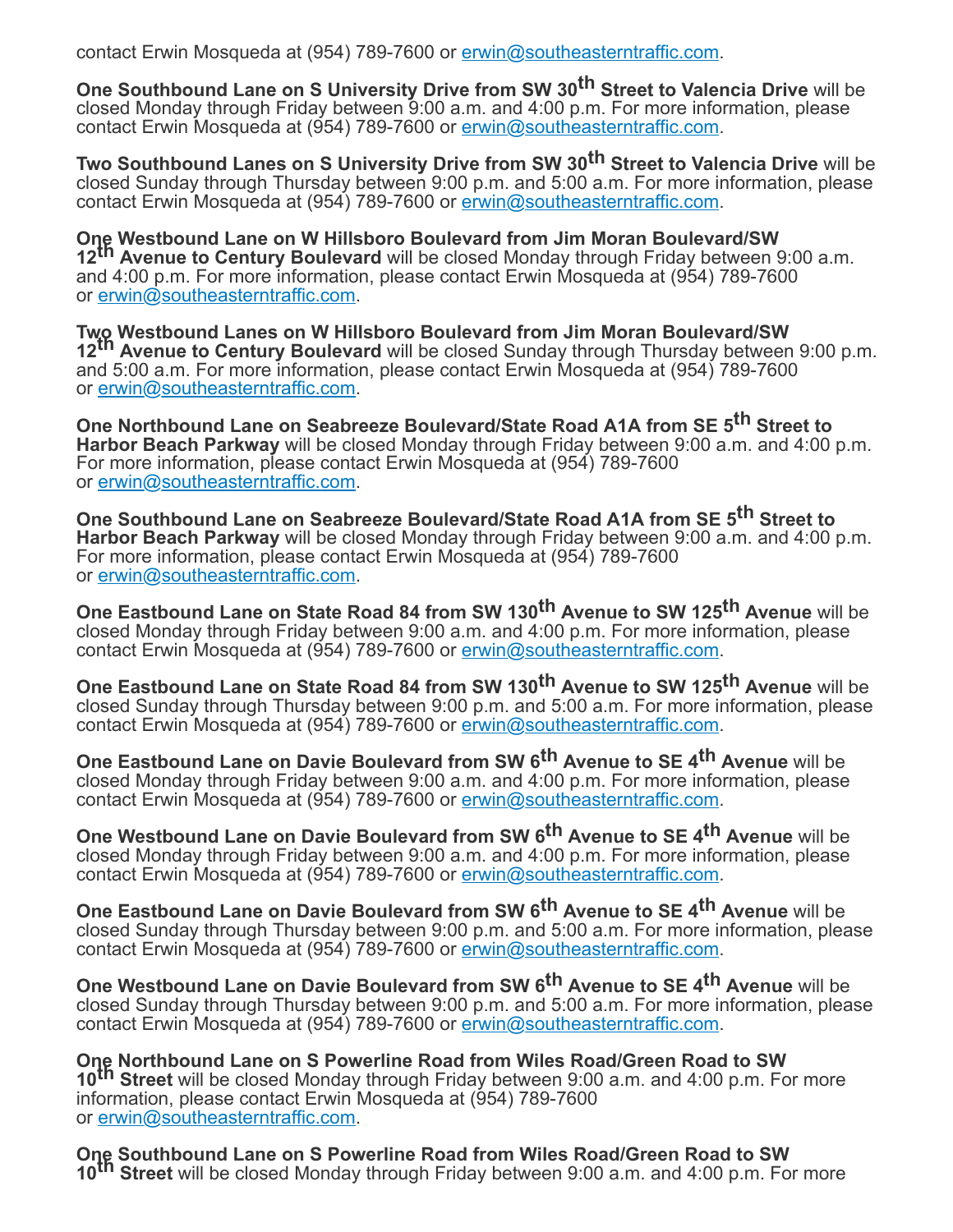information, please contact Erwin Mosqueda at (954) 789-7600 or [erwin@southeasterntraffic.com](mailto:erwin@southeasterntraffic.com).

**Two Northbound Lanes on S Powerline Road from Wiles Road/Green Road to SW 10th Street** will be closed Sunday through Thursday between 9:00 p.m. and 5:00 a.m. For more information, please contact Erwin Mosqueda at (954) 789-7600 or [erwin@southeasterntraffic.com](mailto:erwin@southeasterntraffic.com).

**One Northbound Lane on N Federal Highway from NE 62nd Street to NE 51st Street** will be closed Monday through Friday between 9:00 a.m. and 4:00 p.m. For more information, please contact Erwin Mosqueda at (954) 789-7600 or [erwin@southeasterntraffic.com](mailto:erwin@southeasterntraffic.com).

**One Southbound Lane on N Federal Highway from NE 62nd Street to NE 51st Street** will be closed Monday through Friday between 9:00 a.m. and 4:00 p.m. For more information, please contact Erwin Mosqueda at (954) 789-7600 or [erwin@southeasterntraffic.com](mailto:erwin@southeasterntraffic.com).

**One Northbound Lane on N Federal Highway from NE 62nd Street to NE 51st Street** will be closed Sunday through Thursday between 9:00 p.m. and 5:00 a.m. For more information, please contact Erwin Mosqueda at (954) 789-7600 or [erwin@southeasterntraffic.com](mailto:erwin@southeasterntraffic.com).

**One Southbound Lane on N Federal Highway from NE 62nd Street to NE 51st Street** will be closed Sunday through Thursday between 9:00 p.m. and 5:00 a.m. For more information, please contact Erwin Mosqueda at (954) 789-7600 or [erwin@southeasterntraffic.com](mailto:erwin@southeasterntraffic.com).

**One Eastbound Lane on E Commercial Boulevard from NE 20th Avenue to NE 24th Terrace** will be closed Monday through Friday between 9:00 a.m. and 4:00 p.m. For more information, please contact Erwin Mosqueda at (954) 789-7600 or [erwin@southeasterntraffic.com](mailto:erwin@southeasterntraffic.com).

**One Eastbound Lane on E Commercial Boulevard from NE 20th Avenue to NE 24th Terrace** will be closed Sunday through Thursday between 9:00 p.m. and 5:00 a.m. For more information, please contact Erwin Mosqueda at (954) 789-7600 or [erwin@southeasterntraffic.com](mailto:erwin@southeasterntraffic.com).

**One Northbound Lane on S State Road 7 from Kimberly Boulevard/SW 11 th Street to SW 4 th Street** will be closed Monday through Friday between 9:00 a.m. and 4:00 p.m. For more information, please contact Erwin Mosqueda at (954) 789-7600 or [erwin@southeasterntraffic.com](mailto:erwin@southeasterntraffic.com).

**One Southbound Lane on S State Road 7 from Kimberly Boulevard/SW 11 th Street to SW 4 th Street** will be closed Monday through Friday between 9:00 a.m. and 4:00 p.m. For more information, please contact Erwin Mosqueda at (954) 789-7600 or [erwin@southeasterntraffic.com](mailto:erwin@southeasterntraffic.com).

**Two Northbound Lanes on S State Road 7 from Kimberly Boulevard/SW 11 th Street to SW 4 th Street** will be closed Sunday through Thursday between 9:00 p.m. and 5:00 a.m. For more information, please contact Erwin Mosqueda at (954) 789-7600 or [erwin@southeasterntraffic.com](mailto:erwin@southeasterntraffic.com).

**Two Southbound Lanes on S State Road 7 from Kimberly Boulevard/SW 11 th Street to SW 4 th Street** will be closed Sunday through Thursday between 9:00 p.m. and 5:00 a.m. For more information, please contact Erwin Mosqueda at (954) 789-7600 or [erwin@southeasterntraffic.com](mailto:erwin@southeasterntraffic.com).

**One Eastbound Lane on W Sample Road from N State Road 7 to Lyons Road** will be closed Monday through Friday between 9:00 a.m. and 4:00 p.m. For more information, please contact Erwin Mosqueda at (954) 789-7600 or [erwin@southeasterntraffic.com](mailto:erwin@southeasterntraffic.com).

**One Westbound Lane on W Sample Road from N State Road 7 to Lyons Road** will be closed Monday through Friday between 9:00 a.m. and 4:00 p.m. For more information, please contact Erwin Mosqueda at (954) 789-7600 or [erwin@southeasterntraffic.com](mailto:erwin@southeasterntraffic.com).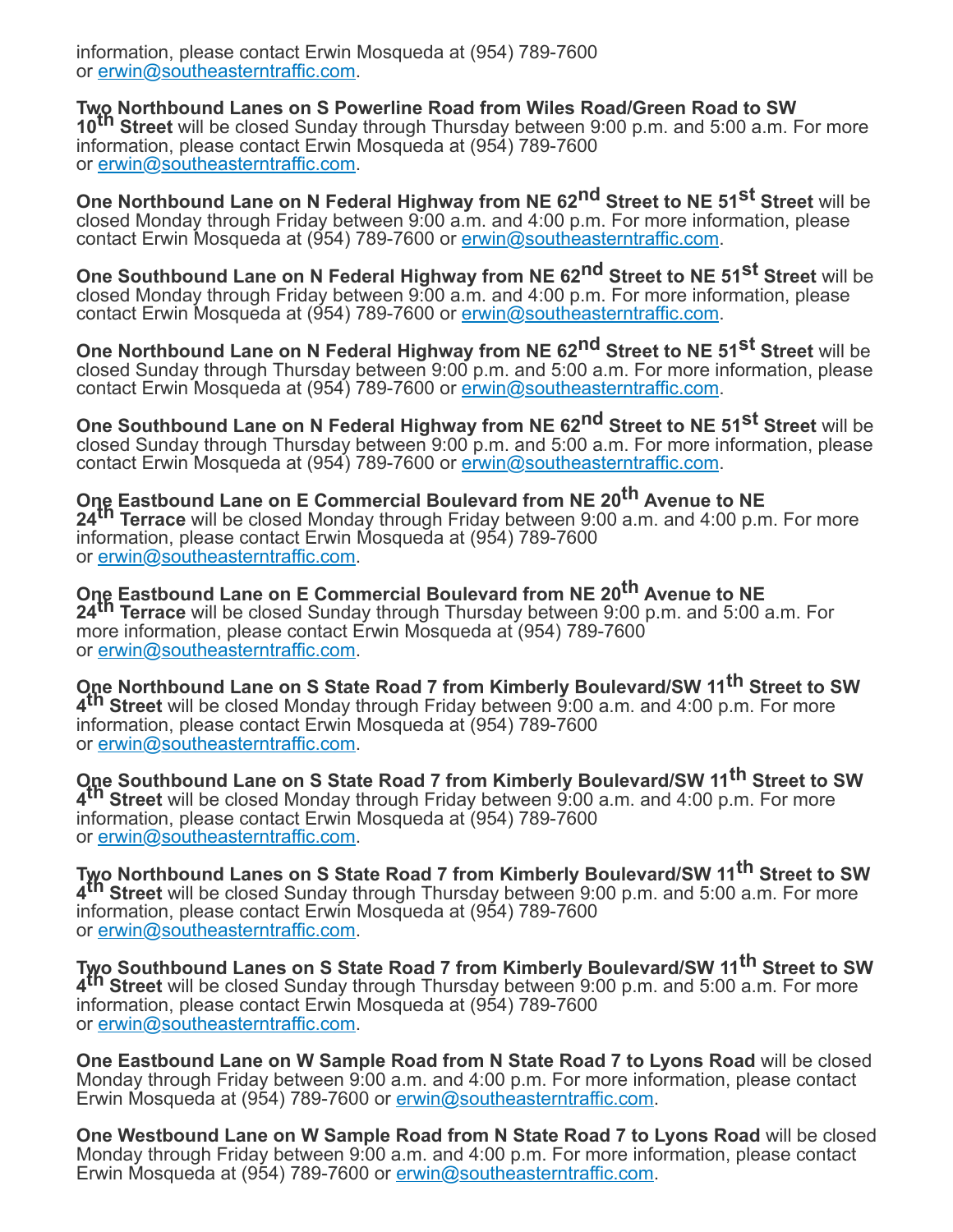**One Northbound Lane on Powerline Road from NW 18th Street to NW 30th Court** will be closed Monday through Friday between 9:00 a.m. and 4:00 p.m. For more information, please contact Erwin Mosqueda at (954) 789-7600 or [erwin@southeasterntraffic.com](mailto:erwin@southeasterntraffic.com).

**Two Northbound Lanes on Powerline Road from NW 18th Street to NW 30th Court** will be closed Sunday through Thursday between 9:00 p.m. and 5:00 a.m. For more information, please contact Erwin Mosqueda at (954) 789-7600 or [erwin@southeasterntraffic.com](mailto:erwin@southeasterntraffic.com).

**One Eastbound Lane on Pembroke Road from NW 6th Avenue/S 24th Court to NW 2nd Avenue/S 22nd Avenue** will be closed Monday through Friday between 9:00 a.m. and 4:00 p.m. For more information, please contact Erwin Mosqueda at (954) 789-7600 or [erwin@southeasterntraffic.com](mailto:erwin@southeasterntraffic.com).

**One Westbound Lane on Pembroke Road from NW 6th Avenue/S 24th Court to NW 2nd Avenue/S 22nd Avenue** will be closed Monday through Friday between 9:00 a.m. and 4:00 p.m. For more information, please contact Erwin Mosqueda at (954) 789-7600 or [erwin@southeasterntraffic.com](mailto:erwin@southeasterntraffic.com).

**One Southbound Lane on Red Road from Pembroke Road to Miramar Boulevard** will be closed Monday through Friday between 9:00 a.m. and 4:00 p.m. For more information, please contact Erwin Mosqueda at (954) 789-7600 or [erwin@southeasterntraffic.com](mailto:erwin@southeasterntraffic.com).

**Two Southbound Lanes on Red Road from Pembroke Road to Miramar Boulevard** will be closed Sunday through Thursday between 9:00 p.m. and 5:00 a.m. For more information, please contact Erwin Mosqueda at (954) 789-7600 or [erwin@southeasterntraffic.com](mailto:erwin@southeasterntraffic.com).

**One Eastbound Lane on W Sample Road from Turtle Run Boulevard to Riverside Drive** will be closed Monday through Friday between 9:00 a.m. and 4:00 p.m. For more information, please contact Erwin Mosqueda at (954) 789-7600 or [erwin@southeasterntraffic.com](mailto:erwin@southeasterntraffic.com).

**One Westbound Lane on W Sample Road from Turtle Run Boulevard to Riverside Drive** will be closed Monday through Friday between 9:00 a.m. and 4:00 p.m. For more information, please contact Erwin Mosqueda at (954) 789-7600 or [erwin@southeasterntraffic.com](mailto:erwin@southeasterntraffic.com).

**One Eastbound Lane on W Sample Road from Lyons Road to Tradewinds Park Road** will be closed Monday through Friday between 9:00 a.m. and 4:00 p.m. For more information, please contact Erwin Mosqueda at (954) 789-7600 or [erwin@southeasterntraffic.com](mailto:erwin@southeasterntraffic.com).

**One Northbound Lane on State Road 7 from Edwards Road to NW 7th Street** will be closed Monday through Friday between 9:00 a.m. and 4:00 p.m. For more information, please contact Erwin Mosqueda at (954) 789-7600 or [erwin@southeasterntraffic.com](mailto:erwin@southeasterntraffic.com).

**One Eastbound Lane on W Sample Rod from Powerline Road to NW 27th Avenue** will be closed Monday through Friday between 9:00 a.m. and 4:00 p.m. For more information, please contact Erwin Mosqueda at (954) 789-7600 or [erwin@southeasterntraffic.com](mailto:erwin@southeasterntraffic.com).

**One Westbound Lane on W Sample Rod from Powerline Road to NW 27th Avenue** will be closed Monday through Friday between 9:00 a.m. and 4:00 p.m. For more information, please contact Erwin Mosqueda at (954) 789-7600 or [erwin@southeasterntraffic.com](mailto:erwin@southeasterntraffic.com).

**One Southbound Lane on S University Drive from SW 27th Street to Miramar Parkway** will be closed Monday through Friday between 9:00 a.m. and 4:00 p.m. For more information, please contact Erwin Mosqueda at (954) 789-7600 or [erwin@southeasterntraffic.com](mailto:erwin@southeasterntraffic.com).

**One Southbound Lane on S State Road 7 from Oakes Road to Griffin Road** will be closed Monday through Friday between 9:00 a.m. and 4:00 p.m. For more information, please contact Erwin Mosqueda at (954) 789-7600 or [erwin@southeasterntraffic.com](mailto:erwin@southeasterntraffic.com).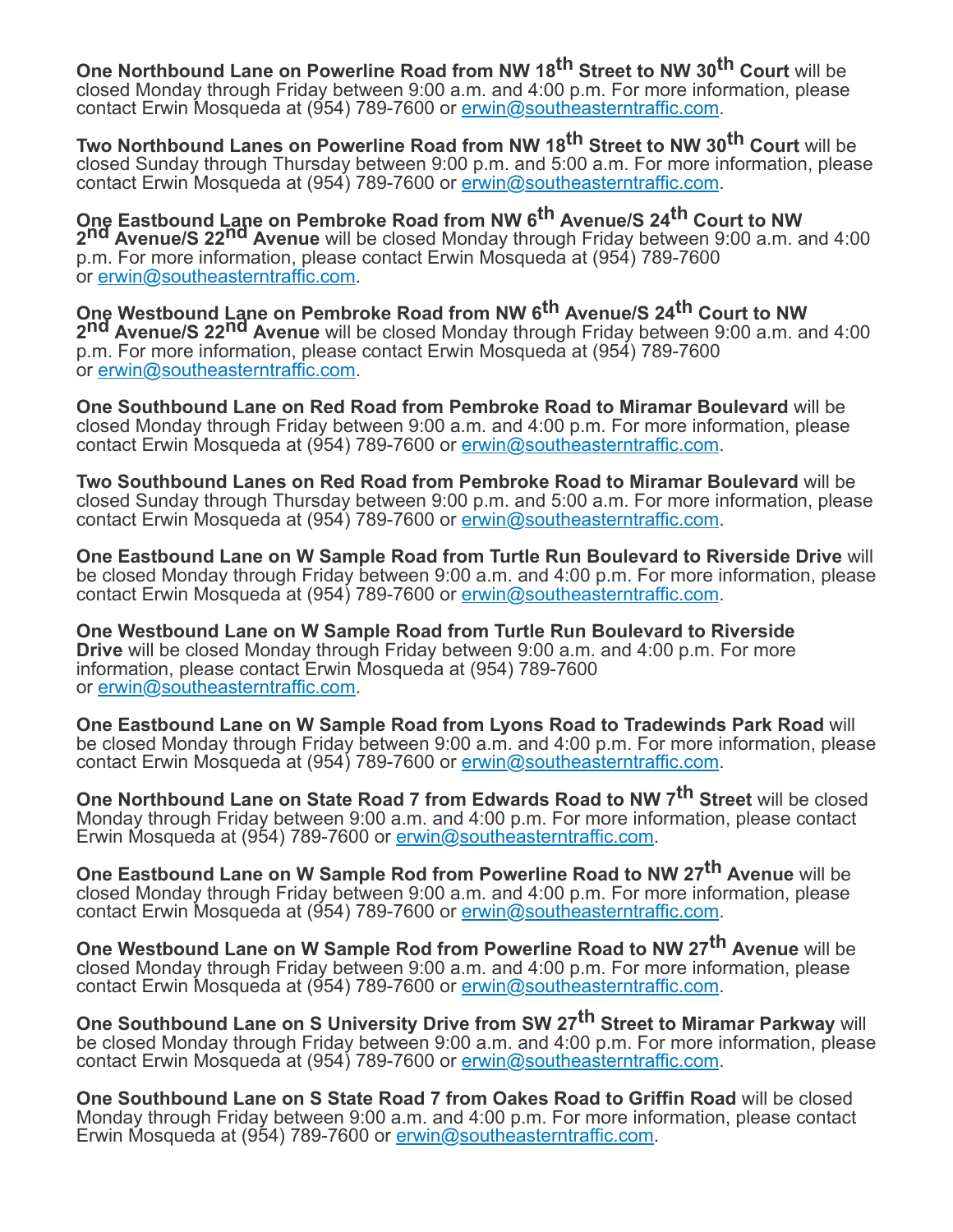**Two Southbound Lanes on S State Road 7 from Oakes Road to Griffin Road** will be closed Sunday through Thursday between 9:00 p.m. and 5:00 a.m. For more information, please contact Erwin Mosqueda at (954) 789-7600 or [erwin@southeasterntraffic.com](mailto:erwin@southeasterntraffic.com).

**Two Eastbound Lanes on Griffin Road from Anglers Avenue to NW 10th Street** will be closed on Thursday between 9:00 p.m. and 5:00 a.m. For more information, please contact Erwin Mosqueda at (954) 789-7600 or [erwin@southeasterntraffic.com](mailto:erwin@southeasterntraffic.com).

**One Northbound Lane on N Powerline Road from NW 9th Street to W Copans Road** will be closed Monday through Friday between 9:00 a.m. and 4:00 p.m. For more information, please contact Erwin Mosqueda at (954) 789-7600 or [erwin@southeasterntraffic.com](mailto:erwin@southeasterntraffic.com).

**One Southbound Lane on N Powerline Road from NW 9th Street to W Copans Road** will be closed Monday through Friday between 9:00 a.m. and 4:00 p.m. For more information, please contact Erwin Mosqueda at (954) 789-7600 or [erwin@southeasterntraffic.com](mailto:erwin@southeasterntraffic.com).

**Two Northbound Lanes on N Powerline Road from NW 9th Street to W Copans Road** will be closed Sunday through Thursday between 9:00 p.m. and 5:00 a.m. For more information, please contact Erwin Mosqueda at (954) 789-7600 or [erwin@southeasterntraffic.com.](mailto:erwin@southeasterntraffic.com)

**One Northbound Lane on Powerline Road from Wiles Road to SW 11 th Street** will be closed Monday through Friday between 9:00 a.m. and 4:00 p.m. For more information, please contact Erwin Mosqueda at (954) 789-7600 or [erwin@southeasterntraffic.com](mailto:erwin@southeasterntraffic.com).

**One Eastbound Lane on W Atlantic Boulevard from NW 65th Avenue to Banks Road** will be closed Monday through Friday between 9:00 a.m. and 4:00 p.m. For more information, please contact Erwin Mosqueda at (954) 789-7600 or [erwin@southeasterntraffic.com](mailto:erwin@southeasterntraffic.com).

**One Northbound, Right Lane on Powerline Road from NW 51st Place and NW 63rd Street** will be closed Monday through Friday between 9:00 a.m. and 4:00 p.m. For more information, please contact Erwin Mosqueda at (954) 789-7600 or [erwin@southeasterntraffic.com](mailto:erwin@southeasterntraffic.com).

**One Westbound Lane on E Dania Beach Boulevard from Gulfstream Road to Fronton Boulevard** will be closed Monday through Friday between 9:00 a.m. and 4:00 p.m. For more information, please contact Erwin Mosqueda at (954) 789-7600 or [erwin@southeasterntraffic.com](mailto:erwin@southeasterntraffic.com).

**One Westbound Lane on Hollywood Boulevard/Pines Boulevard from State Road 7 to N 72nd Avenue/SW 72nd Avenue** will be closed Monday through Friday between 9:00 a.m. and 4:00 p.m. For more information, please contact Erwin Mosqueda at (954) 789-7600 or [erwin@southeasterntraffic.com](mailto:erwin@southeasterntraffic.com).

**One Northbound Lane on N State Road 7 from NW 19th Street to Winfield Boulevard** will be closed Monday through Friday between 9:00 a.m. and 4:00 p.m. For more information, please contact Erwin Mosqueda at (954) 789-7600 or [erwin@southeasterntraffic.com](mailto:erwin@southeasterntraffic.com).

**One Westbound Lane on Pines Boulevard from State Road 7 to N 76th Avenue** will be closed Monday through Friday between 9:00 a.m. and 4:00 p.m. For more information, please contact Erwin Mosqueda at (954) 789-7600 or [erwin@southeasterntraffic.com](mailto:erwin@southeasterntraffic.com).

**Two Westbound Lanes on Pines Boulevard from State Road 7 to N 76th Avenue** will be closed Sunday through Thursday between 9:00 p.m. and 5:00 a.m. For more information, please contact Erwin Mosqueda at (954) 789-7600 or [erwin@southeasterntraffic.com](mailto:erwin@southeasterntraffic.com).

**One Southbound Lane on N Dixie Highway from E Oakland Park Boulevard to NE 26th Street** will be closed Monday through Friday between 9:00 a.m. and 4:00 p.m. For more information, please contact Erwin Mosqueda at (954) 789-7600 or [erwin@southeasterntraffic.com](mailto:erwin@southeasterntraffic.com).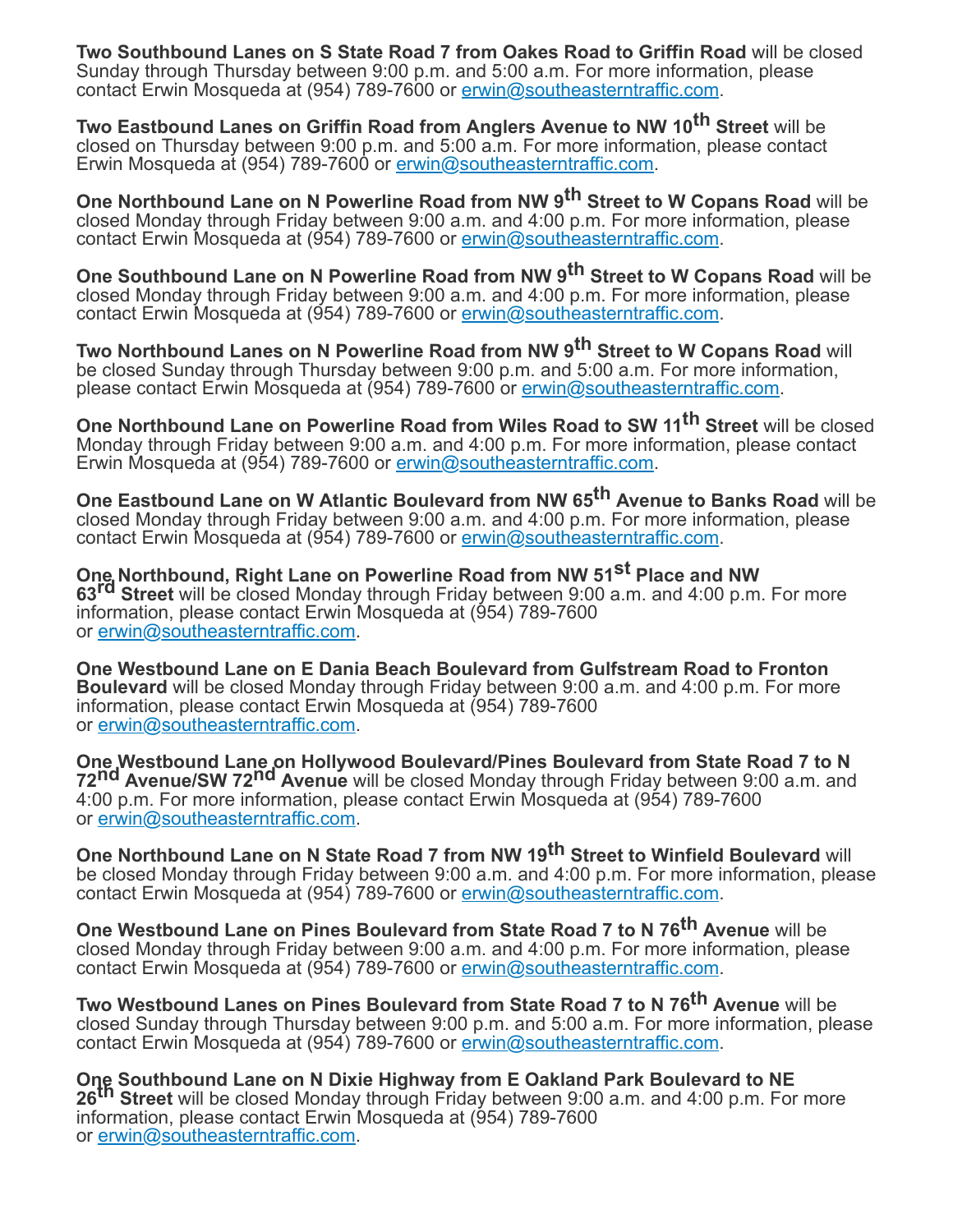**One Southbound Lane on N Dixie Highway from E Oakland Park Boulevard to NE 26th Street** will be closed Sunday through Thursday between 9:00 p.m. and 5:00 a.m. For more information, please contact Erwin Mosqueda at (954) 789-7600 or [erwin@southeasterntraffic.com](mailto:erwin@southeasterntraffic.com).

**One Southbound Lane on Powerline Road from N Palm Aire Drive to Gateway Drive** will be closed Monday through Friday between 9:00 a.m. and 4:00 p.m. For more information, please contact Erwin Mosqueda at (954) 789-7600 or [erwin@southeasterntraffic.com](mailto:erwin@southeasterntraffic.com).

**Two Southbound Lanes on Powerline Road from N Palm Aire Drive to Gateway Drive** will be closed Sunday through Thursday between 9:00 p.m. and 5:00 a.m. For more information, please contact Erwin Mosqueda at (954) 789-7600 or [erwin@southeasterntraffic.com.](mailto:erwin@southeasterntraffic.com)

**One Northbound Lane on Powerline Road from SW 2nd Court to SW 18th Street** will be closed Monday through Friday between 9:00 a.m. and 4:00 p.m. For more information, please contact Erwin Mosqueda at (954) 789-7600 or [erwin@southeasterntraffic.com](mailto:erwin@southeasterntraffic.com).

**Two Northbound Lanes on Powerline Road from SW 2nd Court to SW 18th Street** will be closed Sunday through Thursday between 9:00 p.m. and 5:00 a.m. For more information, please contact Erwin Mosqueda at (954) 789-7600 or [erwin@southeasterntraffic.com](mailto:erwin@southeasterntraffic.com).

**One Westbound Lane on E Oakland Park Boulevard from N Dixie Highway to NE 6 th Avenue** will be closed Monday through Friday between 9:00 a.m. and 4:00 p.m. For more information, please contact Erwin Mosqueda at (954) 789-7600 or [erwin@southeasterntraffic.com](mailto:erwin@southeasterntraffic.com).

**One Eastbound Lane on E Oakland Park Boulevard from N Dixie Highway to NE 6 th Avenue** will be closed Monday through Friday between 9:00 a.m. and 4:00 p.m. For more information, please contact Erwin Mosqueda at (954) 789-7600 or [erwin@southeasterntraffic.com](mailto:erwin@southeasterntraffic.com).

**Two Westbound Lanes on E Oakland Park Boulevard from N Dixie Highway to NE 6th Avenue** will be closed Sunday through Thursday between 9:00 p.m. and 5:00 a.m. For more information, please contact Erwin Mosqueda at (954) 789-7600 or [erwin@southeasterntraffic.com](mailto:erwin@southeasterntraffic.com).

**Two Eastbound Lanes on E Oakland Park Boulevard from N Dixie Highway to NE 6th Avenue** will be closed Sunday through Thursday between 9:00 p.m. and 5:00 a.m. For more information, please contact Erwin Mosqueda at (954) 789-7600 or [erwin@southeasterntraffic.com](mailto:erwin@southeasterntraffic.com).

**One Northbound Lane on NW 9th Avenue/Powerline Road from NW 14th Street to NW 19th Street** will be closed Monday through Friday between 9:00 a.m. and 4:00 p.m. For more information, please contact Erwin Mosqueda at (954) 789-7600 or [erwin@southeasterntraffic.com](mailto:erwin@southeasterntraffic.com).

**One Eastbound Lane on State Road 84 from SW 30th Avenue to S State Road 7** will be closed Monday through Friday between 9:00 a.m. and 4:00 p.m. For more information, please contact Erwin Mosqueda at (954) 789-7600 or [erwin@southeasterntraffic.com](mailto:erwin@southeasterntraffic.com).

**One Westbound Lane on State Road 84 from SW 30th Avenue to S State Road 7** will be closed Monday through Friday between 9:00 a.m. and 4:00 p.m. For more information, please contact Erwin Mosqueda at (954) 789-7600 or [erwin@southeasterntraffic.com](mailto:erwin@southeasterntraffic.com).

**One Eastbound Lane on State Road 84 from SW 30th Avenue to S State Road 7** will be closed Sunday through Thursday between 9:00 p.m. and 5:00 a.m. For more information, please contact Erwin Mosqueda at (954) 789-7600 or [erwin@southeasterntraffic.com](mailto:erwin@southeasterntraffic.com).

**One Westbound Lane on State Road 84 from SW 30th Avenue to S State Road 7** will be closed Sunday through Thursday between 9:00 p.m. and 5:00 a.m. For more information, please contact Erwin Mosqueda at (954) 789-7600 or [erwin@southeasterntraffic.com](mailto:erwin@southeasterntraffic.com).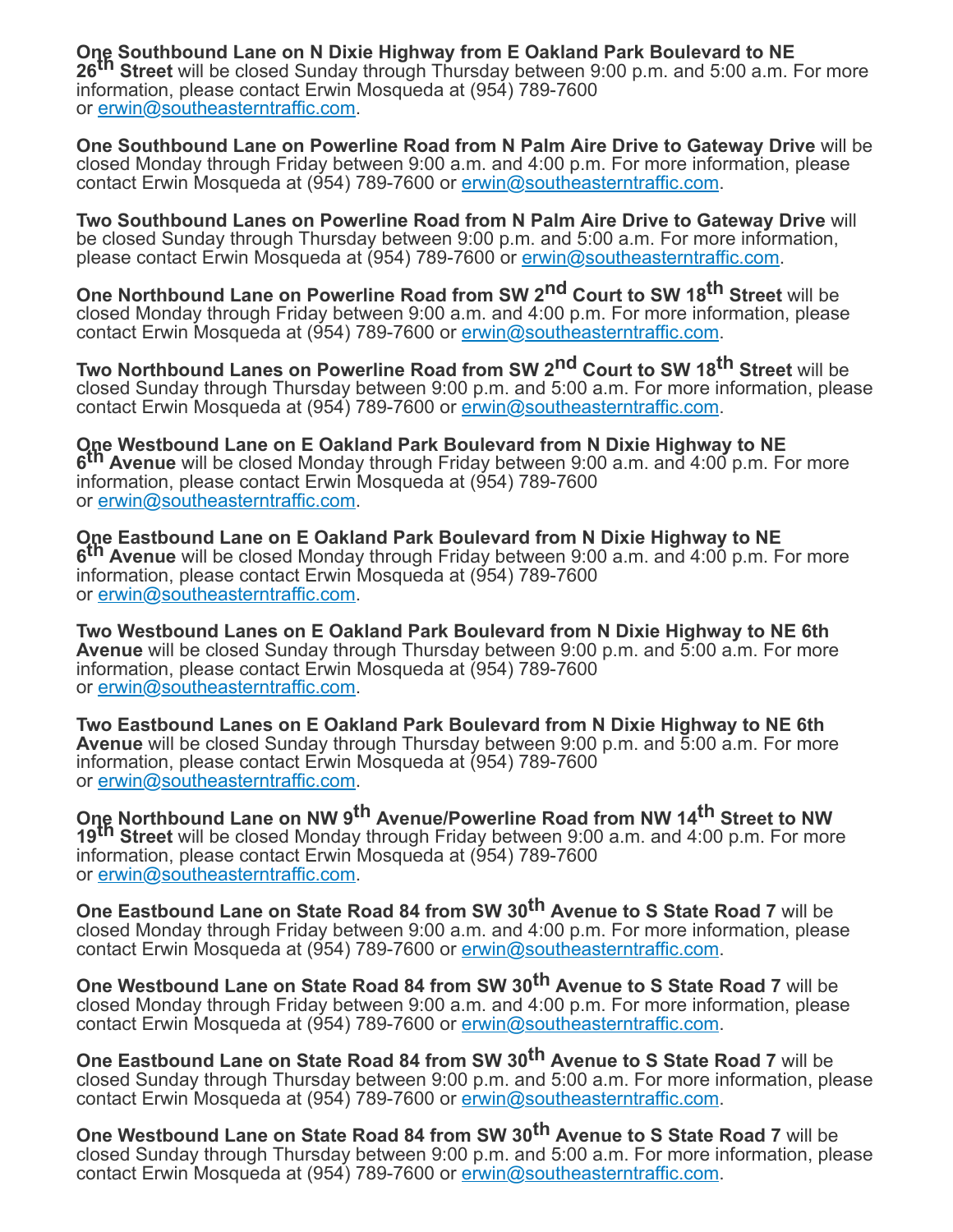**One Southbound Lane on US 1 from NE 65th Street to SE 15th Street** will be closed Monday through Friday between 9:00 a.m. and 4:00 p.m. For more information, please contact Shanika Shorter at (561) 302-0948 or [SShorter@awptraffic.com](mailto:SShorter@awptraffic.com).

**One Northbound Lane on US 1 from SE 16th Street to SE 14th Street** will be closed Monday through Friday between 9:00 a.m. and 4:00 p.m. For more information, please contact Shanika Shorter at (561) 302-0948 or [SShorter@awptraffic.com](mailto:SShorter@awptraffic.com).

**One Westbound Lane on Wiles Road from Creekside Drive to Banks Road** will be closed Monday through Friday between 9:00 a.m. and 4:00 p.m. For more information, please contact Shanika Shorter at (561) 302-0948 or [SShorter@awptraffic.com](mailto:SShorter@awptraffic.com).

**One Westbound Lane on Flamingo Road from State Road 84 to SW 6th Court** will be closed Monday through Friday between 9:00 a.m. and 4:00 p.m. For more information, please contact Shanika Shorter at (561) 302-0948 or **[SShorter@awptraffic.com](mailto:SShorter@awptraffic.com)**.

**One Southbound Lane on S University Drive from Miramar Parkway to Pembroke Road** will be closed Monday through Friday between 9:00 a.m. and 4:00 p.m. For more information, please contact Shanika Shorter at (561) 302-0948 or [SShorter@awptraffic.com](mailto:SShorter@awptraffic.com).

**One Southbound Lane on S State Road 7 from SW 34th Street to SW 37th Street** will be closed Monday through Friday between 9:00 a.m. and 4:00 p.m. For more information, please contact Shanika Shorter at (561) 302-0948 or [SShorter@awptraffic.com](mailto:SShorter@awptraffic.com).

**One Northbound Lane on NE 4th Avenue from NE 12th Street to Sunrise Boulevard** will be closed Monday through Friday between 9:00 a.m. and 4:00 p.m. For more information, please contact Shanika Shorter at (561) 302-0948 or [SShorter@awptraffic.com](mailto:SShorter@awptraffic.com).

**One Westbound Lane on Pembroke Road from SW 69th Avenue to SW 66th Avenue** will be closed Monday through Friday between 9:00 a.m. and 4:00 p.m. For more information, please contact Shanika Shorter at (561) 302-0948 or [SShorter@awptraffic.com](mailto:SShorter@awptraffic.com).

**Two Southbound Lanes on S State Road 7 from Miramar Parkway to SW 40th Street** will be closed Monday through Thursday between 9:00 a.m. and 5:00 p.m. For more information, please contact Shanika Shorter at (561) 302-0948 or [SShorter@awptraffic.com](mailto:SShorter@awptraffic.com).

**Two Northbound Lanes on N State Road 7 from NW 23rd Street to NW 26th Street** will be closed Monday through Thursday between 9:00 p.m. and 5:00 a.m. For more information, please contact Shanika Shorter at (561) 302-0948 or [SShorter@awptraffic.com](mailto:SShorter@awptraffic.com).

**One Northbound Lane on US 1 from Hitching Post Mobile Home Park to SW 6th Street** will be closed Monday through Friday between 9:00 a.m. and 4:00 p.m. For more information, please contact Shanika Shorter at (561) 302-0948 or [SShorter@awptraffic.com](mailto:SShorter@awptraffic.com).

**One Northbound Lane on Hillsboro Mile from SE 10th Street to N Ocean Boulevard** will be closed Monday through Thursday between 9:00 p.m. and 5:00 a.m. For more information, please contact Shanika Shorter at (561) 302-0948 or [SShorter@awptraffic.com](mailto:SShorter@awptraffic.com).

**One Eastbound Lane on State Road 84 from Hiatus Road to Bright Road** will be closed Monday through Friday between 9:00 a.m. and 4:00 p.m. For more information, please contact Shanika Shorter at (561) 302-0948 or [SShorter@awptraffic.com](mailto:SShorter@awptraffic.com).

**Two Eastbound Lanes on Oakland Park Boulevard from North Dixie Highway to NE 16th Avenue** will be closed Monday through Thursday between 9:00 p.m. and 5:00 a.m. For more information, please contact Shanika Shorter at (561) 302-0948 or [SShorter@awptraffic.com.](mailto:SShorter@awptraffic.com)

**One Northbound Lane on S Federal Highway from Van Burden Street to Jackson Street** will be closed Monday through Friday between 9:00 a.m. and 4:00 p.m. For more information, please contact Shanika Shorter at (561) 302-0948 or [SShorter@awptraffic.com.](mailto:SShorter@awptraffic.com)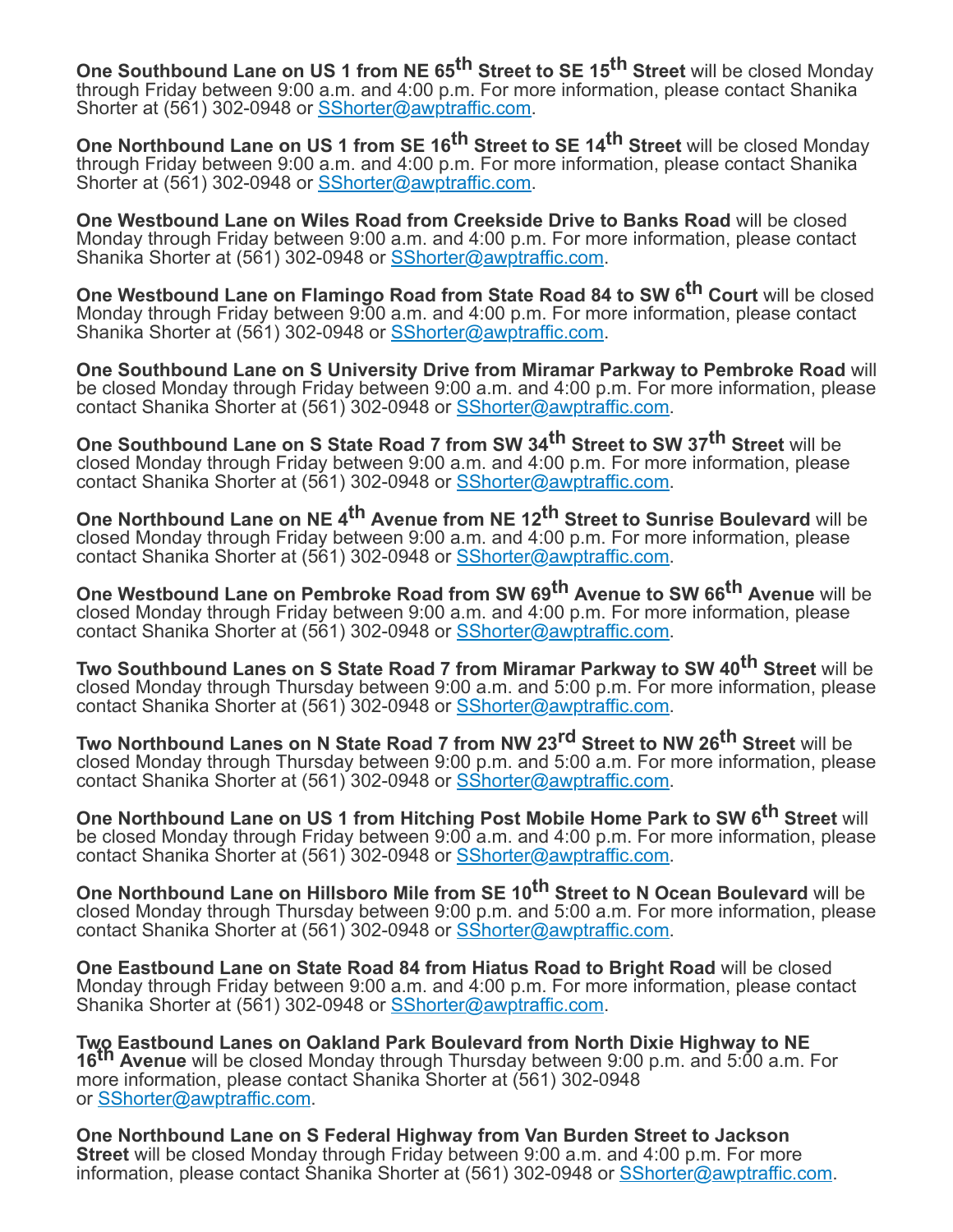**One Westbound Lane on Powerline Road from NW 40th Street to Prospect Road** will be

closed Monday through Friday between 9:00 a.m. and 4:00 p.m. For more information, please contact Shanika Shorter at (561) 302-0948 or [SShorter@awptraffic.com](mailto:SShorter@awptraffic.com).

# **One Westbound Lane on Hillsboro Boulevard from NW 45th Avenue to SW**

**34th Avenue** will be closed Monday through Friday between 9:00 a.m. and 4:00 p.m. For more information, please contact Shanika Shorter at (561) 302-0948 or [SShorter@awptraffic.com.](mailto:SShorter@awptraffic.com)

**One Northbound Lane on North State Road 7 from SW 2nd Court to SW 6th Street** will be closed Monday through Friday between 9:00 a.m. and 4:00 p.m. For more information, please contact Shanika Shorter at (561) 302-0948 or [SShorter@awptraffic.com](mailto:SShorter@awptraffic.com).

**One Eastbound Lane on Oakland Park Boulevard** will be closed Monday through Friday between 9:00 p.m. and 5:00 a.m. For more information, please contact Shanika Shorter at (561) 302-0948 or **[SShorter@awptraffic.com.](mailto:SShorter@awptraffic.com)** 

*NORTH BROWARD: (Coconut Creek, Coral Springs, Deerfield Beach, Fort Lauderdale, Hillsboro Beach, Lauderdale Lakes, Lauderdale-By-The-Sea, Lauderhill, Lazy Lake, Lighthouse Point, Margate, North Lauderdale, Oakland Park, Parkland, Plantation, Pompano Beach, Sea Ranch Lakes, Sunrise, Tamarac, Wilton Manors)*

**Westbound West Sample Road and Military Trail, Northern Lane**, in Pompano Beach, 9:00 a.m. until 3:30 p.m., Monday through Friday, Monday, January 3 through Friday, April 30, 1 of 3 lanes closed, for recharge line installation. For more information, please contact Michael Green at (954) 494-0185.

**Westbound and Eastbound West Oakland Park Boulevard between State Road 7 and Northwest 47th Terrace**, in Fort Lauderdale, 9:00 a.m. until 4:00 p.m. and 9:00 p.m. until 5:00 a.m., Monday through Friday, Monday, February 21 through Monday, August 1, 1 of 3 lanes closed daytime and 2 of 3 lanes closed evening, for water main and sewer installation. For more information, please contact Marc Woodworth at (954) 818-3587.

**Westbound Stirling Road between Anglers Avenue and North Park Road**, in Fort Lauderdale, 9:30 a.m. until 3:30 p.m., Monday through Friday, Monday, January 31 extended through Thursday, June 30, 1 of 3 lanes closed, for handholes, fiber and underground boring installation. For more information, please contact Erwin Mosqueda at (954) 551-5130.

**Southbound North Powerline Road between Northwest 30th Place and Northwest 22nd Street**, in Pompano Beach, 9:00 a.m. until 3:30 p.m., Monday through Friday, Monday, January 03 extended through Thursday, June 30, 1 of 3 lanes closed, for hand hole, fiber and underground boring installation. For more information, please contact Erwin Mosqueda at (594) 789-7600.

**Southbound North Dixie Highway between Northeast 62nd Street and East Commercial Boulevard**, in Fort Lauderdale, 9:00 a.m. until 3:30 p.m., Monday through Friday, Monday, February 7 extended through Thursday, June 30, 1 of 2 lanes closed, for handholes installation and facilities maintenance. For more information, please contact Erwin Mosqueda at (954) 789- 5130.

**Northbound North State Road 7 between West Oakland Park Boulevard and Northwest 37th Street**, in Lauderdale Lakes, 9:00 a.m. until 3:30 p.m., Monday through Friday, Monday, February 28 extended through Friday, July 1, 1 of 3 lanes closed, for facilities maintenance and hand hole installation. For more information, please contact Allen Martin at (770) 527-9775.

**Westbound Sunrise Boulevard between North Fort Lauderdale Beach Boulevard and North Birch Road**, in Fort Lauderdale, 9:00 a.m. until 3:30 p.m., Monday through Friday, Monday, February 7 extended through Thursday, June 30, 1 of 3 lanes closed, for underground facilities installation. For more information, please contact Erwin Mosqueda at (954) 789-5130.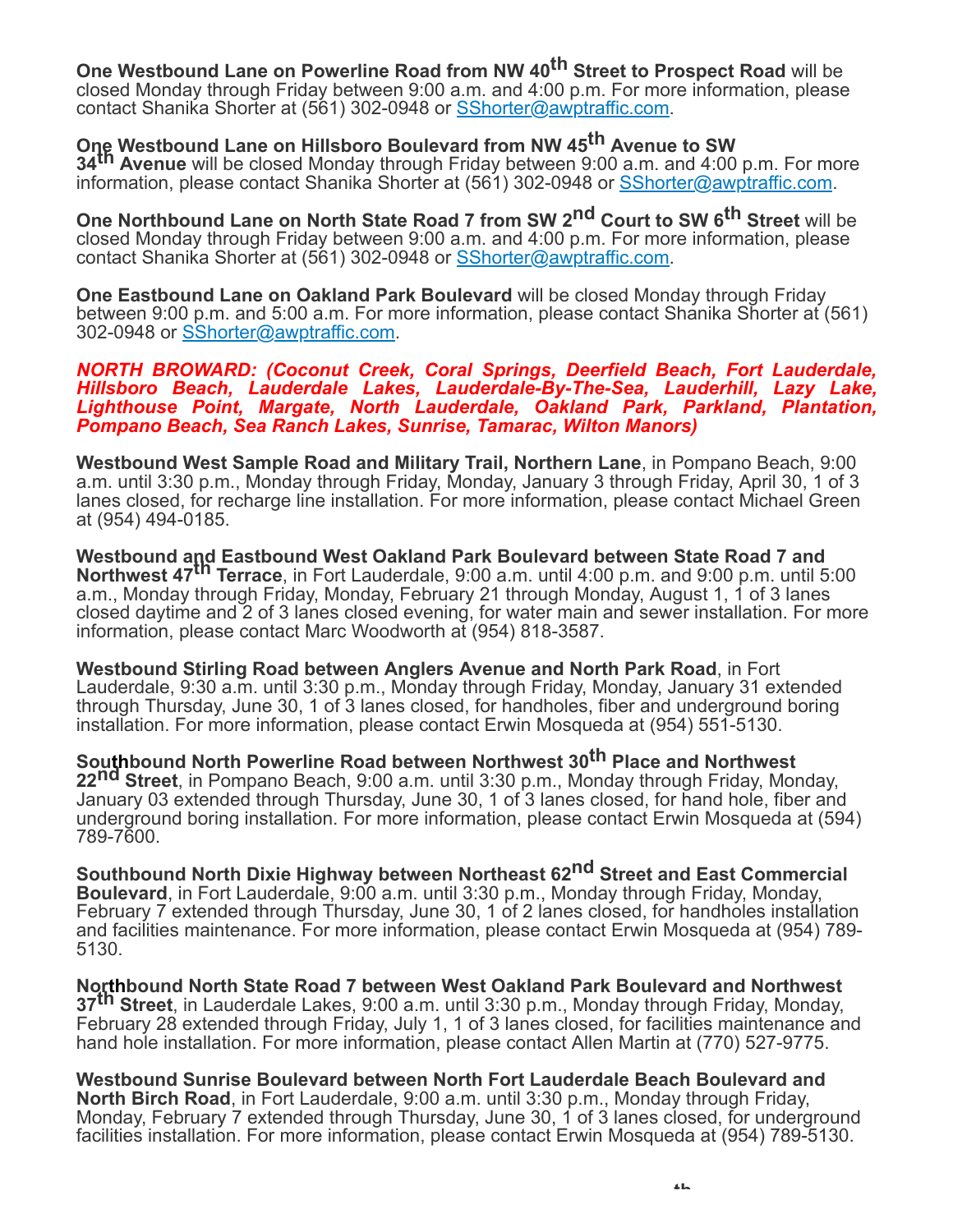**Southbound Powerline Road between West Drive and Northwest 40th Court**, in Pompano Beach, 9:00 a.m. until 3:30 p.m., Monday through Friday, Monday, April 4 through Friday, July 15, 1 of 3 lanes closed, for handholes, underground boring and fiber installation. For more information, please contact Kyle Alsop at (561) 490-4335.

**Northbound and Southbound Powerline Road between West McNab Road and West Atlantic Boulevard**, in Pompano Beach, 9:00 a.m. until 3:30 p.m., Monday through Friday, Monday, April 11 through Friday, June 8, 1 of 3 lanes closed, for directional borings, conduit and handhole installation. For more information, please contact Kyle Alsop at (561) 490-4335.

**Southbound Powerline Road between Green Road and Sample Roa**d, in Deerfield Beach, 9:00 a.m. until 3:30 p.m., Monday through Friday, Monday, April 11 through Wednesday, August 31, 2 of 3 lanes closed, for directional borings and conduit installation. For more information, please contact Brad Shults at (954) 893-0501.

**Southbound Powerline Road between Northwest 18th Street and West Atlantic Boulevard**, in Pompano Beach, 9:00 a.m. until 4:00 p.m., Monday through Friday, Monday, April 11 through Friday, July 29, 2 of 3 lanes closed, for directional borings and conduit installation. For more information, please contact Brad Shults at (954) 893-0501.

**Southbound Powerline Road between Northwest 30th Place and Northwest 10th Court**, in Pompano Beach, 9:00 a.m. until 3:30 p.m., Monday through Friday, Monday, April 11 through Monday, July 11, 1 of 3 lanes closed, for directional borings, handholes and fiber installation. For more information, please contact Kyle Alsop at (561) 490-4335.

**Eastbound West Atlantic Boulevard between State Road 7 and Banks Road**, in Margate, 9:00 a.m. until 4:00 p.m., Monday through Friday, Monday, March 7 extended through Friday, July 15, 1 of 2 lanes closed, for handholes installation and facilities maintenance. For more information, please contact Richard Acosta at (305) 345-2246.

**Northbound North Ocean Boulevard at 5450 North Ocean Boulevard**, in Lauderdale-by-the-Sea, 9:00 a.m. until 3:30 p.m., Monday through Friday, Monday, March 7 extended through Thursday, June 30, 1 of 1 lane closed as needed, for water main installation. For more information, please contact Jose Carlos Perello at (305) 322-0421.

**Westbound and Eastbound Commercial Boulevard at intersection of Northwest 33 Avenue**, in Fort Lauderdale, 9 a.m. until 3:30 p.m., Monday through Friday, Monday, April 18 through Friday, July 29, 2 of 3 lanes closed, for directional boring and conduit installation. For more information, please contact Francisco Azuri at (786) 266-1713.

**Westbound Southeast 17th Street at Off Ramp**, in Fort Lauderdale, 9:00 a.m. until 4:00 p.m., Monday through Friday, Monday, April 18 through Friday, July 29, 1 of 2 lanes closed as needed, for water main connection and improvements. For more information, please contact Maximilian Mattos at (786) 621-8550.

**Eastbound West Sunrise Boulevard between North State Road 7 and Northwest 34th Avenue**, in Lauderhill, 9:00 a.m. until 3:30 p.m., Monday through Friday, Wednesday, March 16 extended through Friday, July 15, 1 of 3 lanes closed, for communication, power equipment, wireless antenna and utility pole installation. For more information, please contact Urma Charlemagne at (561) 418-0598.

**Eastbound and Westbound, Single Lane Closures on the Davie Boulevard Bridge**, in Fort Lauderdale, 9:00 p.m. until 5:00 a.m., Tuesday, May 31 through Friday, June 3, to clean, paint, and perform concrete repairs. For more information, please contact Mark Donati at (954) 955- 0878.

**Eastbound and Westbound, Single Lane Closures on the Davie Boulevard Bridge**, in Fort Lauderdale, 10:00 a.m. until 4:00 p.m., Monday, June 6 through Friday, June 10, to clean, paint, and perform concrete repairs. For more information, please contact Mark Donati at (954) 955- 0878.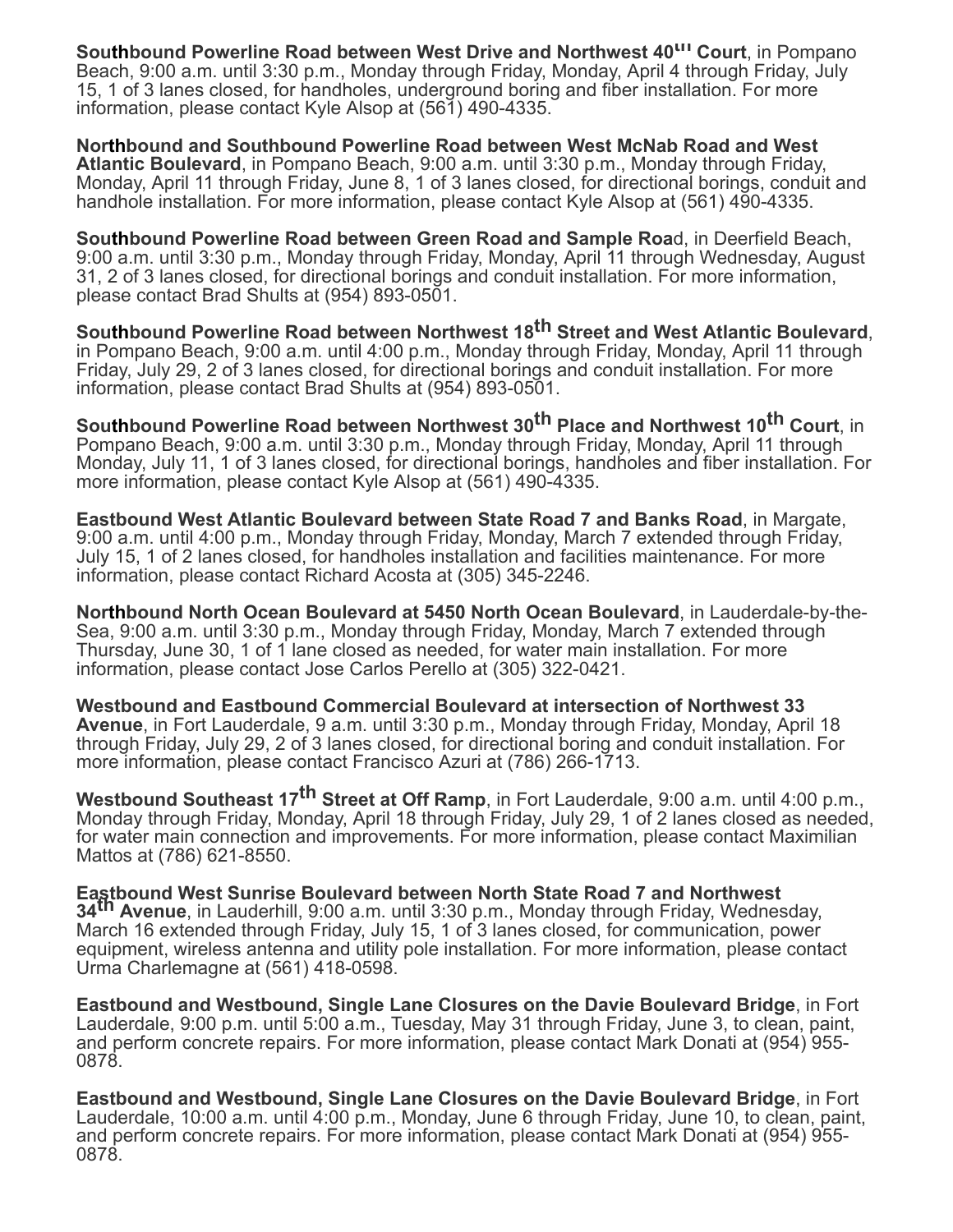**Eastbound and Westbound, Single Lane Closures on the SR 84 Bridge**, in Fort Lauderdale, 8:00 a.m. until 5:00 p.m., Monday, June 6 through Tuesday, June 7, to repair sidewalk panels and reattach conduit pipes. For more information, please contact Mark Donati at (954) 955-0878.

**Eastbound West Broward Boulevard between Southwest 18th Avenue and Southwest 15th Terrace**, in Fort Lauderdale, 9:00 a.m. until 3:30 p.m., Monday through Friday, Wednesday, April 27 through Monday, June 6, 1 of 3 lanes closed, for power equipment and antenna installation. For more information, please contact Urma Charlemagne at (561) 418-0598.

**Eastbound West Broward Boulevard between Southwest 5th Avenue and Nugent Avenue**, in Fort Lauderdale, 9:00 a.m. until 3:30 p.m., Monday through Friday, Wednesday, April 27 through Monday, June 6, 1 of 3 lanes closed, for power equipment and antenna installation. For more information, please contact Urma Charlemagne at (561) 418-0598.

**Eastbound West Commercial Boulevard between Northwest 21st Avenue and Powerline Road**, in Fort Lauderdale, 9:00 a.m. until 3:30 p.m., Monday through Friday, Monday, May 2 through Friday, August 12, 1 of 3 lanes closed, for directional boring, handholes and fiber installation. For more information, please contact Kyle Alsop at (561) 490-4335.

**Northbound Powerline Road between Northwest 65th Street and Southwest 14th Street**, in Fort Lauderdale, 9 a.m. until 3:30 p.m., Monday through Friday, Monday, May 2 through Friday, August 12, 1 of 3 lanes closed, for directional boring and fiber installation. For more information, please contact Kyle Alsop at (561) 490-4335.

**Northbound State Road 7 between Northwest 16th Street and West Oakland Park Boulevard**, in Fort Lauderdale, 9:00 a.m. until 3:30 p.m., Monday through Friday, Monday, May 2 through Friday, August 12, 1 of 3 lanes closed, for directional boring and fiber installation. For more information, please contact Kyle Alsop at (561) 490-4335.

**Westbound West Sample Road between North Powerline Road and Northwest 29th Avenue**, in Pompano Beach, 9:00 a.m. until 3:30 p.m., Monday through Friday, Monday, February 28 extended through Friday, July 8, 1 of 3 lanes closed, for underground boring, hand holes and fiber installation. For more information, please contact Kyle Alsop at (561) 490-4335.

**Eastbound West Broward Boulevard between South Fig Tree Lane and State Road 7**, in Fort Lauderdale, 9:00 a.m. until 3:30 p.m., Monday through Friday, Monday, October 18 extended through Friday, August 5**,** 1 of 3 lanes closed, for handholes, underground borings and fiber installations. For more information, please contact Kyle Alsop at (561) 490-4335.

**Westbound East Oakland Park Boulevard between Northeast 6th Avenue and North Dixie Highway**, in Oakland Park, 9:00 a.m. until 3:30 p.m., Monday through Friday, Monday, May 16 through Thursday, June 16, 1 of 3 lane closed, for handholes, underground borings and fiber installations. For more information, please contact Tim Pike at (470) 725-7678.

**Westbound West Broward Boulevard between East Acre Drive and Holly Lane**, in Fort Lauderdale, 9:00 a.m. until 3:30 p.m., Monday through Friday, Monday, May 2 through Wednesday, August 31, 1 of 3 lanes closed, for water main and services installation. For more information, please contact Michael Green at (954) 303-8341.

**Eastbound West Oakland Park Boulevard between Northwest 35th Lane and Northwest 33rd Avenue**, in Oakland Park, 9:00 a.m. until 3:30 p.m., Monday through Friday, Monday, May 9 through Tuesday, June 10, 1 of 3 lane closed, for handholes installations. For more information, please contact Erisbel Odal at (786) 620-8081.

**Westbound Griffin Road between Southwest 38th Avenue and Southwest 44th Avenue**, in Fort Lauderdale, 9:00 a.m. until 3:30 p.m., Monday through Friday, Monday, May 9 through Friday, August 19, 1 of 3 lane closed, for handholes and fiber installations. For more information, please contact Kyle Alsop at (561) 490-4335.

**Southbound North Ocean Boulevard between Bay Drive and Northeast 4th Street**, in Pompano Beach, 9:00 a.m. until 3:30 p.m., Monday through Friday, Monday, March 28 extended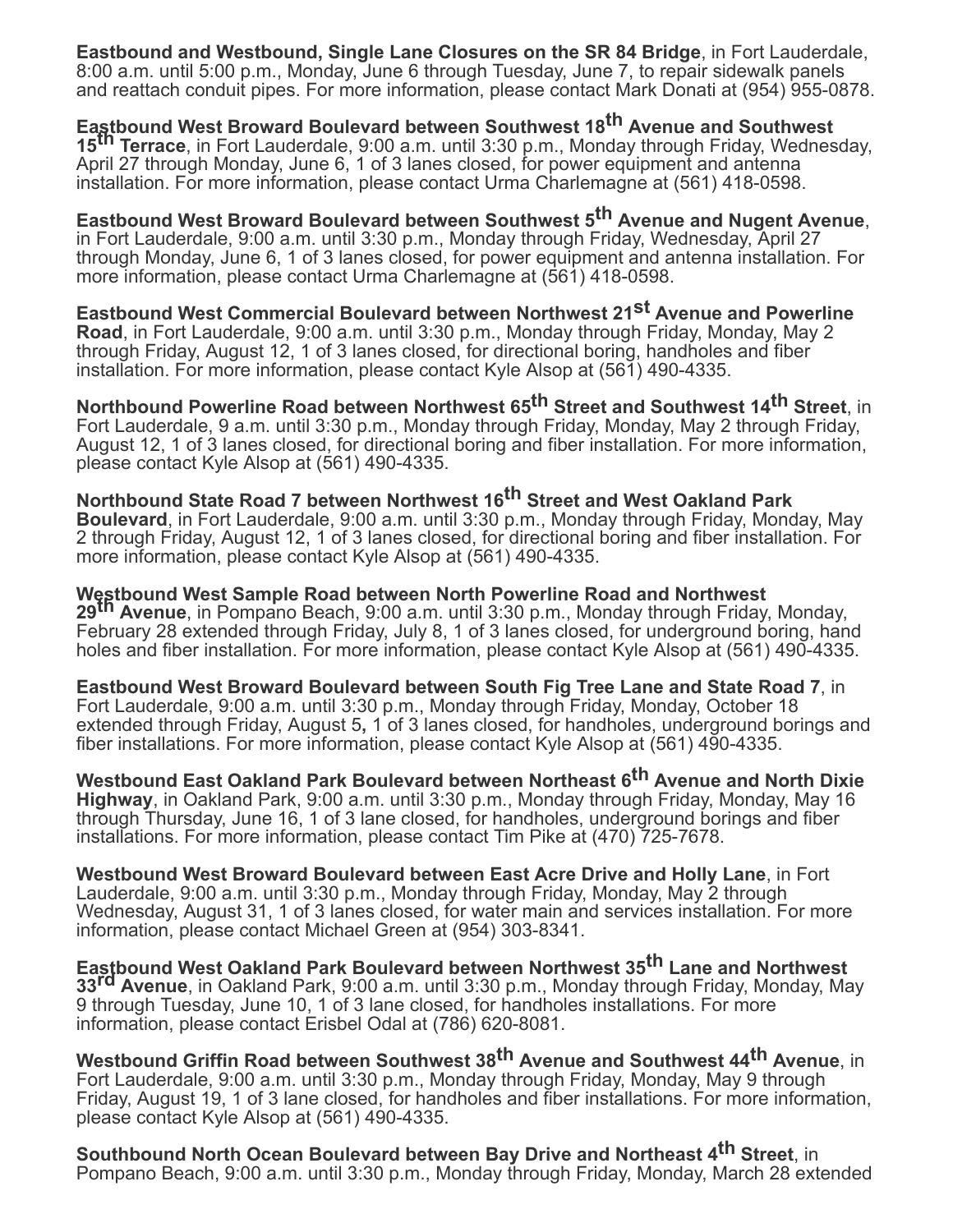through Monday, June 20, 1 of 1 lanes closed as needed, for directional boring and conduits installation. For more information, please contact Urma Charlemagne at (561) 418-0598.

**Westbound and Eastbound West Sunrise Boulevard between Northwest 34th Avenue and Northwest 29th Terrace**, in Fort Lauderdale, 9:00 a.m. until 3:30 p.m., Monday through Friday, Monday, January 24 extended through Friday, July 1, 1 of 3 lanes closed, for underground boring and fiber installation. For more information, please contact Kyle Alsop at (561) 490-4335.

**Northbound Harbour Inlet Drive just South of Southeast 17th Street**, in Fort Lauderdale, 9:00 a.m. until 3:30 p.m., Monday through Friday, Monday, May 16 through Friday, July 29, 1 of 3 lanes closed, for sewer connections and improvements. For more information, please contact Maximilian Mattos at (305) 513-4378.

**Northbound North Federal Highway at 1290 North Federal Highway**, in Fort Lauderdale, 9:00 a.m. until 3:00 p.m., Monday through Friday, Monday, May 16 through Thursday, June 30, 1 of 3 lanes closed, for directional boring and conduit installation. For more information, please contact Andre Finch at (305) 970-1800.

**Southbound Powerline Road between Northwest 15th Street and Northwest 6th Street**, in Pompano Beach, 9:00 a.m. until 3:30 p.m., Monday through Friday, Wednesday, May 18 through Friday, July 8, 1 of 3 lanes closed, for splice box, directional boring and underground cable installation. For more information, please contact Kyle Alsopx at (561) 490-4335.

**Eastbound East Hillsboro Boulevard between Southeast 15th Avenue and Southeast 12th Avenue**, in Deerfield Beach, 9:00 a.m. until 3:30 p.m., Monday through Friday, Monday, May 16 through Friday, June 10, 1 of 2 lane closed, for directional boring and conduit installations. For more information, please contact Marco Larriega at (954) 249-6701.

**Northbound North Federal Highway between Floranada Road and Northeast 43rd Street**, in Fort Lauderdale, 9:00 a.m. until 3:30 p.m., Monday through Friday, Monday, May 16 through Friday, June 10, 1 of 3 lane closed, for directional boring and conduit installations. For more information, please contact Marco Larriega at (954) 249-6701.

**Southbound North Federal Highway between Northeast 58th Street and Northeast 53rd Street**, in Fort Lauderdale, 9:00 a.m. until 3:30 p.m., Monday through Friday, Monday, January 3 extended through Friday, July 29**,** 1 of 3 lanes closed as needed, for hand hole installation and facilities work. For more information, please contact Erwin Mosqueda at (594) 789-7600.

**Eastbound and Westbound W Sunrise Boulevard between Southwest 70th Avenue and University Drive**, in Plantation, 9:00 a.m. until 3:30 p.m., Monday through Friday, Monday, January 10 extended through Friday, July 29**,** 1 of 3 lanes closed, for handholes, underground borings and fiber installations. For more information, please contact Kyle Alsop at (561) 490- 4335.

**Eastbound and Westbound W Oakland Park Boulevard between Northwest 23rd Terrace and Northwest 18th Avenue**, in Oakland Park, 9:00 a.m. until 3:30 p.m., Monday through Friday, Wednesday, December 8 extended through Friday, July 29**,** 1 of 3 lanes closed, for hand holes, underground boring and fiber installation. For more information, please contact Erwin Mosqueda at (954) 789-7600.

**Northbound South University Drive between Northwest 17th Court and West Sunrise Boulevard**, in Plantation, 9:00 a.m. until 3:30 p.m., Monday through Friday, Monday, May 23 through Friday, June 17, 1 of 3 lanes closed, for directional borings and conduit installation. For more information, please contact Marco Larriega at (954) 249-6701.

**Southbound North State Road 7 between West Oakland Park Boulevard and Northwest 26th Street**, in Lauderdale Lakes, 9:00 a.m. until 3:30 p.m., Monday through Friday, Wednesday, April 6 extended through Monday, June 20, 1 of 3 lanes closed, for antenna, power equipment installation. For more information, please contact Urma Charlemagne at (561) 418-0598.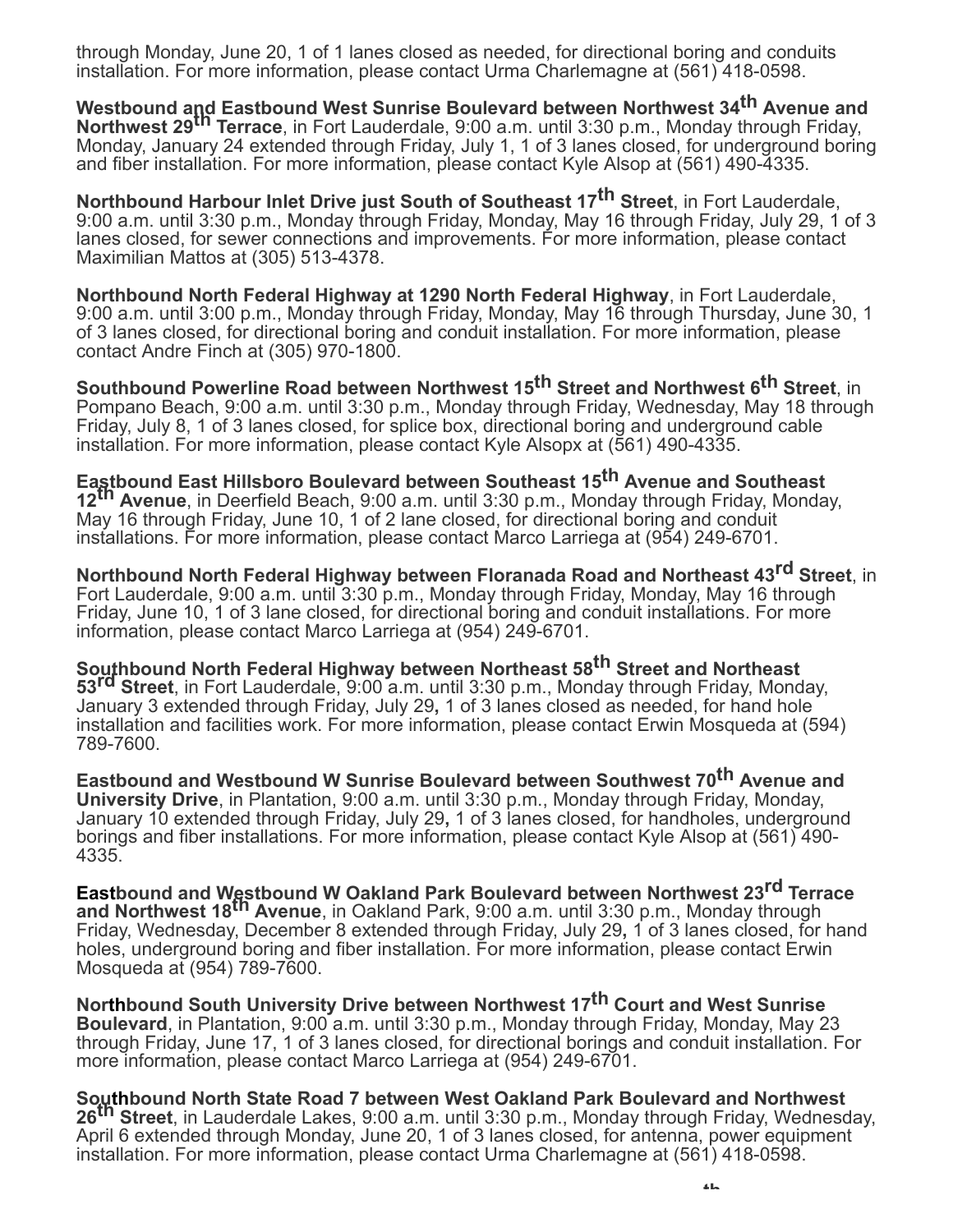**Northbound and Southbound North Ocean Drive between Northeast 11<sup>th</sup> Street and Northeast 12th Street**, in Pompano Beach, 9:00 p.m. until 4:00 a.m., Monday through Friday, Monday, November 8 extended through Monday, June 20, 1 of 2 lanes closed, for new water and sewer underground excavation. For more information, please contact Shawn Alava at (786) 631- 2949.

**Northbound Seabreeze Boulevard between Harbor Beach Parkway and Southeast 5 th Street**, in Fort Lauderdale, 9:00 a.m. until 3:30 p.m., Monday through Friday, Monday, January 3 extended through Friday, August 26**,** 1 of 2 lanes closed as needed, for hand hole installation and facilities work. For more information, please contact Erwin Mosqueda at (594) 789-7600.

**Northbound and Southbound South Federal Highway between Northeast 48<sup>th</sup> Street and Southeast 12th Street**, in Fort Lauderdale, 9:00 a.m. until 3:30 p.m., Monday through Friday, Wednesday, February 9 extended through Friday, July 29, 1 of 3 lanes closed, for lighting improvements. For more information, please contact Anna Tupitsyna at (954) 551-5130.

**Westbound and Eastbound East Commercial Boulevard between Northeast 17th Avenue and Northeast 25th Avenue**, in Fort Lauderdale, 9:00 a.m. until 3:30 p.m., Monday through Friday, Wednesday, February 9 extended through Friday, July 29, 1 of 3 lanes closed, for underground boring, fiber and handholes installation. For more information, please contact Erwin Mosqueda at (954) 789-5130.

**Northbound North Federal Highway between Floranda Road and Northeast 43rd Street**, in Fort Lauderdale, 9:00 a.m. until 3:00 p.m., Monday through Friday, Monday, March 7 extended through Friday, June 17, 1 of 3 lanes closed, for directional boring and conduit installation. For more information, please contact Marco Larriega at (954) 249-6701.

**Northbound and Southbound North State Road 7 between Northwest 19th Street and Northwest 29th Street**, in Margate, 9:0 a.m. until 3:30 p.m., Monday through Friday, Tuesday, May 31 through Friday, September 9, 1 of 3 lanes closed, for directional boring, hand holes and fiber installation. For more information, please contact Kyle Alsop at (561) 490-4335.

**Eastbound West Sunrise Boulevard between I-95 and MLK Jr Avenue**, in Sunrise, 9:00 a.m. until 3:30 p.m., Monday through Friday, Tuesday, May 31 through Friday, August 26, 2 of 3 lanes closed, for directional boring and fiber installation. For more information, please contact Rafael Sarria at (305) 490-6521.

**Westbound Sunrise Boulevard between Northwest 34th Avenue and Northwest 38th Avenue**, in Lauderhill, 9:00 a.m. until 3:30 p.m., Monday through Friday, Monday, February 7 extended through Friday, August 5, 1 of 3 lanes closed, for facilities maintenance and hand hole installation. For more information, please contact Allen Martin at (770) 527-9775.

**Southbound Powerline Road just North of Northwest 58th Court**, in Fort Lauderdale, 9:00 a.m. until 3:30 p.m., Monday through Friday, Wednesday June 1 through Wednesday, June 8, 1 of 3 lanes closed, for conduit installation. For more information, please contact Luis Colon at (786) 301-3987.

**Eastbound West Hillsboro Boulevard just 1200' feet East of Northwest 39th Avenue**, in Coconut Creek, 24-hour closure, four days only, Monday, June 6 through Thursday, June 9, 1 of 3 lanes closed, for repair and replace utility valves installation. For more information, please contact John Barr at (954) 401-6758.

**Northbound Hillsboro Mile between the Southeast Corner of Southeast 10th Street and just South and North 500' ft**, in Hillsboro Beach, 9:00 a.m. until 3:00 p.m., Monday through Friday, Tuesday, May 31 through Friday, June 24, 1 of 3 lanes closed, for directional boring and conduit installation. For more information, please contact Eddy Perez at (954) 558-4290.

**Westbound Sistrunk Boulevard between Northwest 20th Avenue and Northwest 21st Terrace**, in Fort Lauderdale, 9:00 a.m. until 4:00 p.m., Monday through Friday, Monday,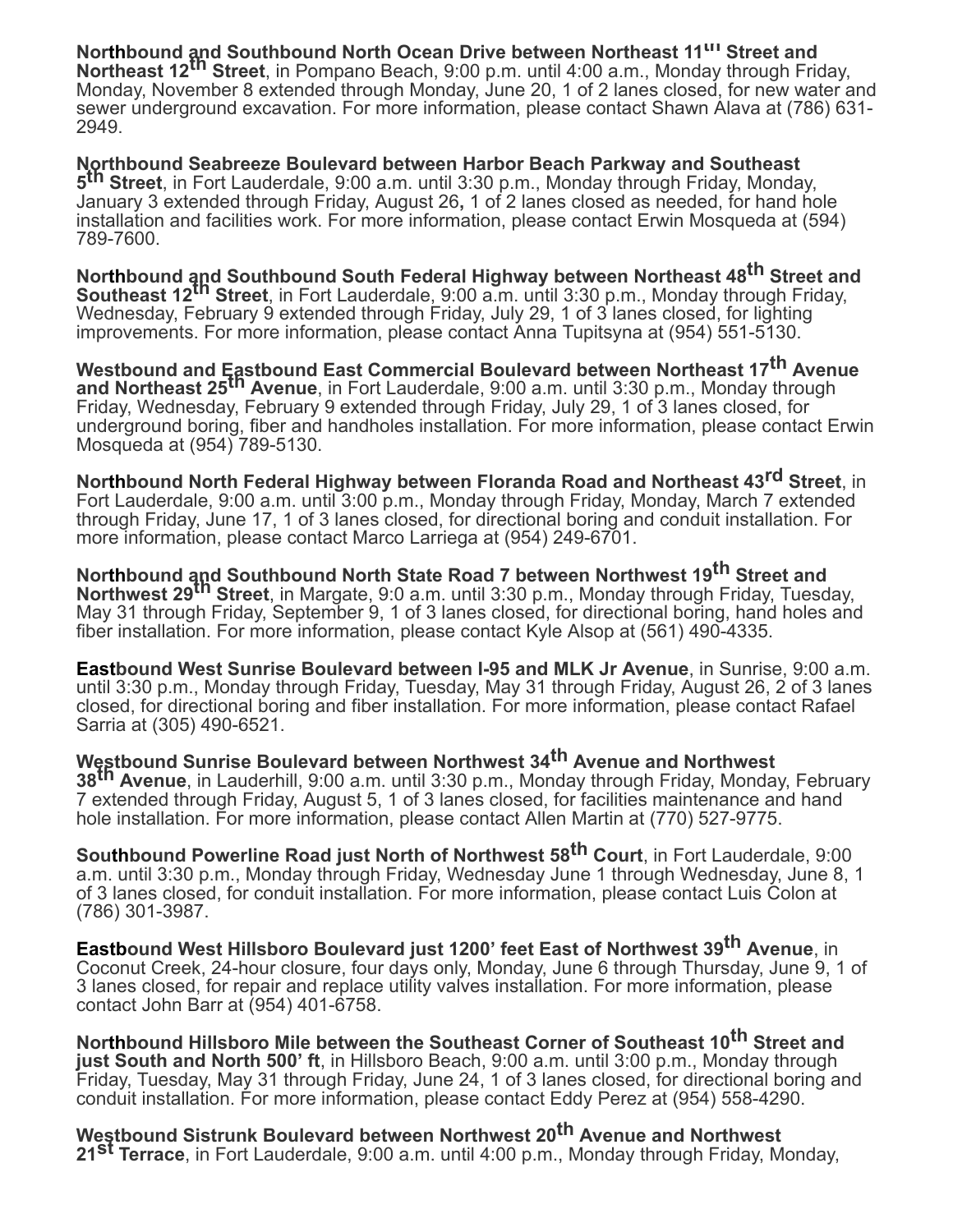June 6 through Friday, August 5, 1 of 2 lanes closed, for handholes, underground boring and fiber installation. For more information, please contact Kyle Alsop at (561) 490-4335.

**Southbound North University Drive between Northwest 3rd Street and Northwest 2nd Street**, in Plantation, 9:00 a.m. until 3:30 p.m., Monday through Friday, Monday, June 6 through Friday, July 15, 1 of 3 lanes closed, for directional boring, antenna pole and equipment installation. For more information, please contact Lazaro Martinez at (305) 781-8906.

**Westbound East Oakland Park Boulevard beginning East of Mile Post 8.804 at 21st Terrace**, in Fort Lauderdale, 9:00 p.m. until 4 a.m., Monday through Friday, Sunday, April 10 extended through Friday, June 24, 1 of 3 lane closed, for water main connections. For more information, please contact Bernard Feely at (305) 490-0486.

**Eastbound West Hillsboro Boulevard at Mile Post 7.823 at Northwest 39th Avenue**, in Coconut Creek, 24-hour closure, four days only, Monday, June 6 through Thursday, June 9, 1 of 3 lane closed, for utility valve repairs. For more information, please contact David Harris at (954) 971-7200.

**Northbound Powerline Road between Southwest 4th Street and Jefferson Drive**, in Deerfield Beach, 9:00 a.m. until 3:30 p.m., Monday through Friday, Monday, June 6 through Friday, July 1, 1 of 2 lanes closed, for directional borings, cabling and handhole installation. For more information, please contact Allen Martin at (770) 527-9775.

**Eastbound and Westbound Griffin Road between Southwest 26th Terrace and Southwest 34th Avenue**, in Fort Lauderdale, 9:00 a.m. until 3:30 p.m., Monday through Friday, Monday, June 6 through Friday, September 16, 1 of 3 lanes closed, for directional borings, fiber installation and handhole installation. For more information, please contact Andres Lara at (786) 489-4464.

**Westbound Stirling Road between I-95 and Southwest 25th Avenue**, in Fort Lauderdale, 9:00 a.m. until 4:00 p.m., Monday through Friday, Monday, June 6 through Friday, September 16, 1 of 3 lanes closed, for directional borings, fiber installation and handhole installation. For more information, please contact Andres Lara at (786) 489-4464.

**Southbound, Double Lane Closure from US-1 S to E Sunrise Boulevard**, in Fort Lauderdale, 9:00 p.m. until 1:00 a.m., one night only, Wednesday, June 15, for cleaning and painting truss conduits and conduit clamps on Overhead Sign (86S046). For more information, please contact Mark Donati at (954) 955-0878.

#### *SOUTH BROWARD:(Cooper City, Dania Beach, Davie, Hallandale Beach, Hollywood, Miramar, Pembroke Park, Pembroke Pines, Southwest Ranches, West Park, Weston)*

**Westbound Stirling Road at intersection South Bryan Road**, in Dania Beach, 9:00 a.m. until 3:30 p.m., Monday through Friday, Monday, February 7 through Monday, June 6, 2 of 3 lanes closed, for directional boring and conduit installation. For more information, please contact Brad Shults at (813) 623-8753.

**Westbound and Eastbound Griffin Road at intersection of Griffin Road,** in Dania Beach, 9:00 a.m. until 3:30 p.m., Monday through Friday, Monday, March 7 through Monday, July 11, 2 of 3 lanes closed, for directional boring and conduit installation. For more information, please contact Bob Priestap at (813) 623-8753.

**Westbound and Eastbound Red Road between Miramar Boulevard and Hiatus Road**, in Miramar, 24 hours, Monday through Friday, Monday, March 14 through Wednesday, August 31, 1 of 3 lanes closed, for median cutting and new turn lane installation. For more information, please contact Andy Laurella at (954) 970-0380.

**Eastbound Pines Boulevard between US 27 and Southwest 196th Avenue**, in Pembroke Pines, 9:00 a.m. until 3:30 p.m., Monday through Friday, Monday, April 11 through Friday, July 1, 1 of 2 lanes closed, for directional borings, conduit and handhole installation. For more information, please contact Andres Lara at (786) 489-4464.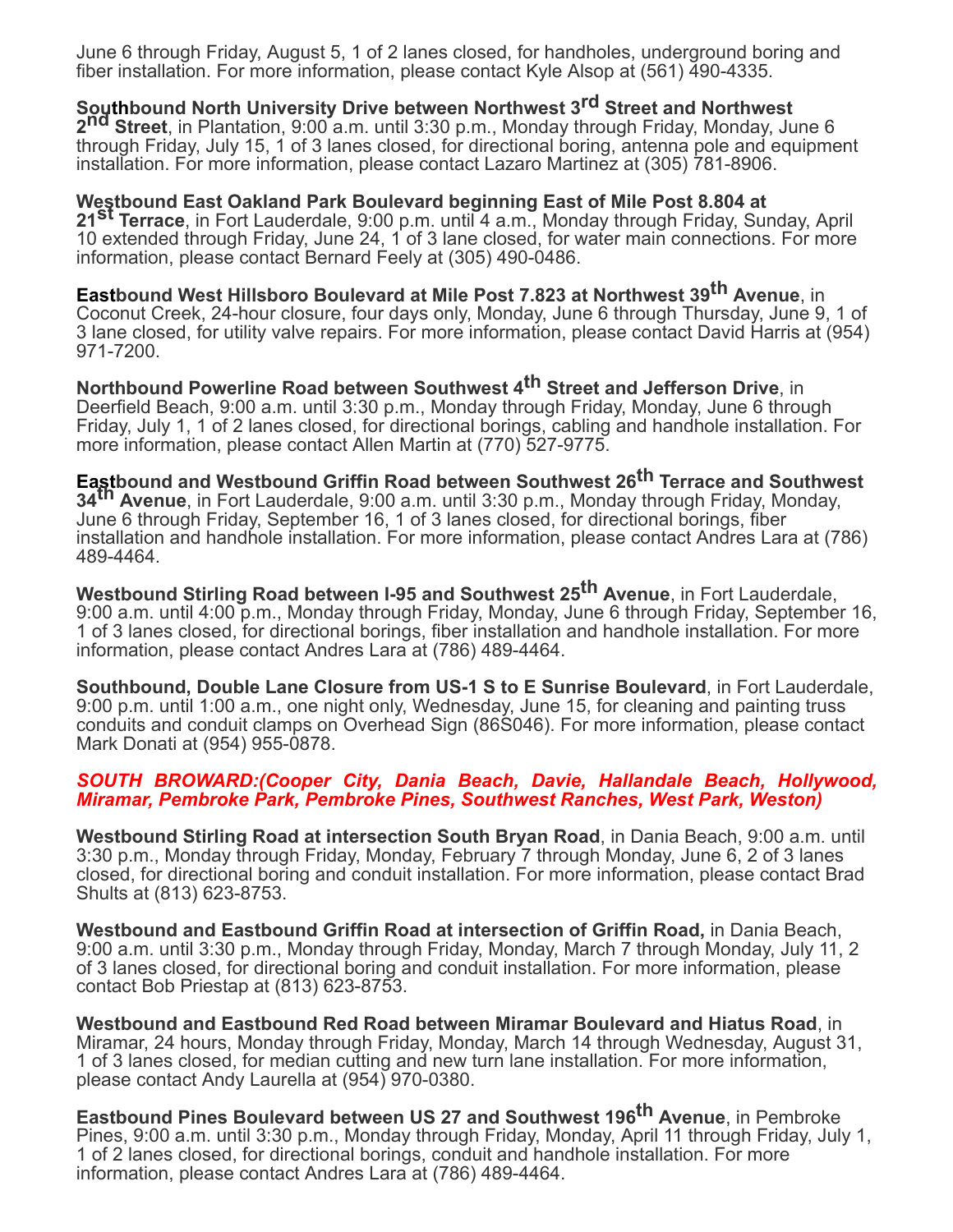**Northbound and Southbound Powerline Road between Oakes Road and Griffin Road**, in Davie, 9:00 a.m. until 3:30 p.m., Monday through Friday, Monday, April 11 through Friday, July 15, 1 of 3 lanes closed, for directional borings, fiber and handhole installation. For more information, please contact Kyle Alsop at (561) 490-4335.

**Westbound Griffin Road between Southwest 40th Avenue and Southwest 46th Way**, in Hollywood, 9:00 a.m. until 3:30 p.m., Monday through Friday, Monday, April 11 through Monday, July 15, 1 of 3 lanes closed, for directional borings, handholes and fiber installation. For more information, please contact Kyle Alsop at (561) 490-4335.

**Northbound South Flamingo Road between Sheridan Street and West Lake Boulevard**, in Hollywood, 9:00 a.m. until 3:30 p.m., Monday through Friday, Monday, April 18 through Friday, June 17, 1 of 3 lanes closed, for directional borings, conduit and handhole installation. For more information, please contact Andres Lara at (786) 489-4464.

**Westbound East Danie Beach Boulevard at Dania Place Entrance**, in Dania Beach, 9:00 a.m. until 3:30 p.m., Monday through Friday, Monday, April 18 through Friday, June 27, 2 of 3 lanes closed, for water and sewer connections. For more information, please contact Maximilian Mattos at (786) 621-8550.

**Northbound US 27 between Pines Boulevard and Sheridan Street**, in Pembroke Pines, 9:30 a.m. until 3:30 p.m., Monday through Friday, Monday, April 25 through Friday, July 1, 1 of 2 lanes closed, for underground boring, handholes and fiber installation. For more information, please contact Andres Lara at (786) 489-4464.

**Westbound Stirling Road between Southwest 33rd Terrace and Stirling Road Branch Library**, in Davie, 9:00 a.m. until 4:00 p.m., Monday through Friday, Monday, October 18 extended through Friday, September 30, 2 of 3 lanes closed, for force main and gravity sewer installation. For more information, please contact Michael Green at (954) 494-0185.

**Northbound South Flamingo Road between Sheridan Street and West Lake Boulevard**, in Cooper City, 9:00 a.m. until 3:30 p.m., Monday through Friday, Monday, April 25 through Friday, June 24, 1 of 1 lane closed as needed, for handholes, fiber and directional boring installation. For more information, please contact Andres Lara at (786) 489-4464.

**Eastbound Pines Boulevard between Southwest 155th Avenue and Southwest 149th Avenue**, in Pembroke Pines, 9:00 a.m. until 3:30 p.m., Monday through Friday, Monday, February 28 extended through Friday, July 8, 1 of 4 lanes closed, for underground boring and cabling installation. For more information, please contact Joe Juhl at (561) 742-7006.

**Westbound Stirling Road at 6601 Stirling Road**, in Davie, 9:30 a.m. until 3:30 p.m., Monday through Friday, Monday, April 4 extended through Friday, July 8, 1 of 3 lanes closed, for new turning lane. For more information, please contact Ricardo Sayegh at (786) 347-6070.

**Northbound South University Drive at Southwest 33rd Street**, in Davie, 9:00 a.m. until 3:30 p.m., Monday through Friday, Monday, May 2 through Friday, July 1, 1 of 3 lanes closed, for handholes, underground borings and fiber installation. For more information, please contact Kyle Alsop at (561) 490-4335.

**Southbound North Federal Highway between Southeast 7th Street and Southeast 5 th Street**, in Hallandale Beach, 9:00 a.m. until 3:30 p.m., Monday through Friday, Monday, May 9 through Tuesday, June 10, 1 of 1 lane closed, for directional boring and conduit installation. For more information, please contact Marco Larriega at (954) 249-6701.

**Northbound State Road 7 between Sunset Drive and Southwest 52nd Court**, in Hollywood, 9:00 a.m. until 3:30 p.m., Monday through Friday, Monday, May 9 through Friday, August 19, 1 of 3 lanes closed, for handholes and fiber installations. For more information, please contact Kyle Alsop at (561) 490-4335.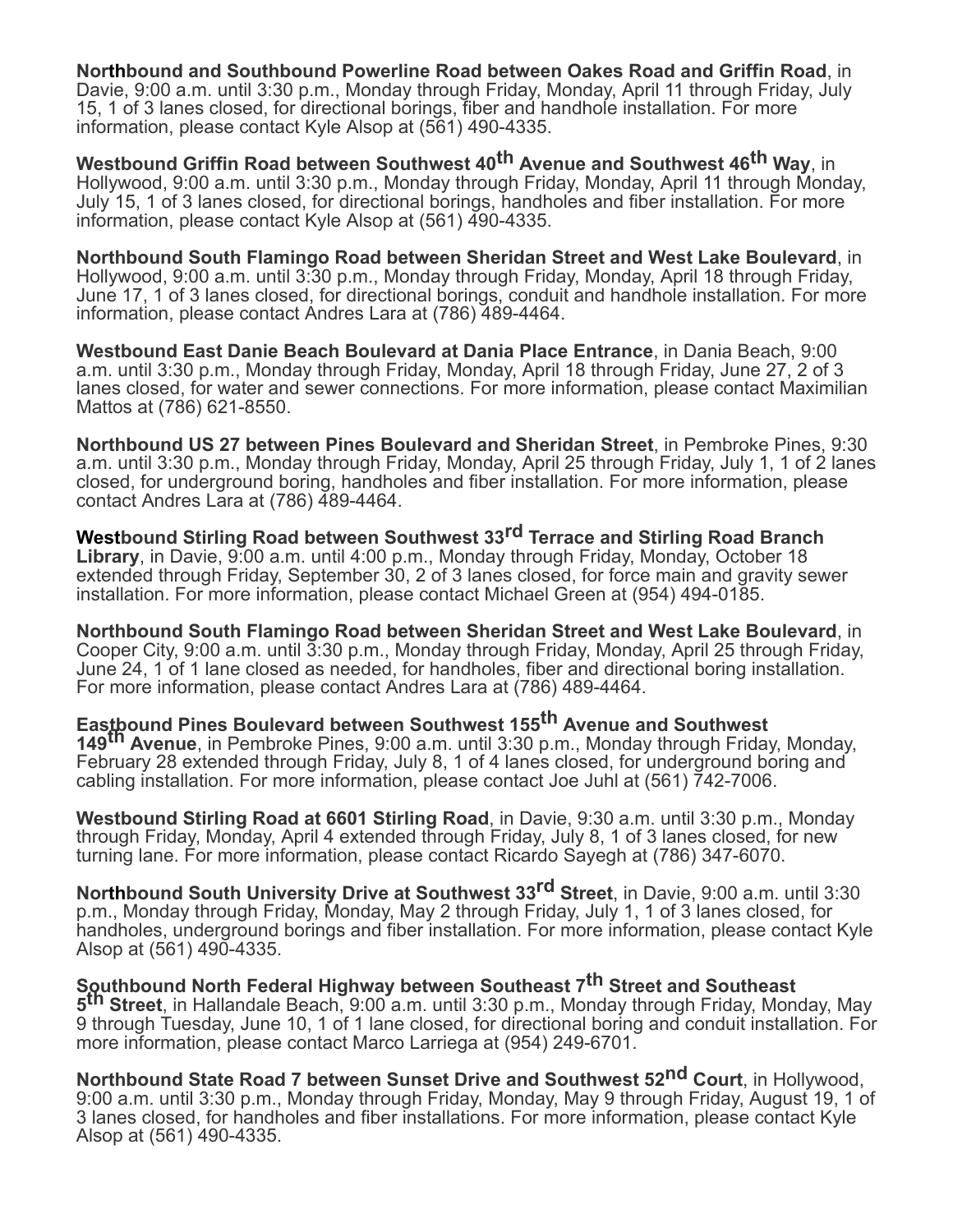**Southbound State Road 7 between Griffin Road and Taft Street**, in Hollywood, 9:00 a.m. until 3:30 p.m., Monday through Friday, Monday, May 9 through Friday, August 12, 1 of 3 lanes closed, for directional boring and conduits installations. For more information, please contact Antonio Seco at (305) 803-9769.

**Westbound Pembroke Road between Southwest 69th Avenue and South University Drive**, in Pembroke Pines, 9:00 a.m. until 3:30 p.m., Monday through Friday, Monday, May 9 through Friday, August 19, 1 of 3 lane closed, for handholes, directional borings and fiber installations. For more information, please contact Andres Lara at (786) 489-4464.

**Westbound and Eastbound Stirling Road between North 65th Avenue and North 56th Avenue**, in Hollywood, 9:30 a.m. until 4:30 p.m., Monday through Friday, Monday, May 9 through Friday, August 19, 1 of 3 lanes closed, for handholes and fiber installation. For more information, please contact Kyle Alsop at (561) 490-4335.

**Westbound Pembroke Road between South 21st Avenue and Northeast 8th Avenue**, in Hallandale Beach, 9:00 a.m. until 3:30 p.m., Monday through Friday, Tuesday, May 10 through Monday, June 20, 1 of 2 lane closed, for directional borings, utility pole, antenna and utility meter installations. For more information, please contact Urma Charlemagne at (561) 418-0598.

**Eastbound Hallandale Beach Boulevard at South Federal Highway**, Hallandale Beach, 9:00 a.m. until 3:30 p.m., Monday through Friday, Thursday, April 28 extended through Friday, June 24, 1 of 2 lanes closed, for handholes, handholes and directional boring installation. For more information, please contact Alicia Garces at (954) 512-0337.

**Northbound and Southbound University Drive at the Intersection of 36th Street**, in Davie, 9:00 a.m. until 3:30 p.m., Monday through Friday, Monday, May 16 through Friday, December 16, 1 of 3 lanes closed, for turning lanes and drainage installations. For more information, please contact Mark Meyers at (954) 560-0450.

**Eastbound State Road 84 between South University Drive and College Avenue**, in Davie, 9:00 a.m. until 3:30 p.m., Monday through Friday, Monday, May 16 through Friday, June 24, 1 of 2 lanes closed, for directional boring, handholes and fiber installation. For more information, please contact Kyle Alsop at (561) 490-4335.

**Westbound Stirling Road between 3151 Stirling Road and Southwest 33rd Terrace**, in Davie, 9:00 p.m. until 5:00 a.m., Monday through Friday, Tuesday, May 17 through Friday, June 24, 3 of 3 lanes closed, for sewer manholes and gravity mains crossing installation. For more information, please contact Michael Green at (954) 303-8341.

**Northbound South Federal Highway between Hallandale Boulevard and Funston Street**, in Hollywood, 9:00 a.m. until 3:30 p.m., Monday through Friday, Monday, May 16 through Friday, June 24, 1 of 2 lanes closed, for directional boring and handholes installation. For more information, please contact David Weitzman at (305) 431-7689.

**Northbound State Road 7 between Funston Street and Southwest 35th Street**, in West Park, 9:00 a.m. until 3:30 p.m., Monday through Friday, Monday, May 16 through Monday, October 31, 2 of 3 lane closed, for directional boring, handholes and conduit installations. For more information, please contact John Hanson at (786) 412-7878.

**Northbound State Road 7 between Davie Boulevard and Peters Road**, in Davie, 9:00 a.m. until 3:30 p.m., Monday through Friday, Monday, May 16 through Monday, October 10, 2 of 3 lane closed, for fiber optic cabling and conduit installations. For more information, please contact John Hanson at (786) 412-7878.

**Westbound Pines Boulevard between South State Road 7 and McArthur Parkway**, in Pembroke Pines, 9:00 a.m. until 3:30 p.m., Monday through Friday, Monday, May 16 through Friday, September 2, 1 of 3 lane closed, for directional boring, handholes and fiber installations. For more information, please contact Andres Lara at (786) 489-4464.